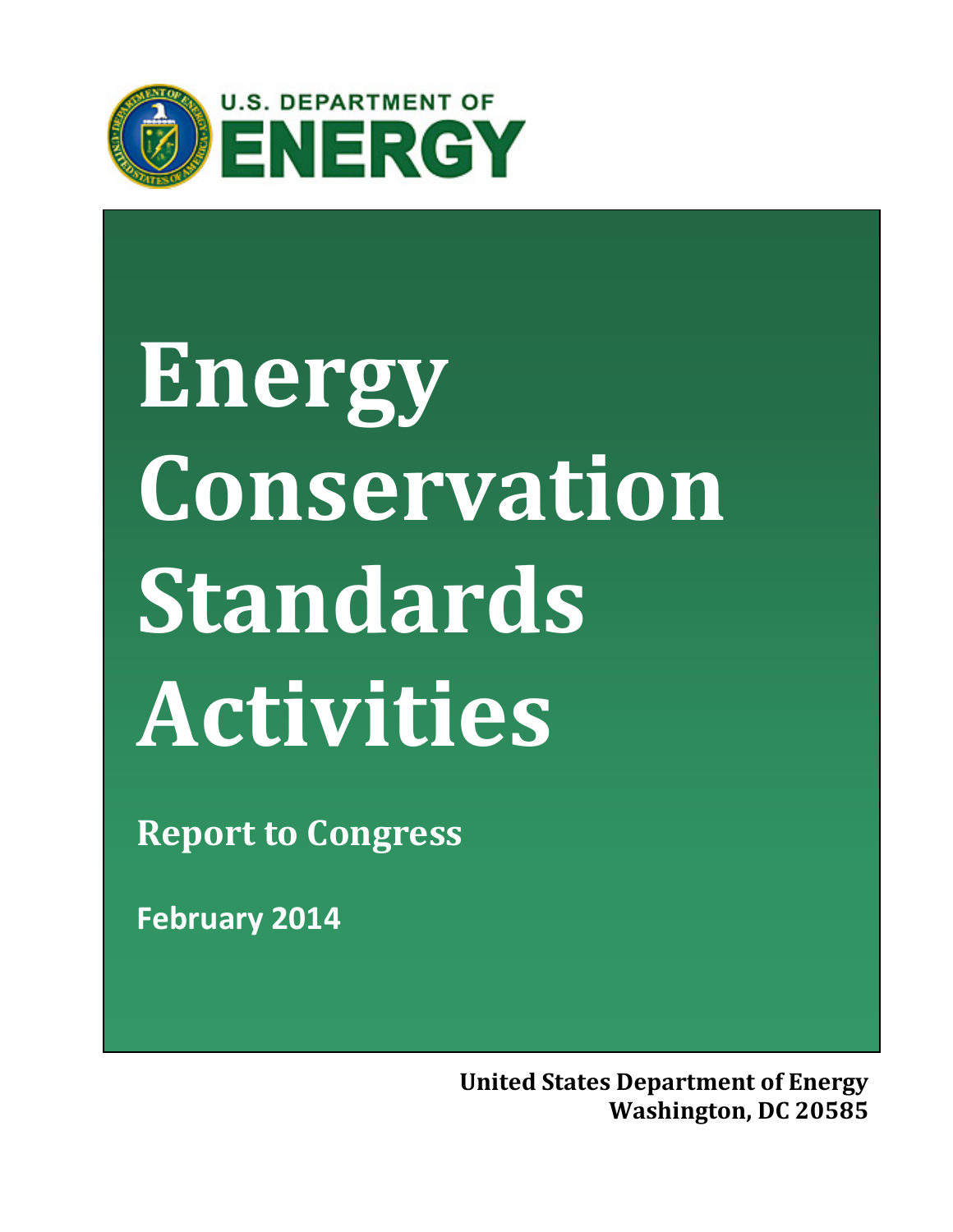# **Message from the Assistant Secretary**

I am pleased to provide you with the semi-annual Implementation Report on Energy Conservation Standards Activities of the U.S. Department of Energy (DOE). This report meets the requirements of Section 141 of the Energy Policy Act of 2005 (EPACT 2005) and Sections 305 and 321 of the Energy Independence and Security Act of 2007 (EISA 2007). Because the reporting intervals and requirements are similar for the EPACT 2005 and EISA 2007 reports, DOE provides a consolidated report.

DOE is required by EPACT 2005 and EISA 2007 to provide semi-annual implementation reports pertaining to the DOE's deadlines for issuance of new or amended energy conservation standards. The implementation reports include a summary of DOE's progress relative to an initial report provided on January 31, 2006, which set an aggressive rulemaking schedule.

In total, action has been finalized for 22 of the original 22 backlogged products subject to a consent decree. Since the last report, DOE completed a total of 30 rulemaking actions, including 11 final rules. The final rules amended energy conservation standards for metal halide lamp fixtures and test procedures for residential clothes dryers, residential plumbing products, television sets, electric motors, residential furnace fans, and dehumidifiers, as well as certification requirements for commercial heating, ventilation, and air-conditioning (HVAC), water-heating, and refrigeration equipment. There were also two final rules making technical amendments required by statute, and another final rule excluded R20 short incandescent reflector lamps (spa lamps) from coverage under energy conservation standards, as is permitted under an applicable statutory provision. Furthermore, DOE has ongoing efforts to meet energy conservation standards obligations for 34 additional products.

The American Energy Manufacturing Technical Corrections Act (AEMTCA) (Public Law 112-210), further amended the Energy Policy and Conservation Act (EPCA) under which the Appliance Standards Program operates. Among the amendments in AEMTCA, section 5 of the statute clarifies the review requirements for commercial equipment standards first put in place by EISA 2007. Additionally, for covered commercial equipment for which more than six years has elapsed since the standard was last revised, DOE was required by December 31, 2013, to complete the review and publish either: (1) a notice of proposed rulemaking (NOPR) with proposed standards, or (2) a notice of determination that standards for the product do not need to be amended. This change and others made by AEMTCA are summarized in this report.

Pursuant to statutory requirements, this report is being provided to the following Members of Congress:

• **The Honorable Joseph R. Biden Jr.** President of the Senate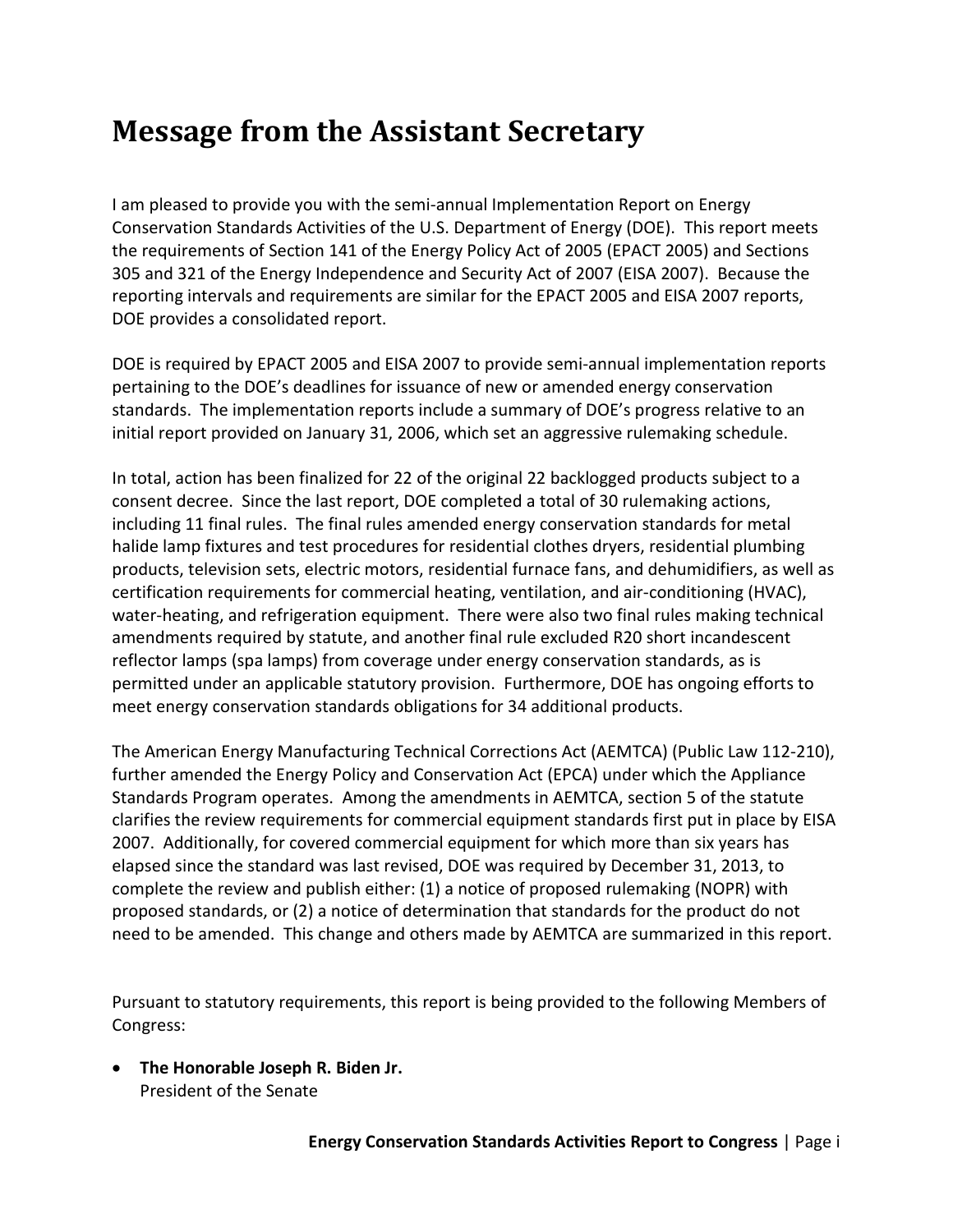- The Honorable John Boehner Speaker of the House of Representatives
- The Honorable Ron Wyden Chairman, U.S. Senate Committee on Energy and Natural Resources
- The Honorable Lisa Murkowski Ranking Member, U.S. Senate Committee on Energy and Natural Resources
- The Honorable Fred Upton Chairman, U.S. House Committee on Energy and Commerce
- The Honorable Henry A. Waxman Ranking Member, U.S. House Committee on Energy and Commerce

If you have further questions, please contact me at (202) 586-9220 or Mr. Brad Crowell, Assistant Secretary for Congressional and Intergovernmental Affairs, at (202) 586-5450.

Sincerely,

David T. Danielson **Assistant Secretary Energy Efficiency and Renewable Energy**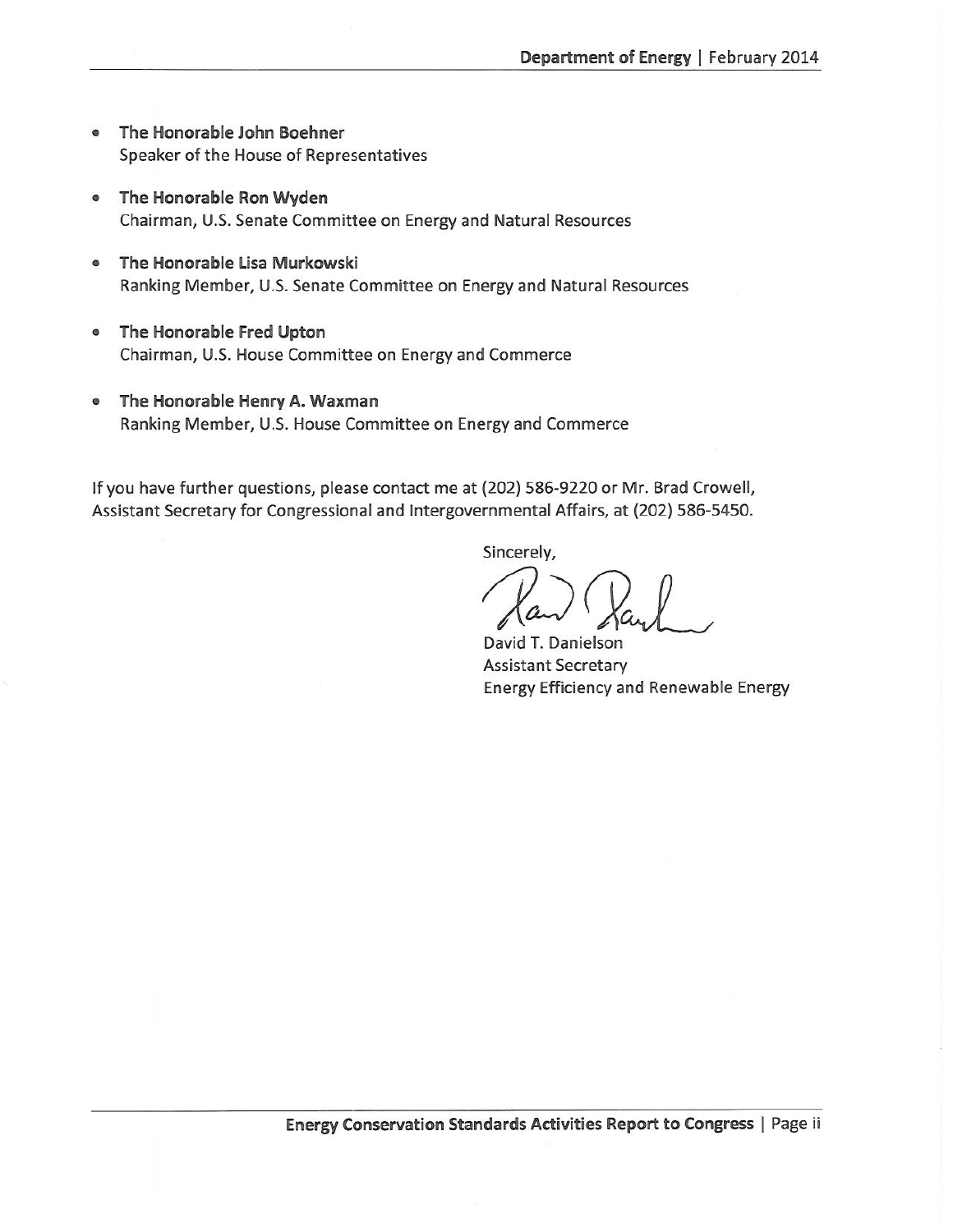## **Executive Summary**

This semi-annual implementation report covers past, present, and future DOE rulemaking activities within the Appliance Standards Program. As of this report, action has been finalized for all 22 backlogged products subject to a consent decree and identified in the original multiyear schedule from the January 2006 report to Congress. Since the last report, DOE completed a total of 30 rulemaking actions, including 11 final rules. The final rules amended energy conservation standards for metal halide lamp fixtures and test procedures for residential clothes dryers, residential plumbing products, television sets, electric motors, residential furnace fans, and dehumidifiers, as well as certification requirements for commercial heating, ventilation, and air-conditioning (HVAC), water-heating, and refrigeration equipment. There were also two final rules making technical amendments required by statute, and another final rule excluded R20 short incandescent reflector lamps (spa lamps) from coverage under energy conservation standards, as is permitted under an applicable statutory provision. Included in this report are an updated multi-year schedule and a detailed progress report for each rulemaking team.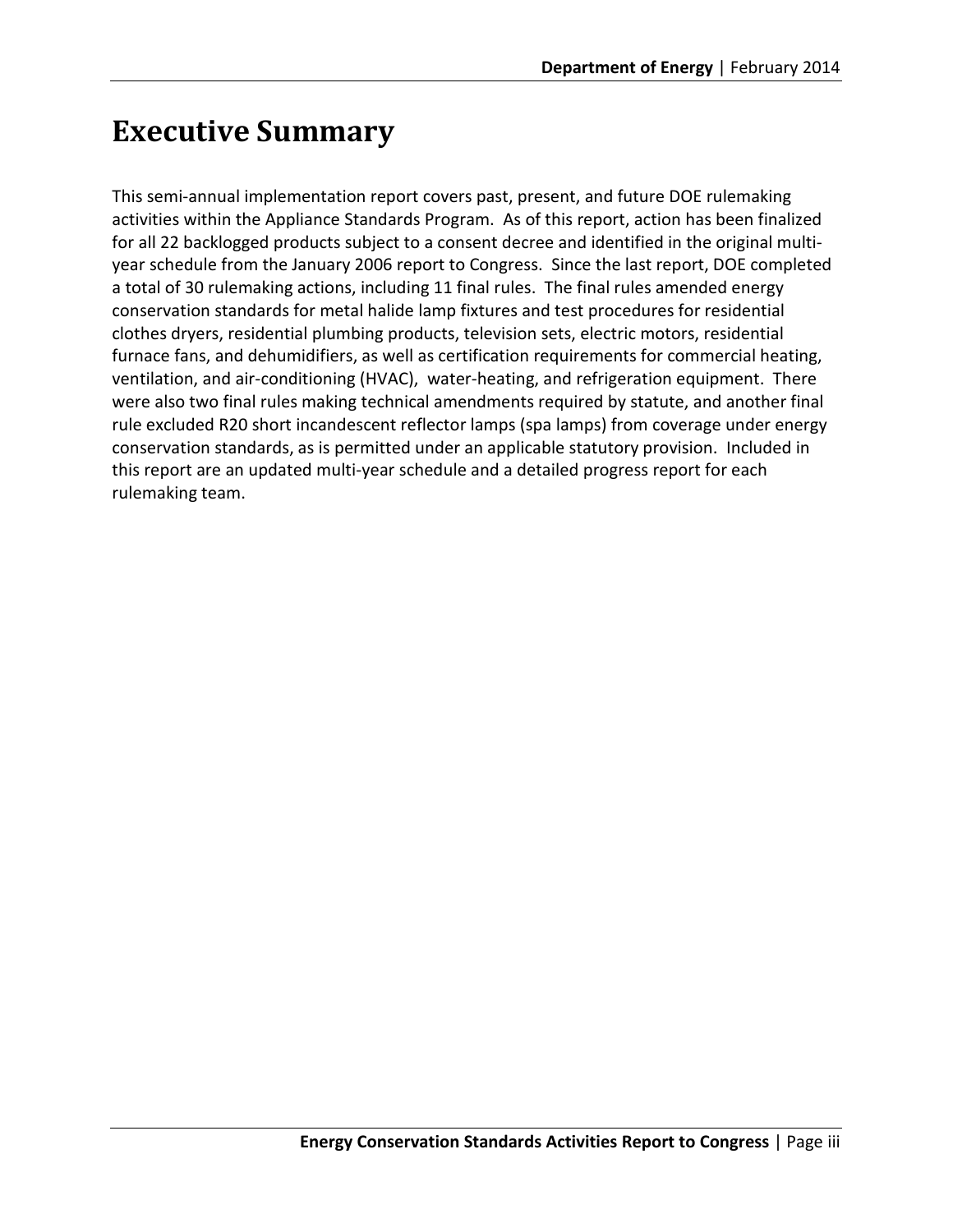## List of Acronyms

AC – Air Conditioner ACEEE – American Council for an Energy-Efficient Economy ACT – Automatic Cycle Termination AEDM – Alternative Efficiency Determination Method AEMTCA – American Energy Manufacturing Technical Corrections Act AFUE – Annual Fuel Utilization Efficiency AHAM – Association of Home Appliance Manufacturers ANSI – American National Standards Institute ARM – Alternative Rating Method ASHRAE – American Society of Heating, Refrigerating and Air-Conditioning Engineers ASME – American Society of Mechanical Engineers ASRAC – Appliance Standards and Rulemaking Federal Advisory Committee BR – Bulge Reflector (lamps) BVM – Beverage Vending Machine CEC – California Energy Commission CFL – Compact Fluorescent Lamp CUAC – Commercial Unitary Air Conditioner DOE – U.S. Department of Energy EISA 2007– Energy Independence and Security Act of 2007 EPACT 2005 – Energy Policy Act of 2005 EPCA – Energy Policy and Conservation Act ER – Elliptical Reflector (lamps) FACA – Federal Advisory Committee Act FR – Federal Register FTC – Federal Trade Commission FY – Fiscal Year GSFL – General Service Fluorescent Lamp GSIL – General Service Incandescent Lamp HID – High-Intensity Discharge (lamps) HP – Heat Pump HVAC – Heating, Ventilating, and Air-Conditioning IEC – International Electrotechnical Commission IESNA – Illuminating Engineering Society of North America IRL – Incandescent Reflector Lamp LED – Light-Emitting Diode MEF – Modified Energy Factor MV – Medium Voltage NEMA - National Electrical Manufacturers Association NODA – Notice of Data Availability NOPD – Notice of Proposed Determination NOPM – Notice of Public Meeting NOPR – Notice of Proposed Rulemaking NRA – Negotiated Rulemaking Act OLED – Organic Light-Emitting Diode OMB – Office of Management and Budget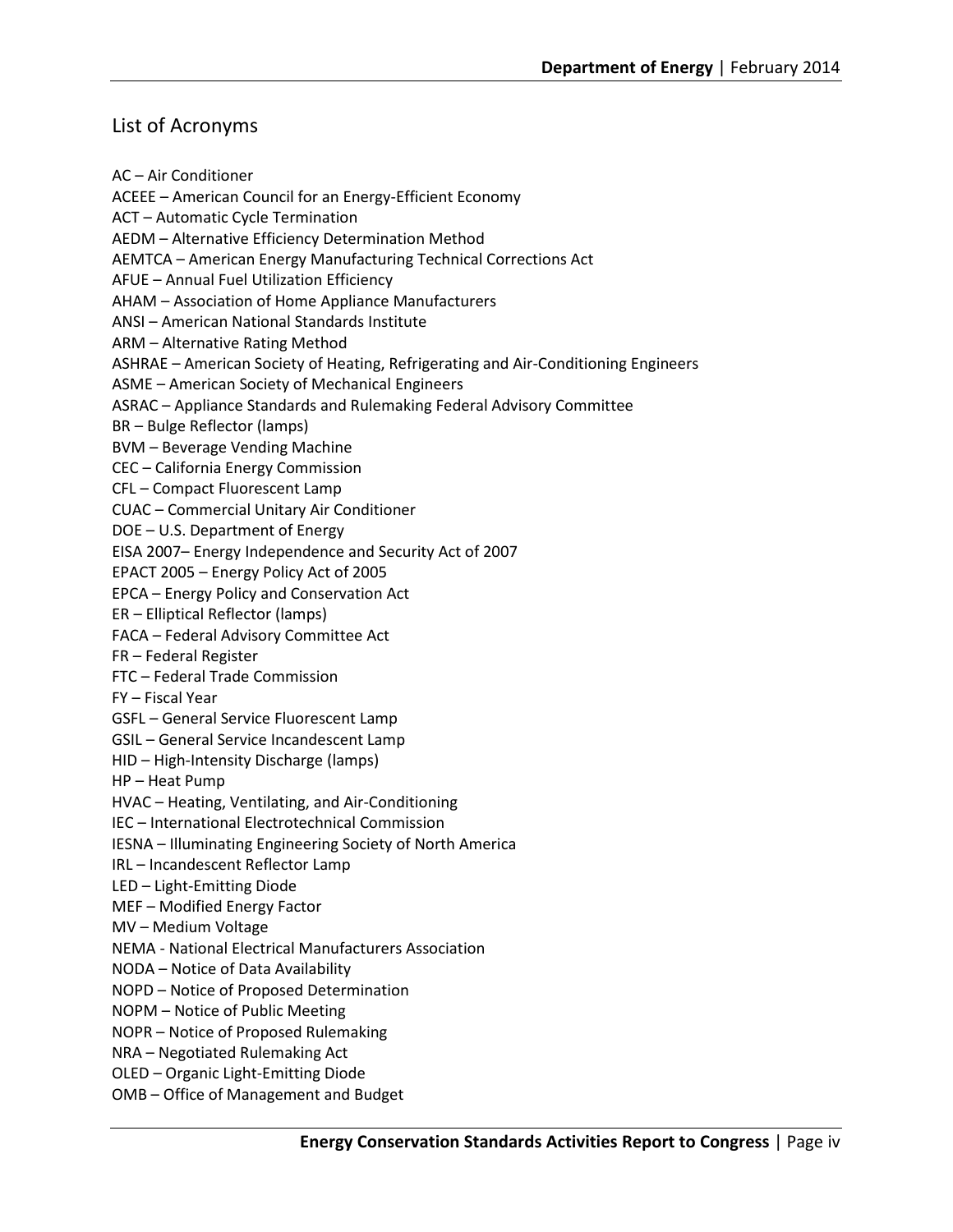PTAC – Packaged Terminal Air Conditioner PTHP – Packaged Terminal Heat Pump Q – Quarter RFI – Request for Information SNOPR – Supplemental Notice of Proposed Rulemaking SPVAC – Single Package Vertical Air Conditioner SPVHP – Single Package Vertical Heat Pump SPVU – Single Package Vertical Unit (air conditioner and/or heat pump) STB – Set-top Box TBD – To Be Determined USC – United States Code WF – Water Factor WH – Water Heating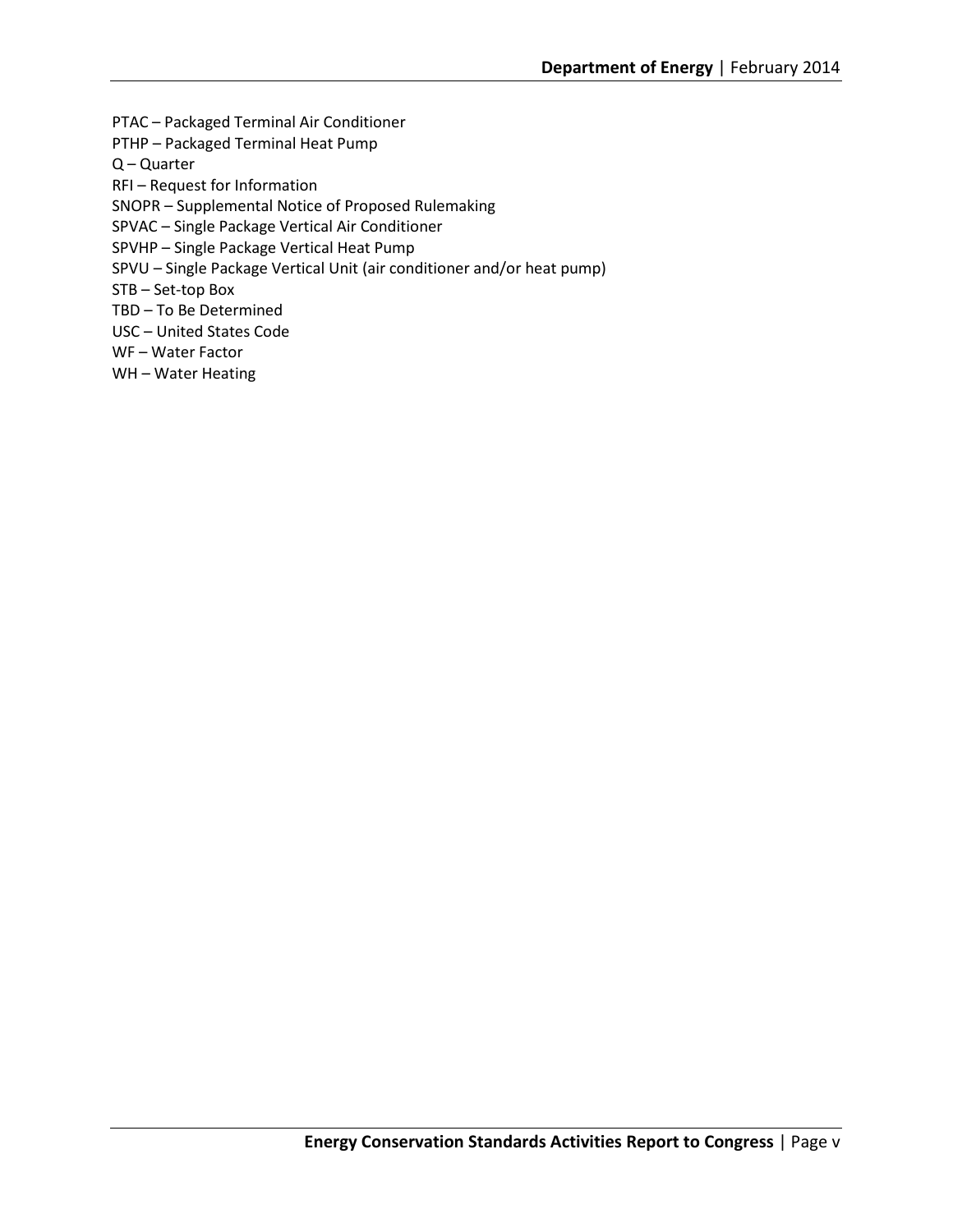

# **ENERGY CONSERVATION STANDARDS ACTIVITIES**

# **Table of Contents**

| $\mathbf{L}$ |                                                                        |
|--------------|------------------------------------------------------------------------|
| ΙΙ.          |                                                                        |
| III.         |                                                                        |
| IV.          |                                                                        |
| V.           |                                                                        |
| VI.          |                                                                        |
|              |                                                                        |
|              | Published Rulemaking Documents Since the Last Implementation Report 18 |
|              |                                                                        |
|              |                                                                        |
|              |                                                                        |
|              |                                                                        |
|              |                                                                        |
|              |                                                                        |
|              |                                                                        |
|              |                                                                        |
|              |                                                                        |
|              |                                                                        |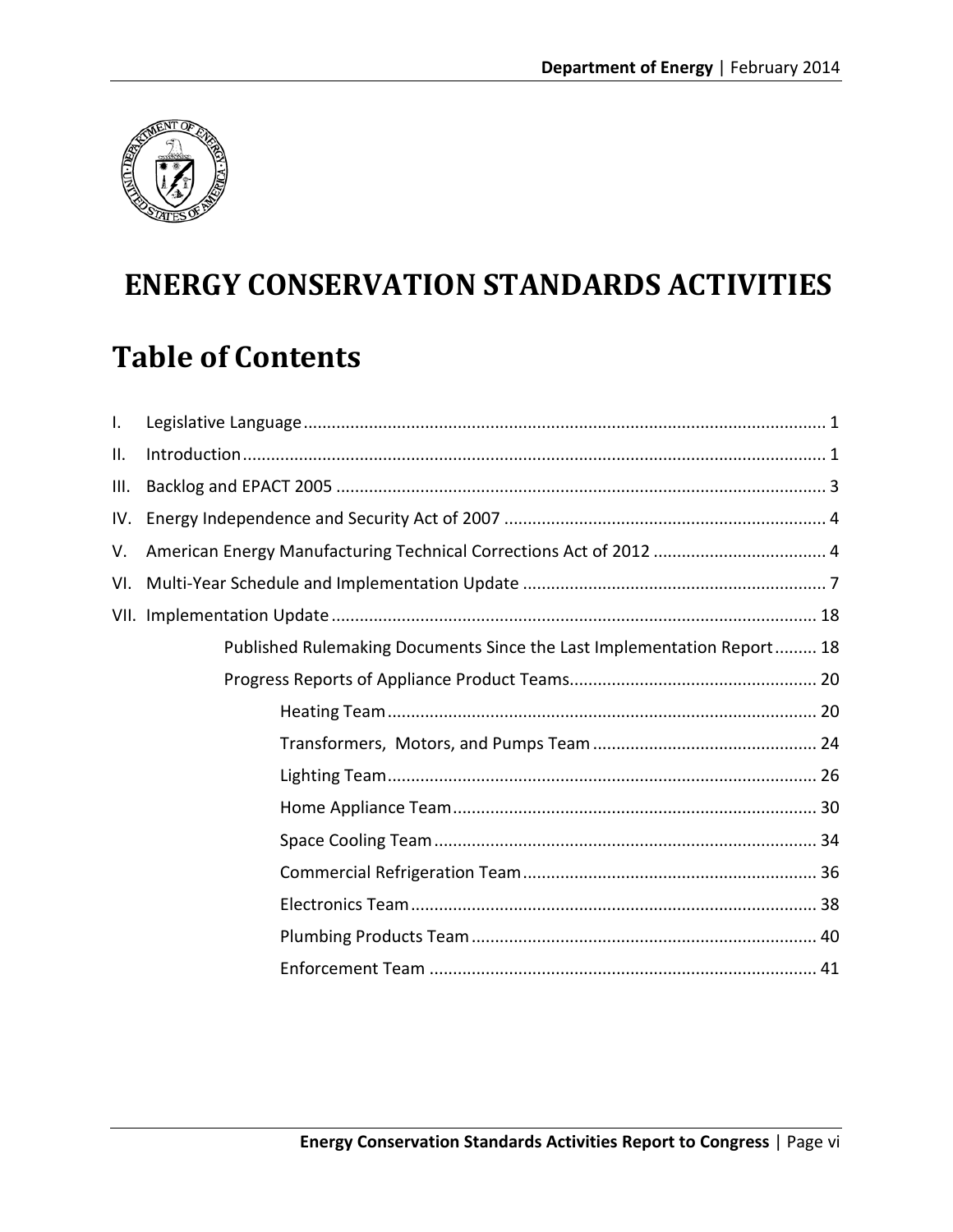# <span id="page-7-0"></span>**I. Legislative Language**

This report responds to legislative language set forth in section 141 of the Energy Policy Act of 2005 (EPACT 2005), Pub. L. 109-58, and sections 305 and 321 of the Energy Independence and Security Act of 2007 (EISA 2007), Pub. L. 110-140, to provide semi-annual updates of the U.S. Department of Energy's (DOE) progress with respect to rulemaking actions regarding the implementation of energy conservation standards and test procedures.

Section 141 of EPACT 2005 requires both an initial report and semi-annual implementation reports, until such time as DOE has promulgated all of the overdue energy conservation standards. This document represents the fifteenth semi-annual implementation report.

Section 305 of EISA 2007 expands DOE's existing reporting requirements to include progress reports on all rulemaking activities required by EISA 2007. Section 321 of EISA 2007 requires that beginning in July 2013, DOE must submit semi-annual reports to Congress on the lighting rulemakings contained in EISA 2007. It specifically requires a report on whether DOE will meet the deadlines for lighting rulemakings, a description of any impediments to meeting the deadlines, and a specific plan to remedy any failures, including recommendations for additional legislation or resources. At this time, with the exception of the standards rulemaking for metal halide lamp fixtures, DOE is on track to meet all lighting-related rulemaking deadlines in EISA 2007. Metal halide lamp fixtures are discussed in more detail in the Progress Reports section of this report.

Because the topics and reporting intervals in section 141 of EPACT 2005 and sections 305 and 321 of EISA 2007 are substantially similar, DOE began consolidating the reports starting with the first EISA 2007 implementation report in February 2008. This report constitutes the twelfth semi-annual EISA 2007 implementation report.

# <span id="page-7-1"></span>**II. Introduction**

Since the last report, DOE completed a total of 30 rulemaking actions, including 11 final rules. These include:

- Eleven final rules for:
	- o Standards for metal halide lamp fixtures
	- o Test procedures for residential clothes dryers
	- o Test procedures for residential plumbing products
	- o Test procedures for television sets
	- o Test procedures for electric motors
	- o Test procedures for residential furnace fans
	- o Test procedures for dehumidifiers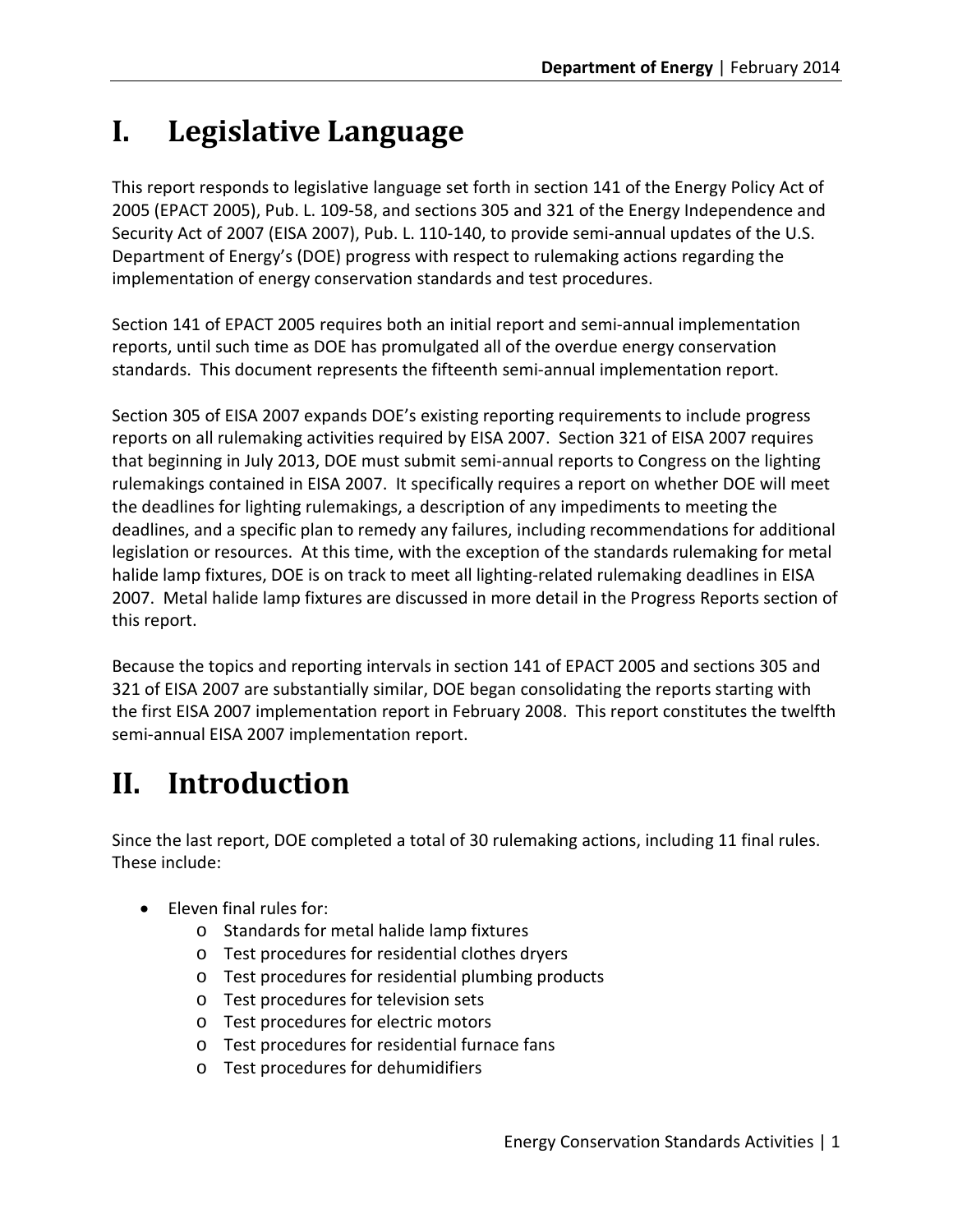- o Final rule excluding R20 short incandescent reflector lamps (spa lamps) from coverage under EPCA energy conservation standards
- o Final rule technical amendment for certain consumer products and industrial equipment standards, technical corrections, and definitions as required by AEMTCA
- o Final rule technical amendment for small-duct, high-velocity system standards and definitions required by AEMTCA
- o Certification requirements for commercial heating, ventilation, and airconditioning (HVAC), water-heating, and refrigeration equipment
- One supplemental notice of proposed rulemaking (SNOPR) for:
	- o Certification requirements for commercial HVAC, water-heating, and refrigeration equipment
- Ten notices of proposed rulemaking (NOPR) for:
	- o Standards for metal halide lamp fixtures
	- o Standards for commercial walk-in coolers and walk-in freezers
	- o Standards for commercial refrigeration equipment
	- o Standards for residential furnace fans
	- o Standards for electric motors
	- o Test procedures for residential dehumidifiers
	- o Test procedures for residential heating products
	- o Test procedures for commercial refrigeration equipment
	- o Test procedures for residential water heaters
	- o Notice of proposed rulemaking for through-the-wall central air conditioner and through-the-wall central air-conditioning heat pump standards and definitions required by AEMTCA
- Two framework documents for:
	- o Standards for general service lamps
	- o Standards for commercial packaged boilers
- Six other rulemaking notices including:
	- o Notice of proposed determination for hearth products standards
	- o Notice of proposed determination for miscellaneous residential refrigeration products standards
	- o Notice of proposed determination for natural draft commercial packaged boilers standards
	- o Notice of withdrawal of a proposed determination for set-top boxes standards
	- o Notice of withdrawal of a proposed rule for set-top boxes test procedures
	- o Request for information for ceiling fans standards

This report details the past, current, and future rulemaking actions of the DOE with respect to the implementation of energy conservation standards and test procedures.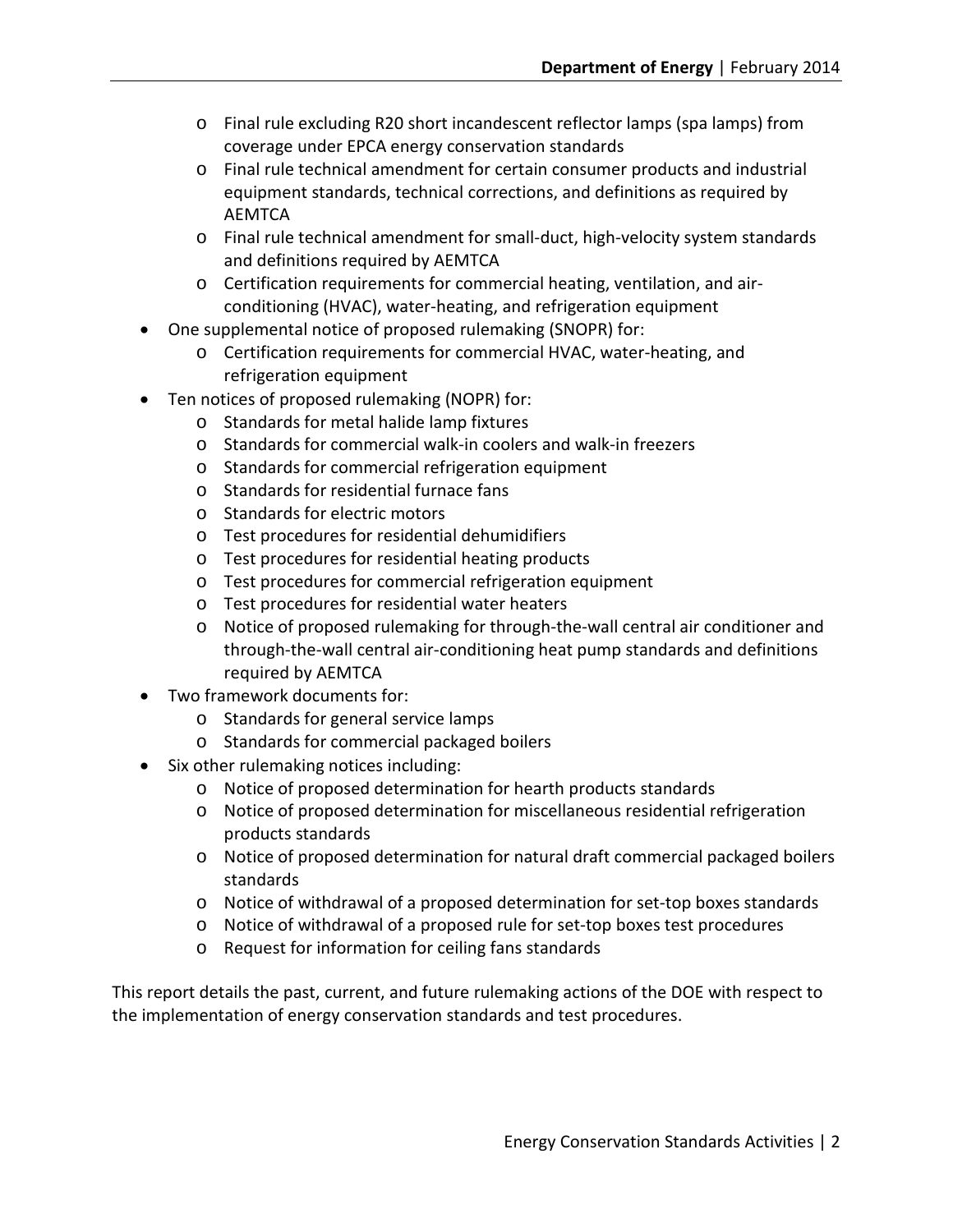# <span id="page-9-0"></span>**III. Backlog and EPACT 2005**

DOE began providing semi-annual reports to Congress regarding progress of the Appliance Standards Program with an initial report on January 31, 2006. In the initial report, DOE documented the history of the Appliance Standards Program, which is the program responsible for the development of test procedures and energy conservation standards for residential appliances and commercial equipment subject to regulation. The initial report provided a description of the rulemaking process and detailed the statutory requirements applicable to the Appliance Standards Program. The initial report also explained the historical reasons for DOE's past failure to meet identified statutory deadlines, and described current and planned productivity enhancements that DOE began to implement in order to expedite the standards rulemaking process. Finally, the initial report set an aggressive rulemaking schedule, designed to permit DOE to both address the backlog of rulemakings and to meet deadlines associated with the new requirements of EPACT 2005.

## *State of New York, et al. v. Bodman; and NRDC, Inc. et al. v. Bodman*

This report also provides information regarding DOE's compliance with obligations that existed under a consolidated consent decree. DOE notes that the separate court proceedings (*State of New York, et al. v. Bodman* and *NRDC, Inc. et al. v. Bodman*) mentioned in the August 2006 report resulted in a consolidated consent decree between the plaintiffs and DOE (filed November 6, 2006). The consent decree largely adopted the schedule DOE published in its January 31, 2006, initial report to Congress under section 141 of EPACT 2005. However, the consent decree's rulemaking schedule added the following two additional items:

- 1. The consent decree required DOE to publish a small electric motors test procedure by June 30, 2009, and required an energy conservation standard final rule for the same product by February 28, 2010. These two actions were not included in the initial report to Congress because DOE was conducting the determination analysis for small electric motors at the time the initial report was written (*i.e.*, DOE had not yet determined whether rulemakings for an energy conservation standard and test procedure were necessary). Both of these actions are now complete.
- 2. The consent decree put into place a binding schedule for DOE action in response to future amendments of Standard 90.1 by the American Society of Heating, Refrigerating and Air-Conditioning Engineers (ASHRAE). Specifically, within six months of an ASHRAE amendment, DOE must publish an analysis of the energy savings potential of amended energy conservation standards. DOE must either adopt ASHRAE's amendment within 18 months of ASHRAE's adoption or establish a more-stringent standard within 30 months.

It is noted that the court terminated the consolidated consent decree by order on May 10, 2012, because DOE had completed all of the required actions.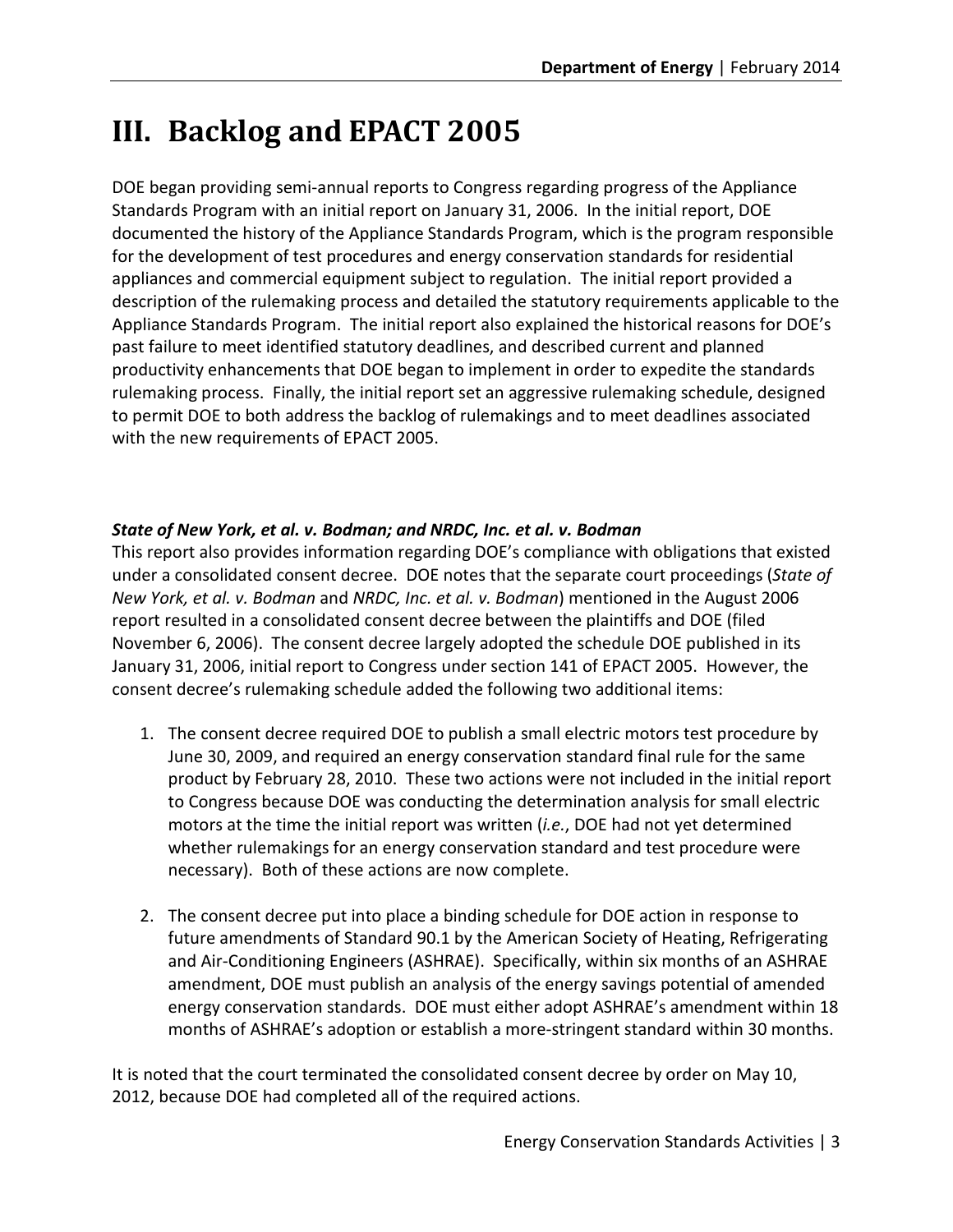# <span id="page-10-0"></span>**IV. Energy Independence and Security Act of 2007**

On December 19, 2007, the President signed into law the Energy Independence and Security Act of 2007, Pub. L. 110-140. This statute, in part, amends the Energy Policy and Conservation Act of 1975 (EPCA), Pub. L. 94-163 (42 United States Code (U.S.C.) 6291 *et seq.*), and increases the number of rulemakings DOE must issue beyond the obligations set forth in EPACT 2005 and the backlogged products mentioned in previous implementation reports. The enactment of EISA 2007 has substantially elevated the level of activity within the Appliance Standards Program. The statute requires DOE to develop new test procedures and energy conservation standards. All energy conservation standards for covered products adopted after July 1, 2010, must also incorporate standby mode and off mode energy consumption. In addition, EISA 2007 prescribes new energy conservation standards and test procedures for certain products, which DOE must also implement.

Also, pursuant to a statutory change in EISA 2007, all energy conservation standards and test procedures established by DOE will now be subject to regular periodic review. Not later than six years after issuance of a final rule establishing or amending a standard, DOE must either publish a notice of proposed rulemaking to amend the standard or a notice of determination that an amended standard is not warranted (42 U.S.C. 6295(m)(1) and  $6313(a)(6)(c)(i)$ ). DOE must review all test procedures at least once every seven years (42 U.S.C. 6293(b)(1)(A) and 6314(a)(1)).

## <span id="page-10-1"></span>**V. American Energy Manufacturing Technical Corrections Act of 2012**

On December 18, 2012, the President signed into law the American Energy Manufacturing Technical Corrections Act (AEMTCA), Pub. L. 112-210. This statute further amends EPCA, Pub. L. 94-163 (42 U.S.C. 6291 *et seq.*), with the stated purpose to reduce the regulatory burdens for manufacturers of several products, including water heaters, walk-in freezers, deli counter-style refrigerators, and certain types of air conditioners and heat pumps. The statute also promotes energy efficiency and improves the processes of the Department of Energy for updating energy efficiency standards. In addition, it makes a number of technical corrections which are designed to protect jobs without making significant policy changes.

Amendments under the AEMTCA (with a summary of any required rulemaking follow-up actions by DOE) include the following:

Innovative Component Technologies (Section 2): Amends EPCA to allow component manufacturers an exemption from the design standard related to insulation for walk-in coolers and walk-in freezers, if they can demonstrate to DOE that their component reduces energy consumption at least as much as if the design standard were to apply.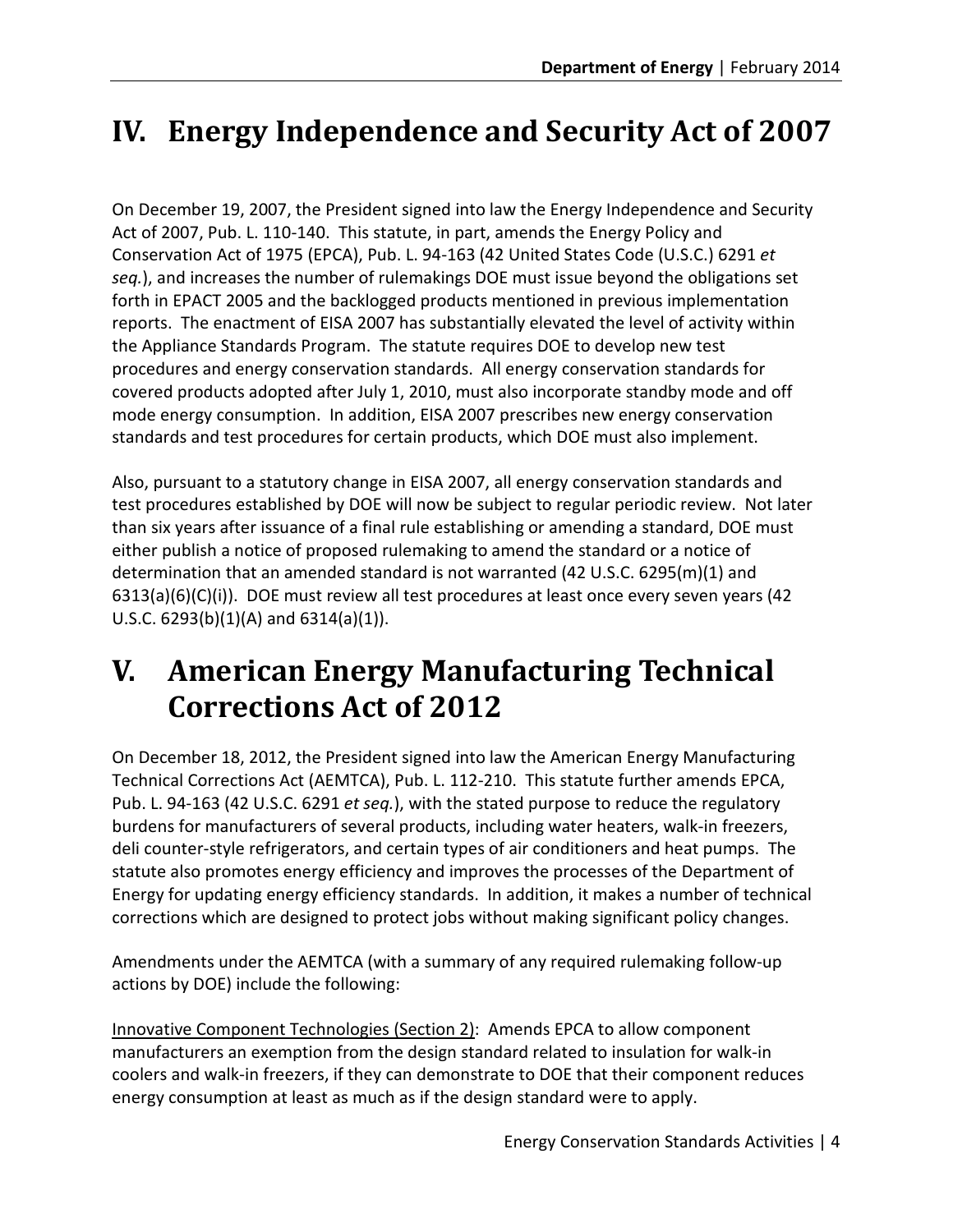DOE incorporated this exemption into its regulations in a final rule technical amendment that DOE issued on September 30, 2013. This notice was published in the *Federal Register* on October 23, 2013 (78 Fed. Reg. 62988).

Uniform Efficiency Descriptor for Covered Water Heaters (Section 3): Amends EPCA to direct DOE to establish a uniform efficiency descriptor and accompanying test methods for covered residential and commercial water heaters within one year of the enactment of the AEMTCA.

DOE initiated this rulemaking by publishing a request for information in the *Federal Register* on January 11, 2013 (78 Fed. Reg. 2340), which was followed by a notice of proposed rulemaking on November 4, 2013 (78 Fed. Reg. 66202). DOE is currently working to complete the final rule as expeditiously as possible. Further details are contained in the Progress Reports section of this report.

Service Over the Counter, Self-Contained, Medium Temperature Commercial Refrigerators (Section 4): Amends EPCA to define and establish a separate and less-stringent standard for service over the counter, self-contained, medium-temperature commercial refrigerators, with direction to DOE to consider amended standards within three years.

DOE issued a final rule technical amendment on September 30, 2013 that incorporated these requirements into DOE regulations. This notice was published in the *Federal Register* on October 23, 2013 (78 Fed. Reg. 62988).

Small-Duct High-Velocity Systems, Through-the-Wall Central Air Conditioners and Heat Pumps, and Administrative Changes (Section 5): Amends EPCA to define and establish a separate standard for "small-duct, high-velocity systems," which will be updated in subsequent rulemakings for other air conditioner and heat pump standards.

DOE issued a final rule technical amendment on November 25, 2013 that incorporated these definitions and statutorily prescribed standards into DOE regulations. This notice was published in the *Federal Register* on December 3, 2013 (78 Fed. Reg. 72533).

Section 5 also establishes definitions for "through-the-wall air conditioners" and "throughthe-wall air conditioning heat pumps."

DOE issued a NOPR that proposed to incorporate these definitions into DOE regulations on November 26, 2013, which was published in the *Federal Register* on December 20, 2013 (78 Fed. Reg. 77019).

Administrative changes include a clarification to the six-year review requirements for commercial equipment standards and deadlines related to petitions for amending existing standards. Additionally, for covered commercial equipment for which more than six years has elapsed since the standard was last revised, DOE is required by December 31, 2013, to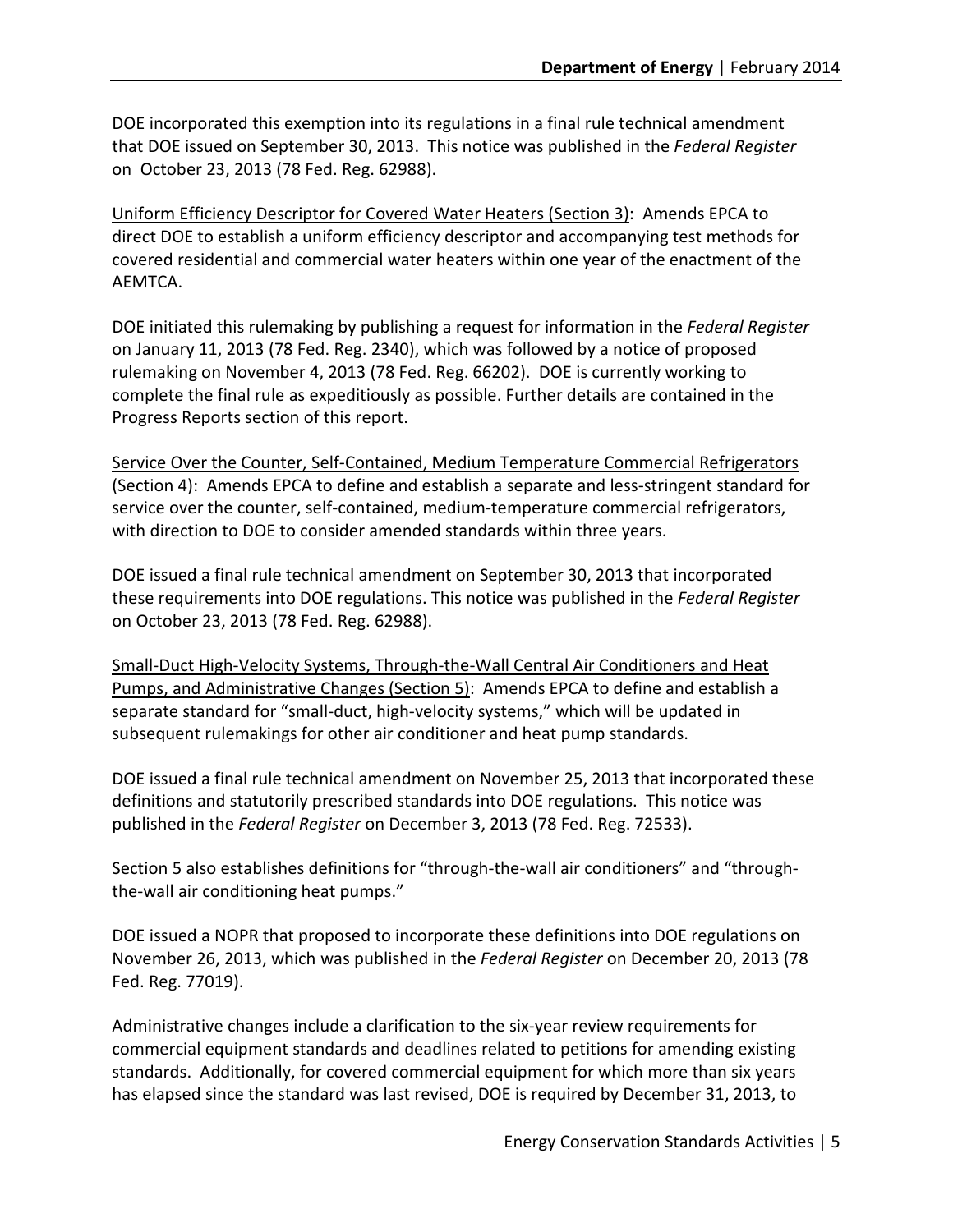complete the review and publish either a NOPR with proposed standards or a notice of determination that standards for the product do not need to be amended.

Accordingly, DOE has initiated several rulemakings to review standards for commercial equipment including commercial air-cooled air conditioners, commercial warm-air furnaces, and commercial water heaters. DOE is working to complete the review required by the AEMTCA as expeditiously as possible. More information on the status of each of these rulemakings is available in the Progress Report section of this report.

Coordination of Research and Development of Energy-Efficient Technologies for Industry (Section 6): Directs DOE to establish collaborative research and development partnerships between its Industrial Technologies Program and other programs, including those in the Office of Energy Efficiency and Renewable Energy.

Reducing Barriers to the Deployment of Industrial Energy Efficiency (Section 7): Requires DOE to conduct a study of the legal, regulatory, and economic barriers to the deployment of industrial energy efficiency in all electricity markets and the estimated economic benefits to the national economy of providing the industrial sector with Federal energy efficiency matching grants of \$5 billion for 5-year and 10-year periods. Also requires DOE to develop policy recommendations regarding the deployment of industrial energy efficiency.

Best Practices for Advanced Metering (Section 8): Amends the National Energy Conservation Policy Act to require Federal agencies to submit implementation plans that explain how they will designate personnel responsible for meeting metering requirements and that demonstrate when the use of advanced metering devices is not practicable. Also requires DOE to issue a report on best practices for the use of advanced metering by Federal agencies and specifies minimum components of the report.

Federal Energy Management and Data Collection Standard (Section 9): Amends the National Energy Conservation Policy Act to require energy managers to use web-based tracking systems to certify compliance and to publish energy and water consumption data on an individual facility basis.

Technical Corrections (Section 10): Amends the Energy Independence and Security Act of 2007 and the Energy Policy Act of 2005 with technical corrections for appliance and lighting standards.

DOE issued a final rule technical amendment on September 30, 2013, which incorporated these corrections into DOE regulations. This notice was published in the *Federal Register* on October 23, 2013 (78 Fed. Reg. 62988). This technical amendment specifically addressed standards and definitions for service over the counter commercial refrigerators (as described in AEMTCA Section 4 above), walk-in coolers and walk-in freezers, , and general service incandescent lamps (GSILs).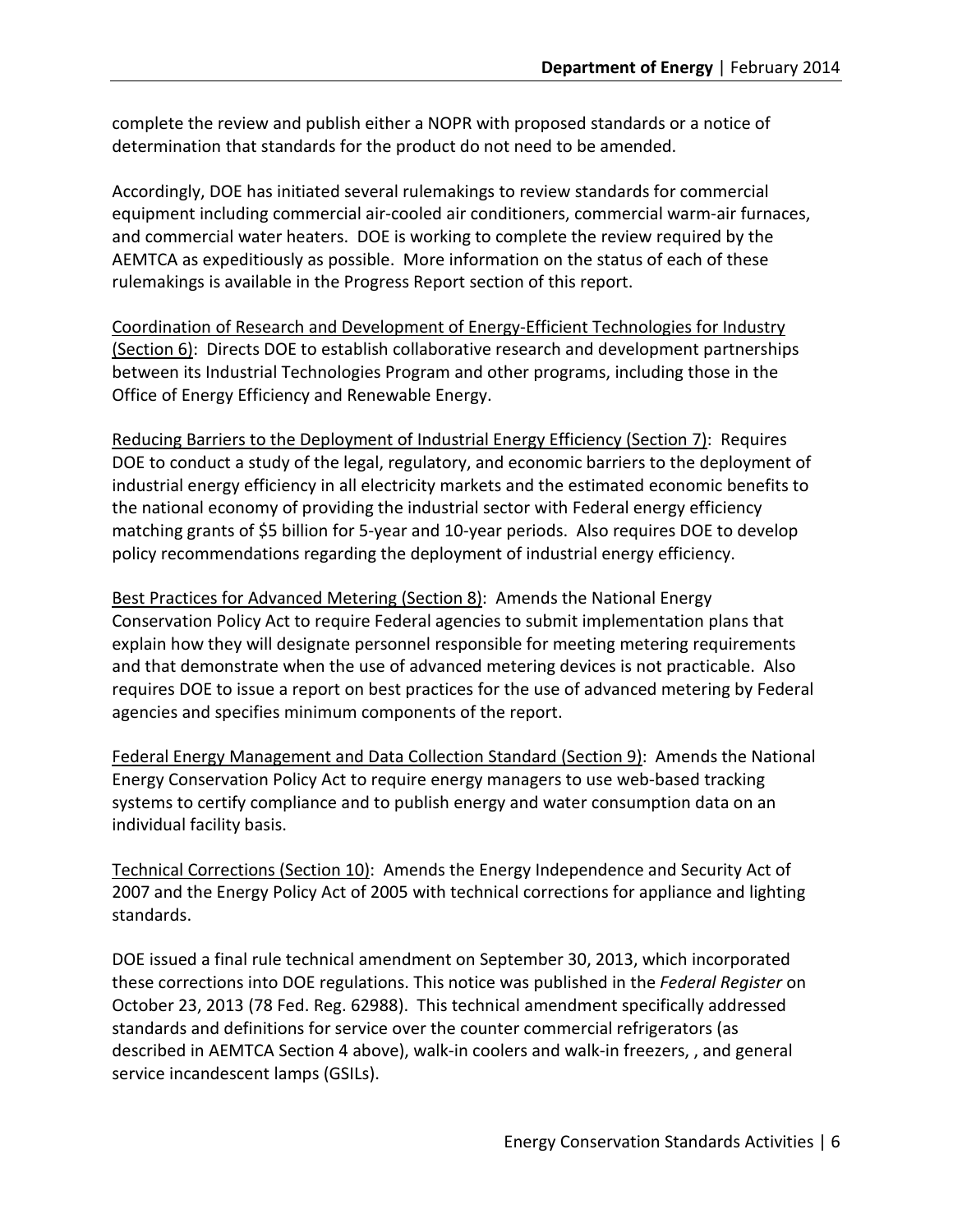# <span id="page-13-0"></span>**VI. Multi-Year Schedule and Implementation Update**

This section provides a schedule of upcoming DOE rulemakings, along with a detailed description of activities and progress to date. In summary, additional increases in productivity will be required in 2014 to allow DOE to meet all its obligations.

In the first semi-annual implementation report (submitted in August 2006), DOE described the execution of the productivity enhancements ("bundling" and "valley-filling"<sup>[1](#page-13-1)</sup>) that were discussed in the initial report. DOE also provided an update on its improved document review and clearance process, identifying the newly established intra-agency Crosscutting Review Team as the cornerstone of this process. As a result of the productivity enhancements and improved document review and clearance process, DOE was able to report in its first semiannual implementation report that it was meeting all obligations as scheduled in the initial report to Congress. DOE reached a similar conclusion in subsequent implementation reports.

With the addition of the EISA 2007 requirements since the initial report to Congress in 2006, the workload of the Appliance Standards Program substantially increased in 2009. During 2009, while DOE met all of its obligations with respect to energy conservation standards, DOE missed several energy efficiency test procedure deadlines codified in EISA 2007. Additional statutory deadlines for test procedures and energy conservation standards were missed between 2010 and 2013. As a result, DOE has further streamlined standard and test procedure reviews and approvals, and is building additional program capacity. DOE is also working closely with the Office of Management and Budget (OMB) to review key rulemaking documents such as notices of proposed rulemaking (NOPRs) and final rules. Additional detail is provided below.

DOE remains committed to complying with applicable deadlines. Given the aggressive schedule for the rulemaking requirements established in EISA 2007 and now AEMTCA, DOE is working on a greater number of contemporaneous rulemaking proceedings than had been contemplated at the time of the initial report to Congress. As a result, in order to address its expanded rulemaking obligations, DOE has designed further enhancements to program productivity and capacity beyond what was foreseen in the initial report to Congress. In the second half of 2009, DOE implemented a streamlined internal process to accelerate regulatory approvals in the program. In addition, DOE is hiring additional staff and building organizational capacity to address the increased rulemaking workload.

 $\overline{a}$ 

<span id="page-13-1"></span> $1$  "Bundling" refers to the combination of two or more products within a single rulemaking. "Valley-filling" is a management technique in which an analytical team can divert its resources from one rulemaking to another while waiting for documents to be reviewed.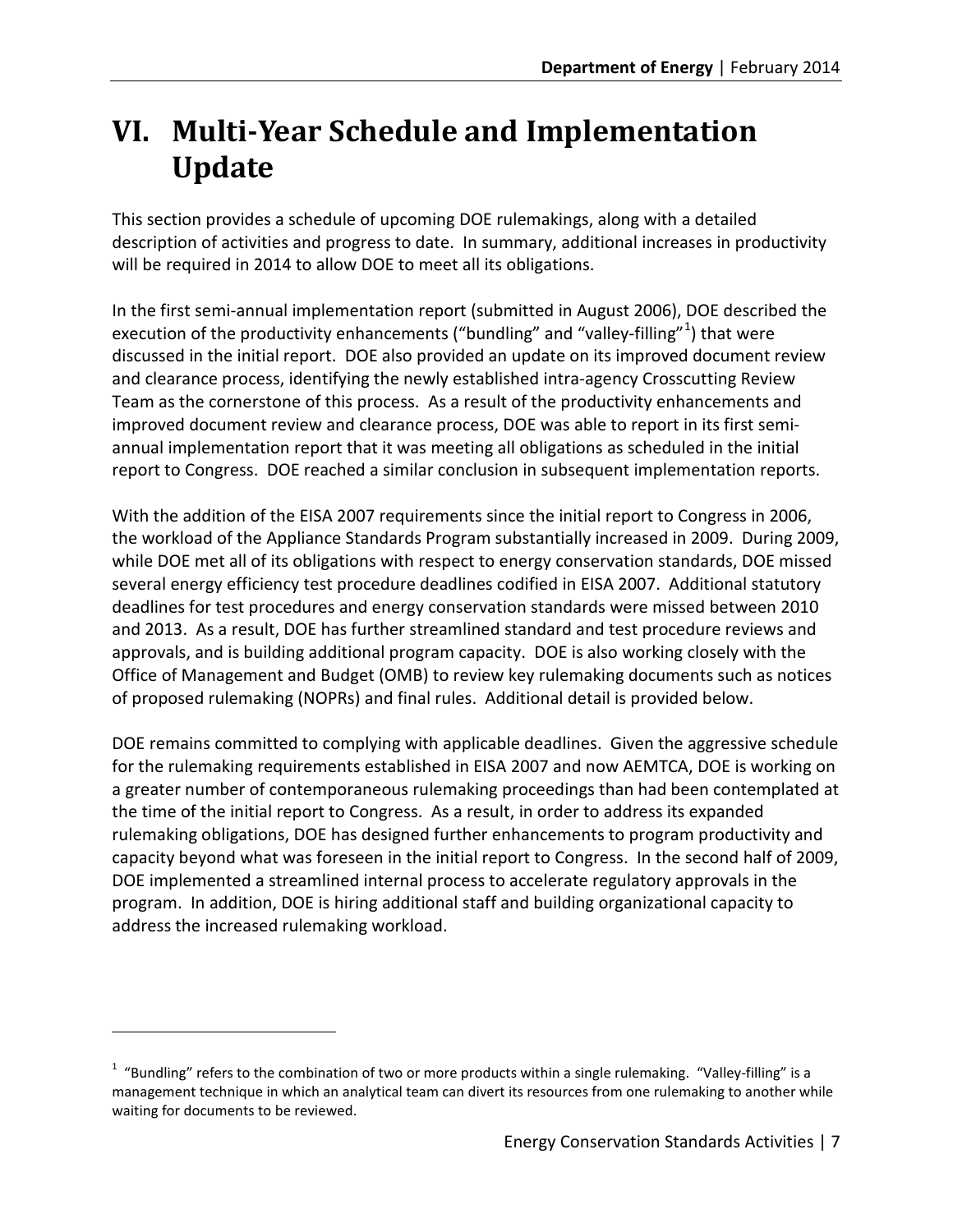### **Update on Backlogged Standards**

 $\overline{a}$ 

When DOE developed the original multi-year schedule in the January 31, 2006, report to Congress, it identified [2](#page-14-0)0 products with backlogged standards. $^2$  Of these products, seven had two rounds of backlogged standards, bringing the total number of backlogged standards to 27. In addition, DOE had two backlogged determinations (small electric motors and high-intensity discharge (HID) lamps). As discussed above, DOE completed the determination for small electric motors in July 2006, and based upon this positive determination, the consent decree added small electric motors to the list of backlogged standards DOE must issue. In addition, DOE completed a positive determination for HID lamps in 2010. This brought the number of backlogged products to 22, and the number of backlogged standards to 29.

Since the initial report, DOE has issued efficiency standard final rules for 18 of the 22 original backlogged products (residential furnaces; residential boilers; mobile home furnaces; small furnaces; distribution transformers (medium voltage (MV) dry-type and liquid-immersed); packaged terminal air-conditioners and heat pumps; ranges and ovens; microwave ovens; general service fluorescent lamps; incandescent reflector lamps; small electric motors; residential water heaters; direct heating equipment; pool heaters, clothes dryers, room air conditioners, residential central air conditioners, and fluorescent lamp ballasts). In addition, EISA 2007 prescribed standards for another three backlogged products (electric motors (1-200 hp); general service incandescent lamps; and dishwashers); DOE codified these standards in its regulations at Parts 430 and 431. Thus, standards have been completed for 21 of the 22 backlogged products as shown in Table 1.

The one remaining product, HID lamps, is the subject of an ongoing DOE rulemaking. For HID lamps, the obligations under the consent decree were met when DOE issued the final determination. Consequently, all the actions required by the consent decree have been completed. Because DOE issued a positive determination for HID lamps, DOE is pursuing an energy conservation standard rulemaking for that product.

<span id="page-14-0"></span> $2$  The original backlog consists of 20 products, counting residential boilers separately from residential furnaces, and microwaves separately from ranges and ovens.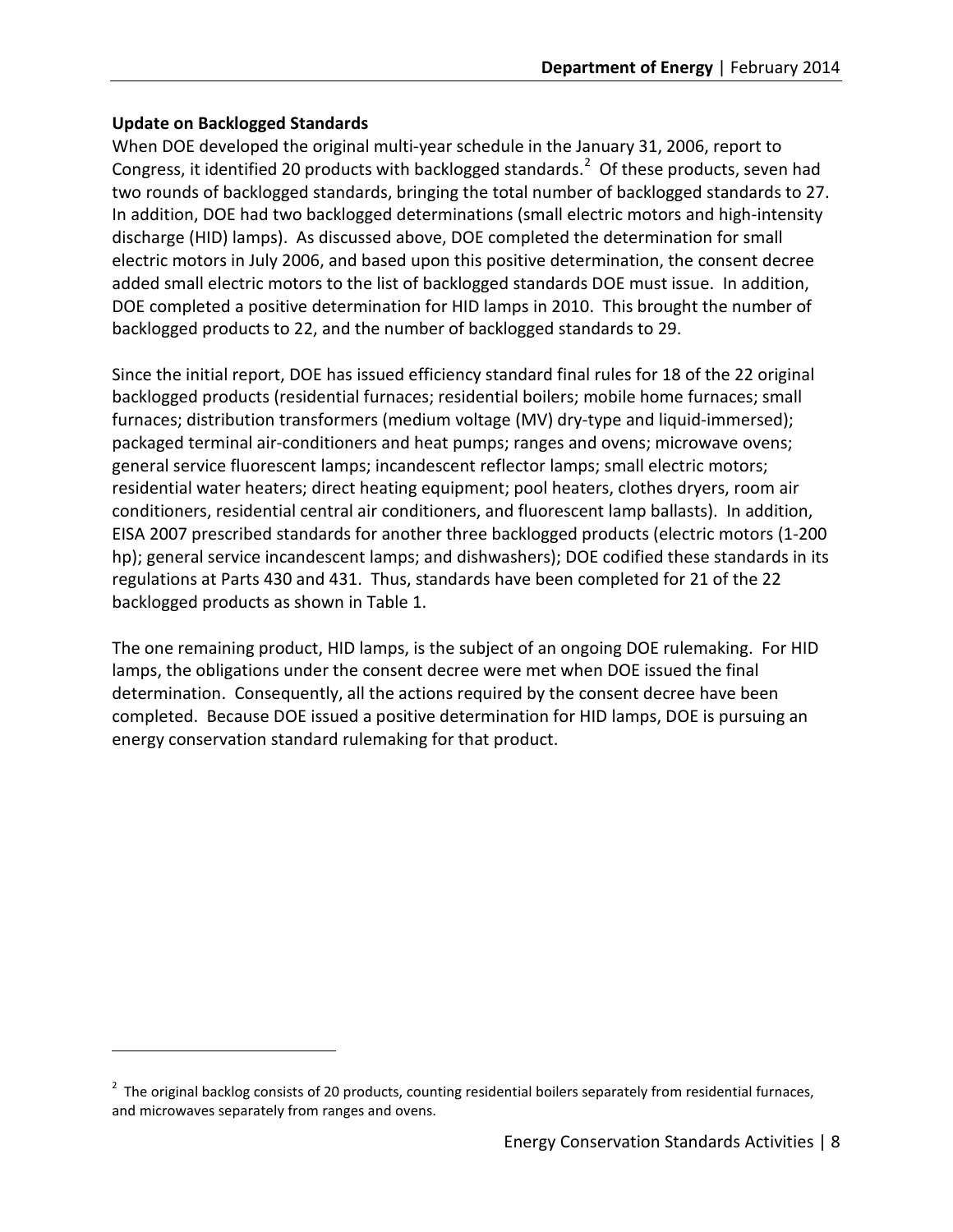| <b>Backlogged Product</b>                                                             | <b>Status of Backlogged Rule</b>                                                    |
|---------------------------------------------------------------------------------------|-------------------------------------------------------------------------------------|
| <b>Residential furnaces</b>                                                           | DOE issued final rule                                                               |
| Residential boilers<br>2.                                                             | DOE issued final rule                                                               |
| Mobile home furnaces<br>3.                                                            | DOE issued final rule                                                               |
| Small furnaces<br>4.                                                                  | DOE issued final rule                                                               |
| Residential water heaters [Cycle 2 of 2]<br>5.                                        | DOE issued final rule                                                               |
| Direct heating equipment [Cycle 1 of 2]<br>6.                                         | DOE issued final rule                                                               |
| Pool heaters [Cycle 1 of 2]<br>7.                                                     | DOE issued final rule                                                               |
| Distribution transformers (MV dry-type and liquid-immersed)<br>8.                     | DOE issued final rule                                                               |
| Electric motors (1-200 hp) [Cycle 1 of 2]<br>9.                                       | Standards prescribed by EISA 2007                                                   |
| 10. Incandescent reflector lamps [Cycle 1 of 2]                                       | DOE issued final rule                                                               |
| 11. Fluorescent lamps [Cycle 1 of 2]                                                  | DOE issued final rule                                                               |
| 12. General service incandescent lamps <sup>3</sup>                                   | Standards prescribed by EISA 2007                                                   |
| 13. Fluorescent lamp ballasts                                                         | DOE issued final rule                                                               |
| 14. Residential dishwashers                                                           | Standards prescribed by EISA 2007                                                   |
| [Gas-powered Cycle 1 of 2]<br>15. Ranges and ovens<br>[Electric-powered Cycle 2 of 2] | DOE issued final rule                                                               |
| 16. Microwave ovens                                                                   | DOE issued final rule                                                               |
| 17. Residential clothes dryers                                                        | DOE issued final rule                                                               |
| 18. Room air conditioners                                                             | DOE issued final rule                                                               |
| 19. Packaged terminal air conditioners and heat pumps                                 | DOE issued final rule                                                               |
| 20. Residential central air conditioners and heat pumps                               | DOE issued final rule                                                               |
| 21. Small electric motors                                                             | DOE issued final rule                                                               |
| 22. HID Lamps                                                                         | DOE issued final determination; Ongoing<br>energy conservation standards rulemaking |
|                                                                                       |                                                                                     |

**Table 1. Status of Backlogged Rulemakings from the 2006 Report**

 $\overline{a}$ 

<span id="page-15-0"></span><sup>&</sup>lt;sup>3</sup> The rulemaking for general service incandescent lamps was previously listed as cycle 1 of 2 backlogged rulemakings. However, EISA 2007 prescribed new standards for general service incandescent lamps (42 U.S.C. 6295(i)(1)(A)) and also set a new deadline to complete a rulemaking for these lamps by January 1, 2017 (42 U.S.C. 6295(i)(6)). Therefore, general service incandescent lamps are no longer in the backlog.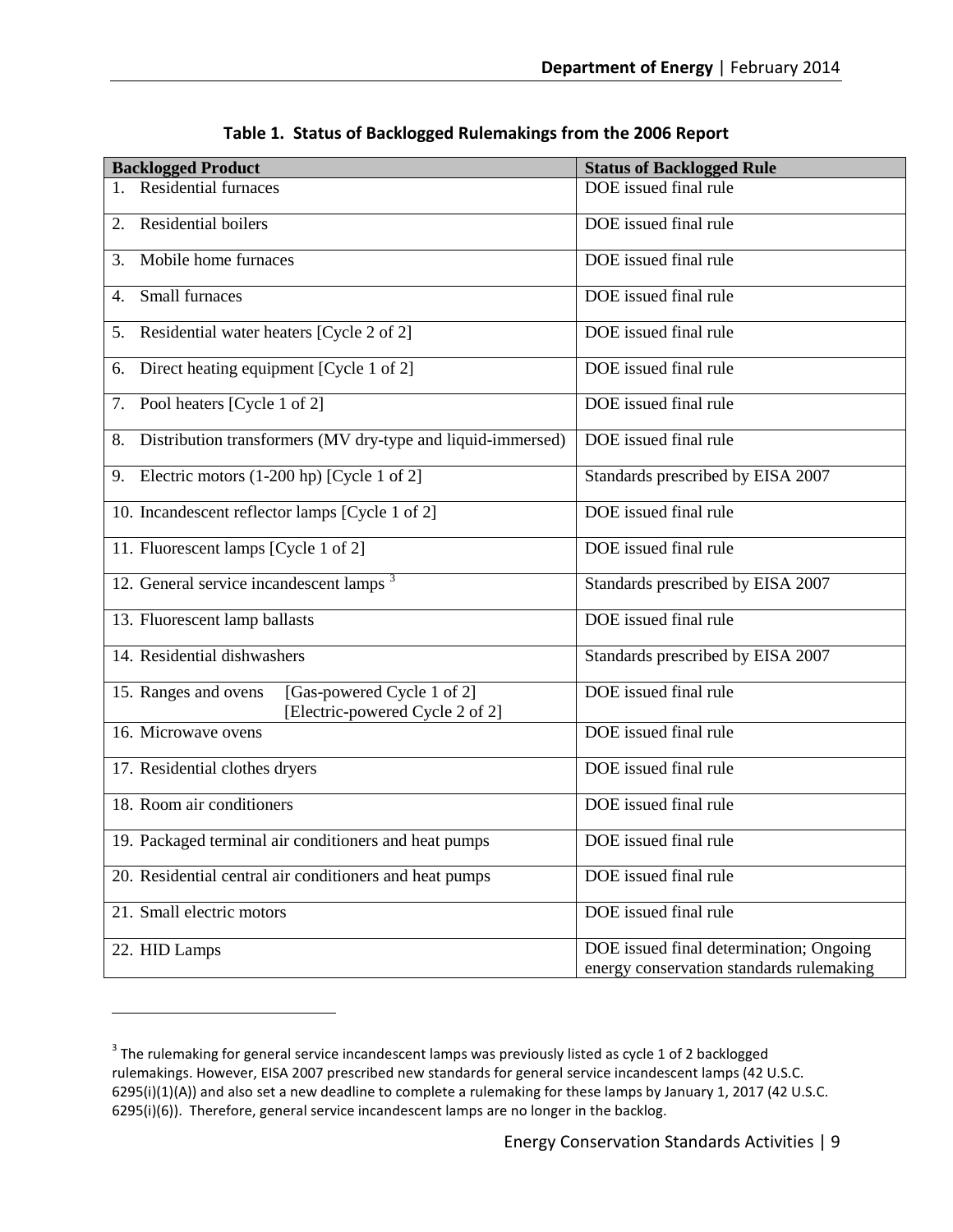Since the August 2008 implementation report, DOE has noted several missed statutory and other deadlines as follows:

- EISA 2007 set a deadline of December 31, 2008 for the battery chargers and external power supplies test procedure final rule (related to standby mode and off mode energy consumption). DOE subsequently issued the test procedure final rule on March 11, 2009, and it was published in the *Federal Register* on March 27, 2009 (74 Fed. Reg. 13318).
- EISA 2007 set a deadline of March 31, 2009, for the test procedure final rule for standby mode and off mode energy consumption for fluorescent lamp ballasts. DOE subsequently issued the test procedure final rule on September 17, 2009, which was published in the *Federal Register* on October 22, 2009 (74 Fed. Reg. 54445).
- EISA 2007 set a deadline of March 31, 2009 for the test procedure final rule for the standby mode and off mode energy consumption for clothes dryers and room air conditioners. DOE subsequently issued the test procedure final rule on December 15, 2010, which was published in the *Federal Register* on January 6, 2011 (76 Fed. Reg. 972).
- EISA 2007 set a deadline of June 30, 2009, for the test procedure final rule for the standby mode and off mode energy consumption for residential clothes washers. DOE subsequently issued the test procedure final rule on February 22, 2012, which was published in the *Federal Register* on March 7, 2012 (77 Fed. Reg. 13888).
- EISA 2007 required DOE to publish a test procedure final rule for residential furnaces and boilers (standby mode and off mode) by September 30, 2009. DOE subsequently issued the test procedure final rule on August 20, 2010, which was published in the *Federal Register* on October 20, 2010 (75 Fed. Reg. 64621).
- EISA 2007 required DOE to issue a determination whether to issue energy conservation standards for non-Class A external power supplies, by December 19, 2009. DOE subsequently issued a final determination on May 7, 2010, which was published in the *Federal Register* on May 14, 2010 (75 Fed. Reg. 27170).
- EISA 2007 required DOE to publish a test procedure final rule for walk-in coolers and walk-in freezers by January 1, 2010. DOE subsequently issued the final rule on March 30, 2011, which was published in the *Federal Register* on April 15, 2011 (76 Fed. Reg. 21580).
- EISA 2007 required DOE to publish a test procedure final rule for the standby mode and off mode energy consumption of residential heating products (residential water heaters, direct heating equipment, and pool heaters*)* by March 31, 2010. DOE subsequently issued the test procedure final rule on November 16, 2012, which was published in the *Federal Register* on December 17, 2012 (77 Fed. Reg. 74559).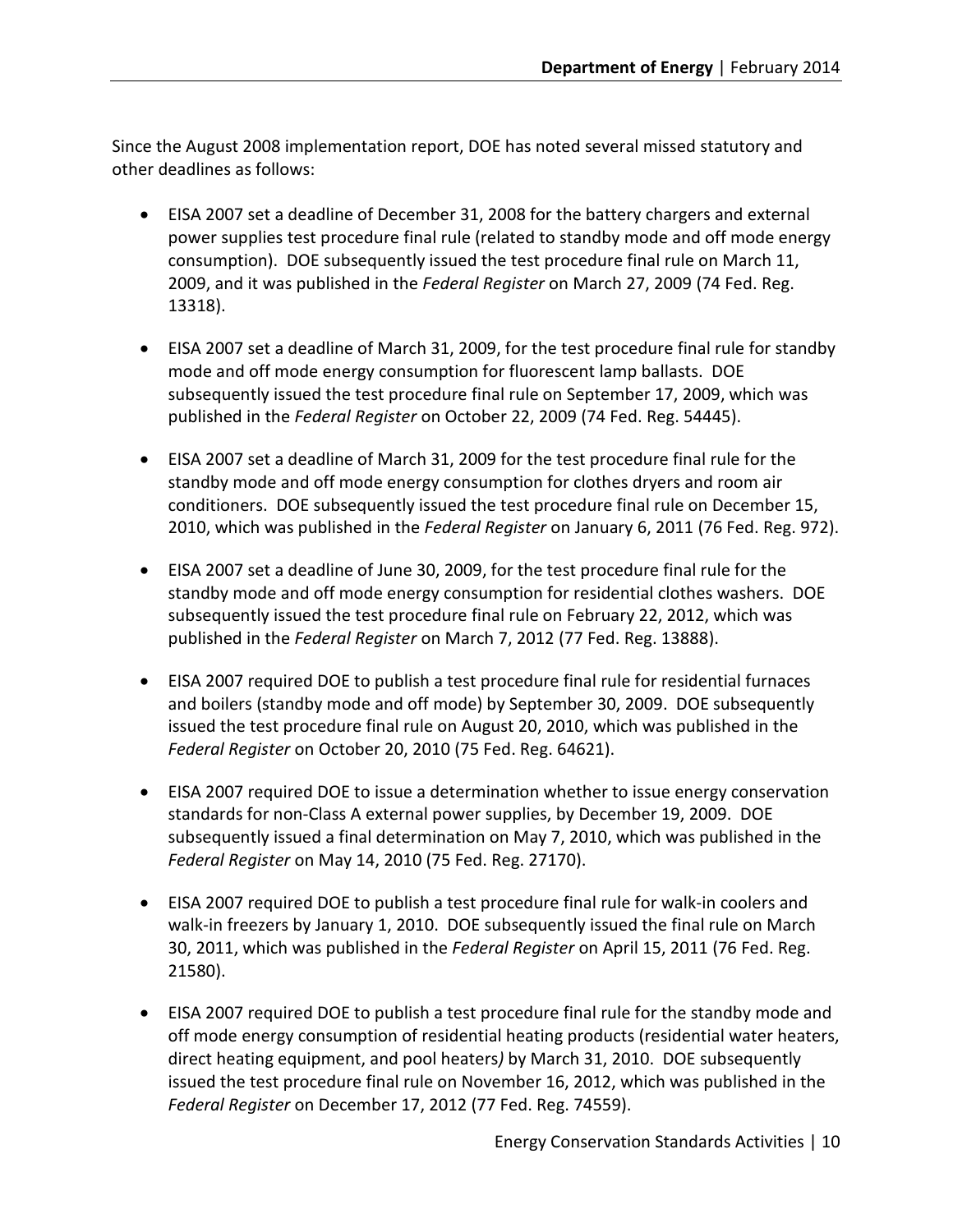- EISA 2007 required DOE to review the most recently published ASHRAE/Illuminating Engineering Society of North America (IESNA) Standard 90.1 with respect to single package vertical air conditioners and heat pumps no later than December 19, 2010. DOE issued the final rule on April 27, 2012, which was published in the *Federal Register*  on May 16, 2012 (77 Fed. Reg. 28928).
- EISA 2007 required DOE to publish an energy conservation standard final rule for refrigerators, refrigerator-freezers, and freezers by December 31, 2010. DOE issued the final rule on August 25, 2011, which was published in the *Federal Register* on September 15, 2011 (76 Fed. Reg. 57516).
- EISA 2007 required DOE to publish a test procedure final rule for the standby mode and off mode energy consumption of microwave ovens by March 31, 2011. DOE issued an interim final rule on February 23, 2011, which was published in the *Federal Register* on March 9, 2011 (76 Fed. Reg. 12825). DOE subsequently issued the test procedure final rule on January 11, 2013, which was published in the *Federal Register* on January 18, 2013 (78 Fed. Reg. 4015).
- EISA 2007 required DOE to publish a test procedure final rule for the standby mode and off mode energy consumption of residential dishwashers, ranges and ovens, and dehumidifiers by March 31, 2011. DOE subsequently issued the test procedure final rule on September 14, 2012, which was published in the *Federal Register* on October 31, 2012 (77 Fed. Reg. 65942).
- EISA 2007 required DOE to issue a final rule prescribing amended energy conservation standards for battery chargers and external power supplies by July 1, 2011. The NOPR for this rulemaking was issued on March 8, 2012 and published in the *Federal Register*  on March 27, 2012 (77 Fed. Reg. 18478). DOE is currently preparing the final rule for this rulemaking.
- EISA 2007 required DOE to issue a final rule prescribing amended energy conservation standards for residential clothes washers by December 31, 2011. The direct final rule and accompanying NOPR for this rulemaking were issued on May 11, 2012 and published in the *Federal Register* on May 31, 2012 (77 Fed. Reg. 32308 and 77 Fed. Reg. 32381). DOE issued a notice of effective date and compliance dates for the direct final rule on September 25, 2012, which was published in the *Federal Register* on October 1, 2012 (77 Fed. Reg. 59719).
- EISA 2007 required DOE to issue a final rule prescribing amended energy conservation standards for walk-in coolers and walk-in freezers by January 1, 2012. DOE issued the NOPR for this rulemaking on August 29, 2013, which was published in the *Federal Register* on September 11, 2013 (78 Fed. Reg. 55782). DOE is currently preparing the final rule for this rulemaking.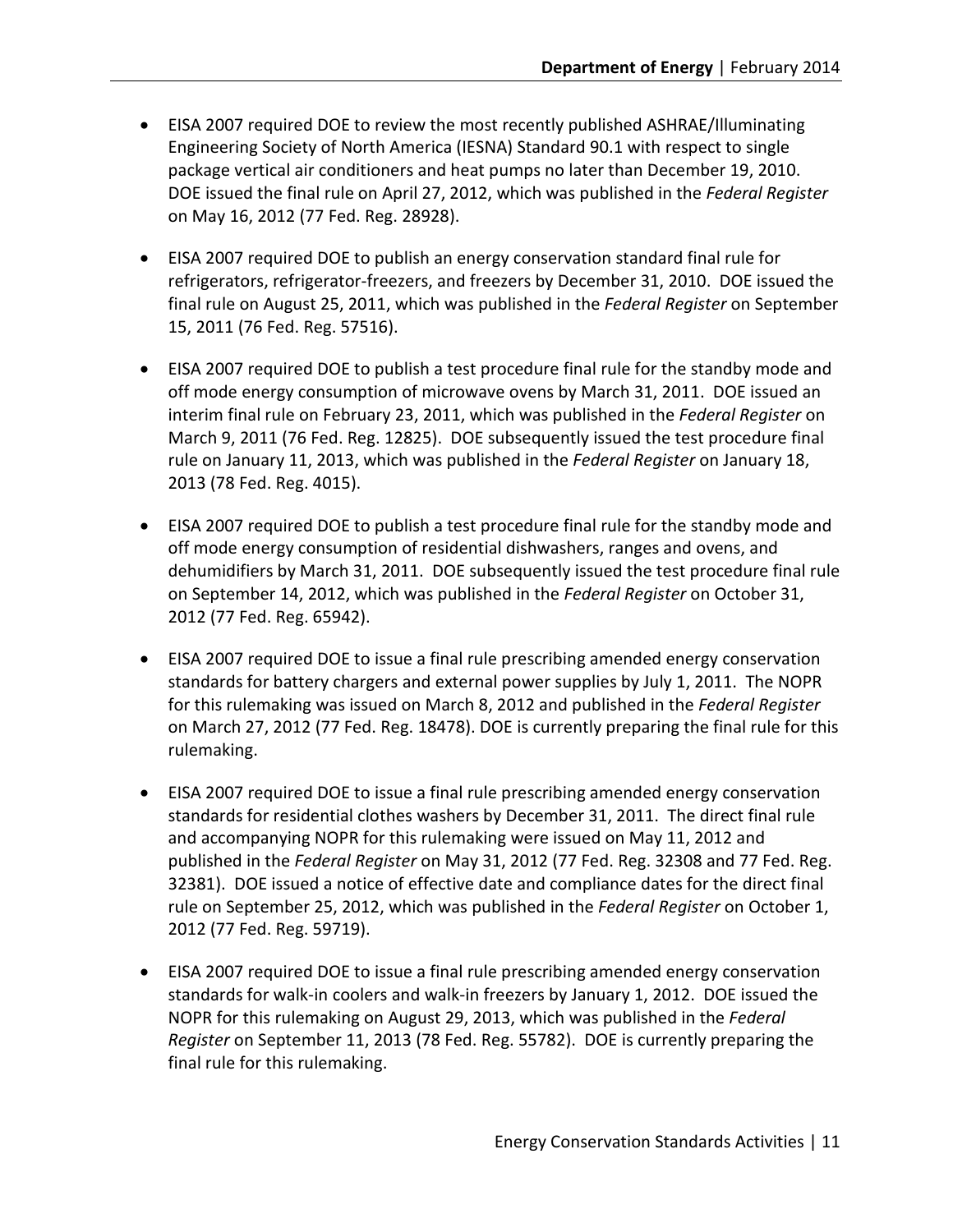- EISA 2007 required DOE to issue a final rule prescribing energy conservation standards for metal halide lamp fixtures by January 1, 2012. DOE issued the NOPR for this rulemaking on August 13, 2013, which was published in the *Federal Register* on August 20, 2013 (78 Fed. Reg. 51464). DOE issued the final rule for this rulemaking on January 27, 2014, which has been delivered to the *Federal Register* for publication.
- On September 28, 2007, DOE issued a final rule adopting energy conservation standards for electric distribution transformers, which was published in the *Federal Register* on October 12, 2007 (72 Fed. Reg. 58190). Petitioners brought a lawsuit which challenged the final rule and resulted in a settlement agreement, such that DOE would conduct a review of the standard and publish in the *Federal Register*, no later than October 1, 2012, a final rule including any amendments to the standards for liquid-immersed and medium-voltage dry-type distribution transformers. The final rule for this rulemaking was received by OMB on November 28, 2012. DOE subsequently issued the final rule on April 9, 2013, which was published in the *Federal Register* on April 18, 2013 (78 Fed. Reg. 23336).
- EISA 2007 required DOE to issue a final rule prescribing amended energy conservation standards for electric motors by December 19, 2012. DOE issued a framework document for this rulemaking on September 16, 2010, which was published in the *Federal Register* on September 28, 2010 (75 Fed. Reg. 59657). DOE then conducted a preliminary analysis which was issued on July 10, 2012 and published in the *Federal Register* on July 23, 2012 (77 Fed. Reg. 43015). DOE issued the NOPR for this rulemaking on November 25, 2013, which was published in the *Federal Register* on December 6, 2013 (78 Fed. Reg. 73590 ). DOE is currently preparing the final rule for this rulemaking.
- EPACT 1992 required DOE to complete a test procedure final rule for HID lamps by January 1, 2013 (within 30 months of the completion of the Secretary's determination that energy conservation standards would be technologically feasible and economically justified and would result in significant energy savings). DOE issued the test procedure NOPR on November 28, 2011, which was published in the *Federal Register* on December 15, 2011 (76 Fed. Reg. 77914). DOE is currently preparing an SNOPR for this rulemaking.
- EPACT 2005 required DOE to issue a final rule determining whether to amend standards for commercial refrigeration equipment by January 1, 2013. DOE issued the NOPR for this rulemaking on August 29, 2013, which was published in the *Federal Register* on September 11, 2013 (78 Fed. Reg. 55890). DOE is currently preparing the final rule for energy conservation standards for commercial refrigeration equipment.
- EISA 2007 required DOE to promulgate a rule to develop and implement an enforcement plan for the residential furnaces and central air conditioners subject to regional standards not later than January 24, 2013. DOE is currently preparing a NOPR for this rulemaking.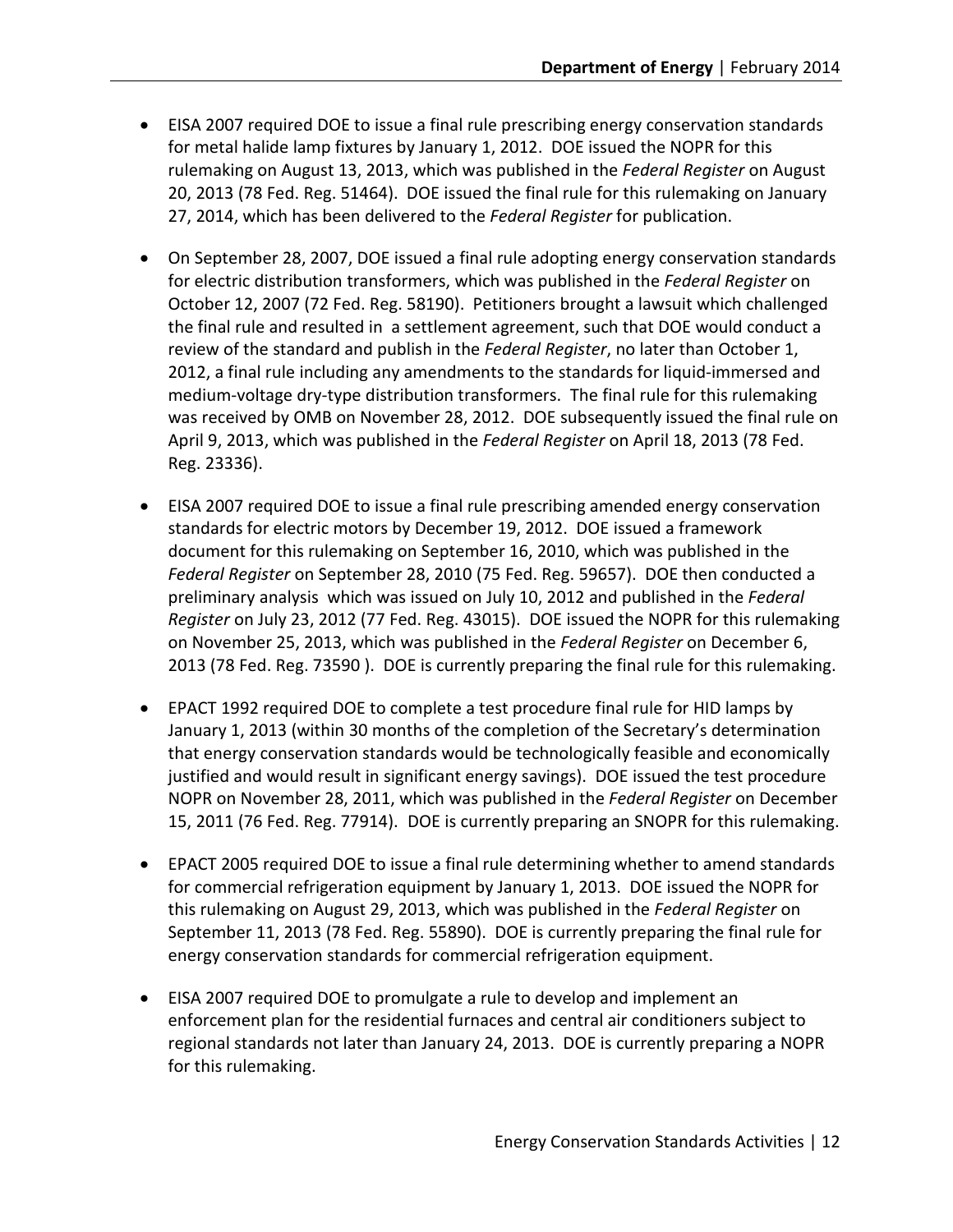Since the last implementation report, DOE has missed four deadlines for energy conservation standards and test procedures. The status of these rulemakings is as follows:

- AEMTCA directs DOE to establish a uniform efficiency descriptor and accompanying test methods for covered residential and commercial water heaters within one year of the enactment of the AEMTCA (*i.e.*, by December 18, 2013). DOE issued a NOPR proposing to amend its test procedure for residential and certain commercial water heaters to establish a uniform descriptor on October 28, 2013, which was published in the *Federal Register* on November 4, 2013 (78 Fed. Reg. 66202). DOE is currently reviewing comments on the NOPR and preparing the final rule.
- AEMTCA required DOE to review the energy conservation standards for commercial unitary air conditioners (CUACs) because more than six years has elapsed since the standards were last revised. AEMTCA required DOE to publish either a NOPR with proposed standards or a notice of determination that the standards do not need to be amended by December 31, 2013. DOE initiated a review of standards for CUACs and is preparing the NOPR for this rulemaking.
- AEMTCA required DOE to review the energy conservation standards for commercial warm air furnaces because more than six years has elapsed since the standards were last revised. AEMTCA required DOE to publish either a NOPR with proposed standards or a notice of determination that the standards do not need to be amended by December 31, 2013. DOE initiated a review of standards for commercial warm-air furnaces and is currently preparing the NOPR for this rulemaking.
- EISA 2007 required DOE to issue an energy conservation standard for residential furnace fans by December 31, 2013. DOE issued a NOPR for furnace fans standards on September 30, 2013, which was published in the *Federal Register* on October 25, 2014 (78 Fed. Reg. 64068). DOE is currently reviewing comments from stakeholders on the NOPR and preparing the final rule for furnace fans standards.

The above actions are described in greater detail in the Progress Report section of this report. For those rulemakings yet to be completed, DOE is working towards completion of the final rules as expeditiously as possible and will prioritize them in the context of DOE's other rulemaking obligations.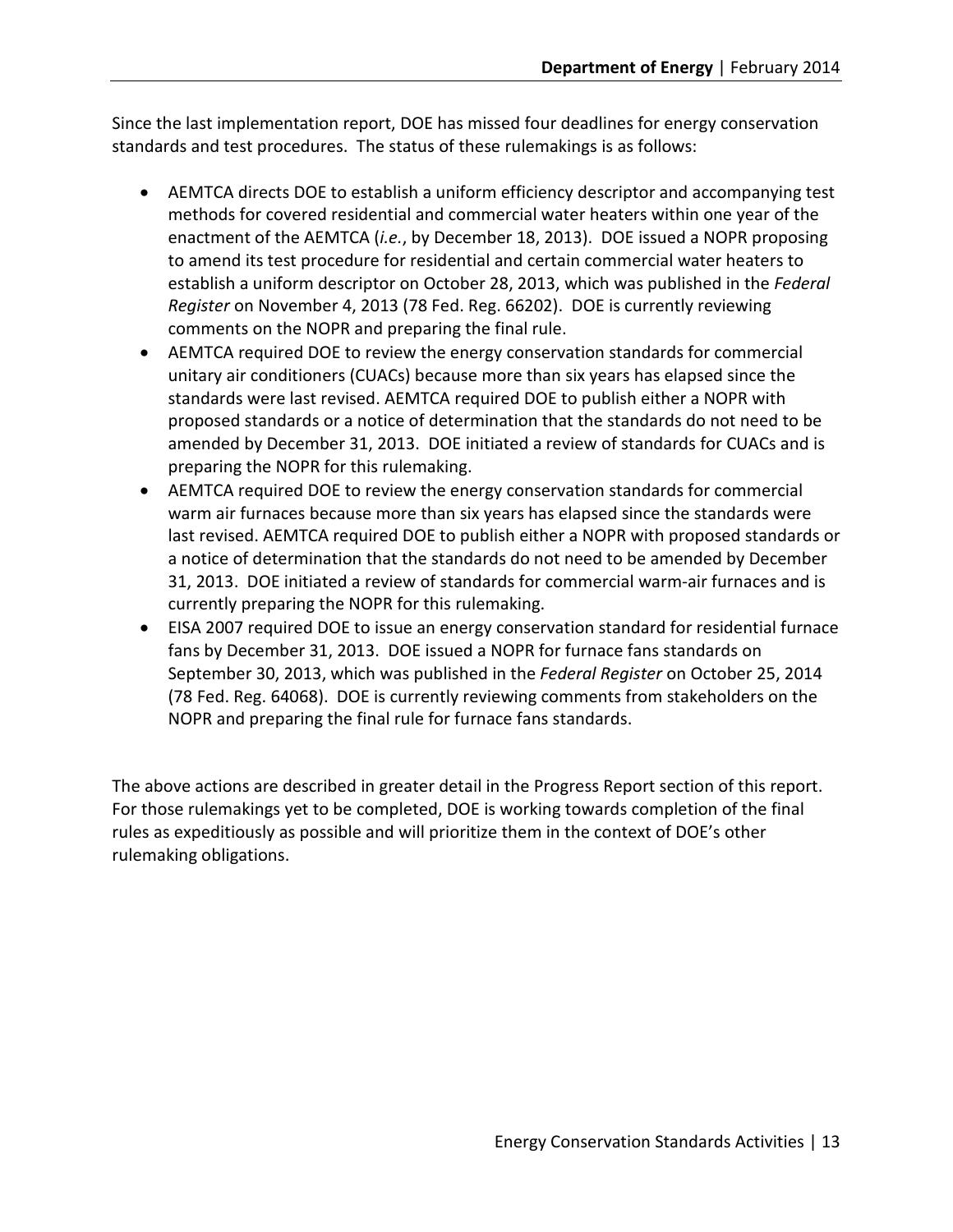#### **Multi-Year Schedule**

 $\overline{a}$ 

Table 2 presents DOE's revised multi-year schedule. It is based on the schedule to which DOE committed in its initial report to Congress, modified to also include the requirements of EISA 2007, AEMTCA, and progress to date. Completed rulemakings and rulemakings involving products for which EISA 2007 and AEMTCA prescribed standards were removed from the schedule.

The current schedule addresses the ongoing or upcoming cycle<sup>[4](#page-20-0)</sup> of standards that DOE must develop to comply with EPACT 2005, EISA 2007, and AEMTCA. In addition, DOE is beginning the first of the periodic reviews of test procedures (at least once every seven years) and energy conservation standards (not later than six years after issuance of a final rule amending standards) as required under sections 302 and 305 of EISA 2007, respectively. These rulemakings are listed as part of the schedule presented in this report.

<span id="page-20-0"></span> $4$  For some products, EPCA, as amended by EPACT 2005, EISA 2007, and AEMTCA, requires DOE to develop multiple standards over time.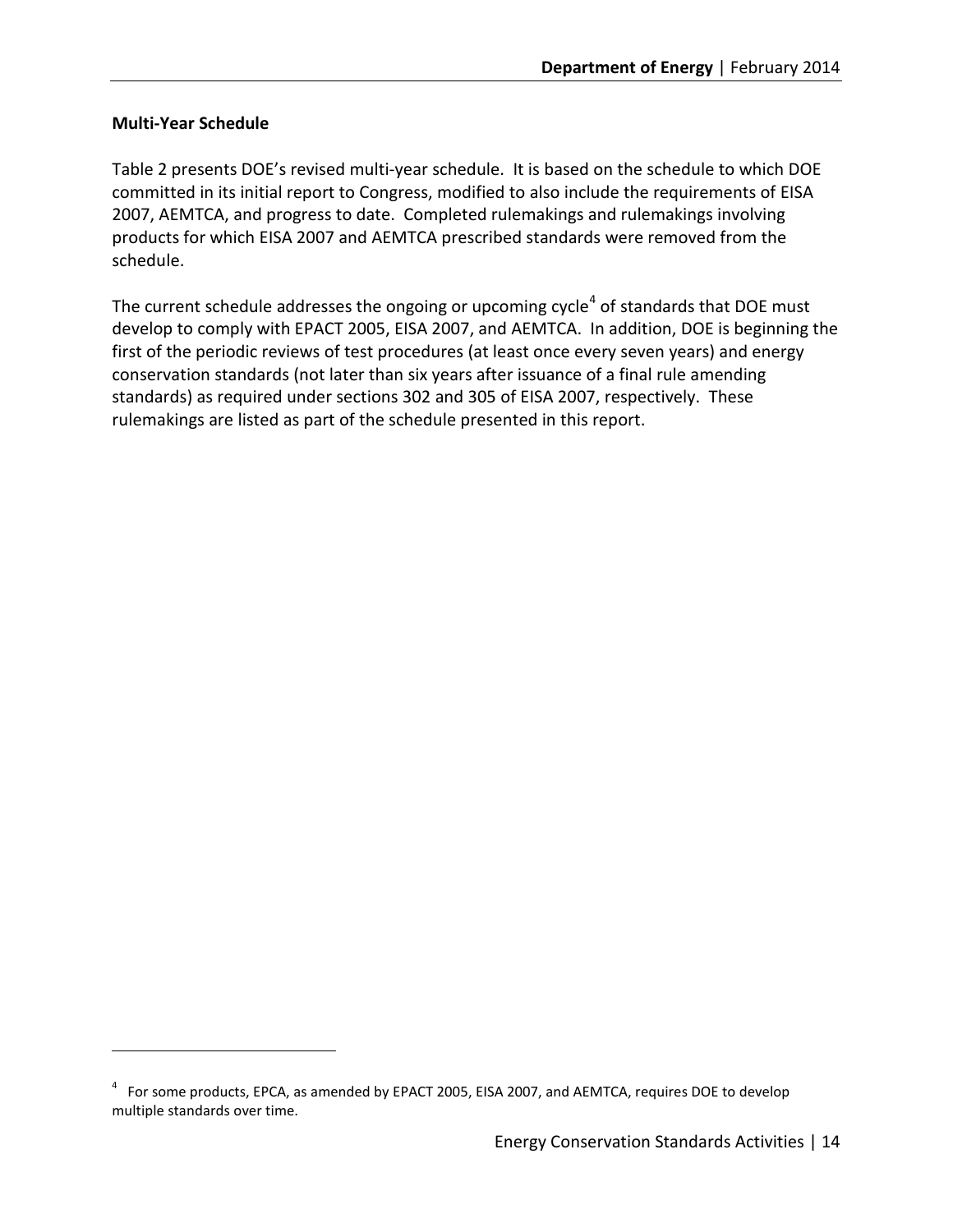## **Table 2. Multi-Year Schedule**

 $\overline{a}$ 

Table 2 presents DOE's currently scheduled rulemaking activities for energy conservation standards and test procedures. It is noted that the test procedure rulemakings listed below for residential products include revisions to all facets of the test procedure unless otherwise specified as a revision to the active mode or standby/off modes only.

| <b>Appliance Standards</b>                                                  |                                           |                                               |                                    |  |  |
|-----------------------------------------------------------------------------|-------------------------------------------|-----------------------------------------------|------------------------------------|--|--|
| <b>Product Categories</b>                                                   | <b>Driver</b>                             | <b>Approx. Rule</b><br><b>Initiation Date</b> | <b>Final Action</b><br><b>Date</b> |  |  |
| <b>Heating Products Rulemakings</b>                                         |                                           |                                               |                                    |  |  |
| <b>Furnace Fans Standard</b>                                                | <b>EISA 2007</b>                          | Fiscal Year (FY)<br>2010, Quarter<br>(Q)2     | Apr. 2014*                         |  |  |
| Residential and Certain Commercial Water Heaters Test Procedure             | <b>AEMTCA</b>                             | FY 2013, Q2                                   | Dec. 2014                          |  |  |
| <b>Furnaces and Boilers Test Procedure</b>                                  | 7-Year Review                             | FY 2013, Q1                                   | Dec. 2014                          |  |  |
| Residential Direct Heating Equipment and Pool Heaters Test<br>Procedure     | 7-Year Review                             | FY 2011, Q3                                   | Dec. 2014                          |  |  |
| Single-Package Vertical Air Conditioner (AC) and Heat Pump (HP)<br>Standard | <b>EISA 2007</b>                          | FY 2012, Q1                                   | May 2015                           |  |  |
| <b>Commercial Warm Air Furnaces Standard</b>                                | 6-Year Review                             | FY 2013, Q1                                   | Dec. 2015                          |  |  |
| <b>Commercial and Industrial Fans and Blowers Standard</b>                  | Expanded<br>coverage under<br><b>EPCA</b> | FY 2011, Q3                                   | Feb. 2016                          |  |  |
| <b>Residential Boilers Standard</b>                                         | Backlog / 6-Year<br>Review                | FY 2013, Q1                                   | <b>July 2016</b>                   |  |  |
| <b>Commercial Packaged Boilers Standard</b>                                 | 6-Year Review                             | FY 2013, Q2                                   | Dec. 2016                          |  |  |
| <b>Residential Water Heaters Standard</b>                                   | 6-Year Review                             | FY 2013, Q2                                   | Mar. 2018                          |  |  |
| Residential Direct Heating Equipment and Pool Heaters Standard              | Backlog / 6-Year<br>Review                | FY 2014, Q1                                   | Mar. 2018                          |  |  |
| <b>Residential Furnaces Standard</b>                                        | 6-Year Review                             | FY 2013, Q4                                   | <b>June 2019</b>                   |  |  |
| <b>Transformers, Motors, and Pumps Rulemakings</b>                          |                                           |                                               |                                    |  |  |
| <b>Electric Motors Standard</b>                                             | <b>EISA 2007</b>                          | FY 2010, Q2                                   | May 2014                           |  |  |
| Commercial and Industrial Pumps Standard                                    | Expanded<br>coverage under<br><b>EPCA</b> | FY 2011, Q2                                   | Oct. 2015                          |  |  |
| <b>Commercial Compressors Standard</b>                                      | Expanded<br>coverage under<br><b>EPCA</b> | FY 2013, Q1                                   | Aug. 2016                          |  |  |
| <b>Lighting Rulemakings</b>                                                 |                                           |                                               |                                    |  |  |
| Metal Halide Lamp Fixtures Standard                                         | <b>EISA 2007</b>                          | FY 2009, Q2                                   | Feb. 2014                          |  |  |

<span id="page-21-0"></span><sup>∗</sup> Final action dates followed by an asterisk represent a change from the last semi-annual implementation report. For further detail, consult the Progress Reports of Appliance Product Teams in the Implementation Update section of the report to Congress.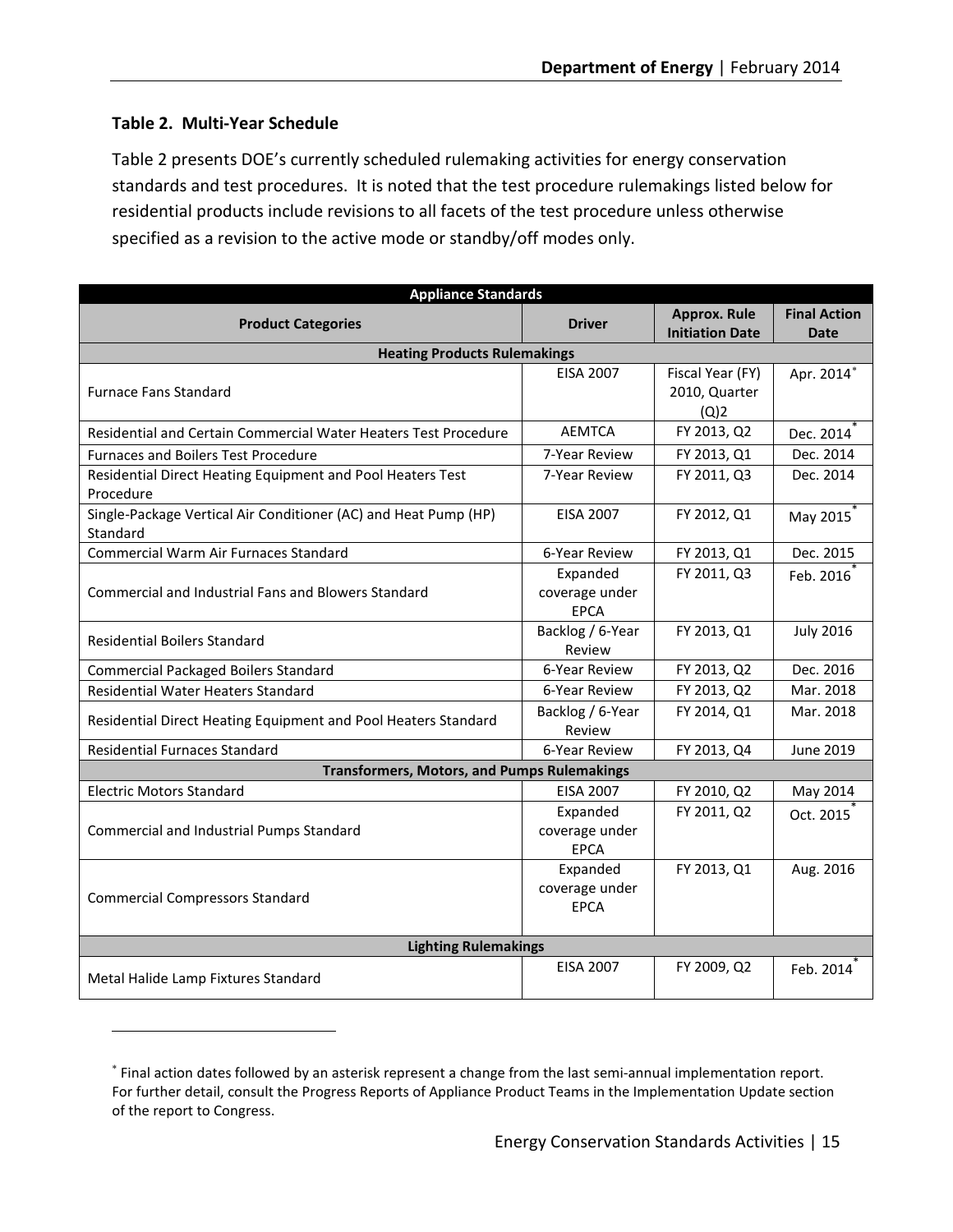| General Service Fluorescent Lamps and Incandescent Reflector<br>Lamps Standard                                                                                | <b>EPACT 1992</b>                         | FY 2011, Q2 | Nov. 2014 <sup>5*</sup> |
|---------------------------------------------------------------------------------------------------------------------------------------------------------------|-------------------------------------------|-------------|-------------------------|
| Illuminated Exit Signs Test Procedure                                                                                                                         | 7-Year Review                             | FY 2012, Q3 | Dec. 2014               |
| Light-Emitting Diodes (LED) Test Procedure                                                                                                                    | 7-Year Review                             | FY 2012, Q1 | Dec. 2014               |
| Medium-Base Compact Fluorescent Lamps (CFL) Test Procedure                                                                                                    | 7-Year Review                             | FY 2012, Q3 | Dec. 2014               |
| Ceiling Fans and Ceiling Fan Light Kits Test Procedure                                                                                                        | 7-Year Review                             | FY 2012, Q3 | Dec. 2014               |
| Traffic Signal and Pedestrian Modules Test Procedure                                                                                                          | 7-Year Review                             | FY 2012, Q2 | Dec. 2014               |
| High-Intensity Discharge Lamps Test Procedure                                                                                                                 | <b>Backlog</b>                            | FY 2010, Q3 | Jan. 2015               |
| High-Intensity Discharge Lamps Standard                                                                                                                       | <b>Backlog</b>                            | FY 2010, Q3 | Apr. 2015               |
| Ceiling Fans and Ceiling Fan Light Kits Standard                                                                                                              | 6-Year Review                             | FY2012, Q4  | Jan. 2016               |
| General Service Incandescent Lamps, Compact Fluorescent Lamps,<br>General Service LEDs, and General Service Organic Light-Emitting<br>Diodes (OLEDs) Standard | <b>EISA 2007</b>                          | FY 2014, Q2 | Dec. 2016               |
| Elliptical Reflector (ER), Bulge Reflector (BR), and Small-Diameter<br>Incandescent Reflector Lamps Standard                                                  | <b>EPACT 1992</b>                         | FY 2010, Q1 | TBD <sup>6</sup>        |
| Candelabra-Base Incandescent Lamps and Intermediate-Base<br>Incandescent Lamps Test Procedure                                                                 | 7-Year Review                             | FY 2012, Q3 | $TBD$ <sup>7</sup>      |
| <b>Home Appliances Rulemakings</b>                                                                                                                            |                                           |             |                         |
| Refrigerators Test Procedure                                                                                                                                  | 7-Year Review                             | FY 2012, Q2 | <b>July 2014</b>        |
| Microwave Ovens Test Procedure (Active Mode)                                                                                                                  | 7-Year Review                             | FY 2012, Q2 | Sept. 2014              |
| <b>Commercial Clothes Washers Test Procedure</b>                                                                                                              | <b>EPACT 2005</b>                         | FY 2013, Q1 | Jan. 2015               |
| <b>Commercial Clothes Washers Standard</b>                                                                                                                    | <b>EPACT 2005</b>                         | FY 2012, Q2 | Jan. 2015               |
| Wine Chillers and Miscellaneous Refrigeration Products Test<br>Procedure                                                                                      | Expanded<br>coverage under<br><b>EPCA</b> | FY2012, Q2  | Jan. 2016               |
| Wine Chillers and Miscellaneous Refrigeration Products Standard                                                                                               | Expanded<br>coverage under<br><b>EPCA</b> | FY2011, Q3  | Feb. 2016               |
| <b>Induction Cooking Products Test Procedure</b>                                                                                                              | Expanded<br>coverage under<br><b>EPCA</b> | FY2012, Q1  | Sept. 2016              |
| Portable Air Conditioners Test Procedure                                                                                                                      | Expanded<br>coverage under<br><b>EPCA</b> | FY 2014, Q1 | Oct. 2016               |
| Portable Air Conditioners Standard                                                                                                                            | Expanded<br>coverage under<br><b>EPCA</b> | FY2013, Q3  | Nov. 2016               |

<span id="page-22-0"></span><sup>&</sup>lt;sup>5</sup> Pursuant to section 315 of Public Law 112-74 (and subsequently reenacted in section 322 of Public Law 113-76), DOE has revised the scope of this rulemaking activity.

 $\overline{a}$ 

<span id="page-22-1"></span> $6$  To Be Determined. Pursuant to section 315 of Public Law 112-74 (and subsequently reenacted in section 322 of Public Law 113-76), DOE has ceased work on this rulemaking activity.

<span id="page-22-2"></span><sup>&</sup>lt;sup>7</sup> Pursuant to section 315 of Public Law 112-74 (and subsequently reenacted in section 322 of Public Law 113-76), DOE has ceased work on this rulemaking activity.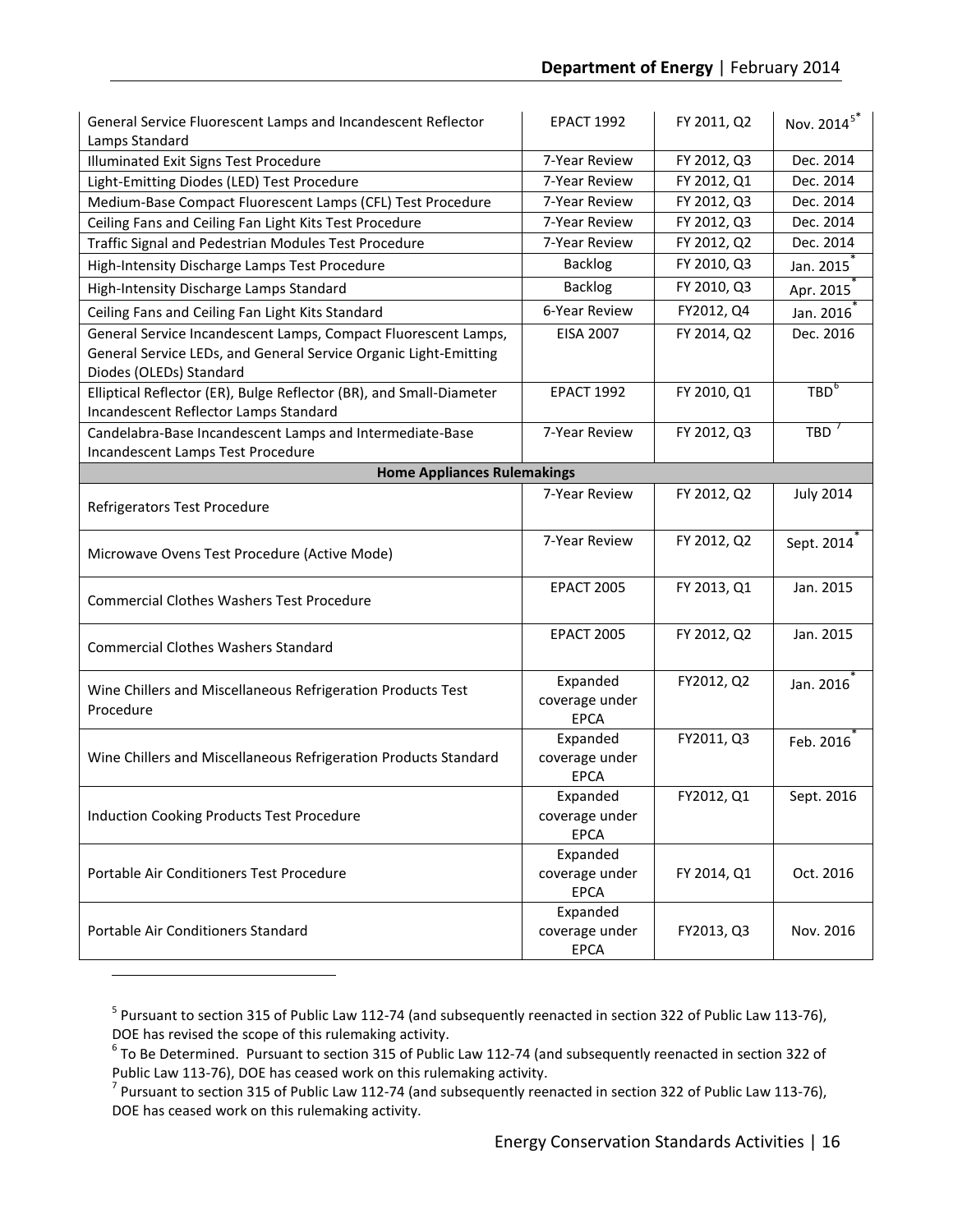| Kitchen Ranges and Ovens Standard                                   | Backlog / 6-Year<br>Review                  | FY 2014, Q1                | Mar. 2017             |  |  |  |  |
|---------------------------------------------------------------------|---------------------------------------------|----------------------------|-----------------------|--|--|--|--|
| Dehumidifiers Standard                                              | 6-Year Review                               | FY 2013, Q1                | Mar. 2017             |  |  |  |  |
| Dehumidifiers Test Procedure                                        | 7-Year Review                               | FY 2012, Q2                | Oct. 2017             |  |  |  |  |
| <b>Residential Clothes Washers Test Procedure</b>                   | 7-Year Review                               | FY2013, Q2                 | Mar. 2019             |  |  |  |  |
| <b>Space Cooling Rulemakings</b>                                    |                                             |                            |                       |  |  |  |  |
| Residential Central Air Conditioners and Heat Pumps Test            | 7-Year Review                               | FY 2009, Q3                | Dec. 2014             |  |  |  |  |
| Procedure                                                           |                                             |                            |                       |  |  |  |  |
| Packaged Terminal Air Conditioners and Heat Pumps Test<br>Procedure | 7-Year Review                               | FY 2013, Q2                | Dec. 2014             |  |  |  |  |
| Commercial Packaged Air Conditioning and Heating Equipment          | 6-Year Review                               | FY 2013, Q1                | Dec. 2015             |  |  |  |  |
| Standard                                                            |                                             |                            |                       |  |  |  |  |
| Packaged Terminal Air Conditioners and Heat Pumps Standard          | 6-Year Review                               | FY 2013, Q2                | Sept. 2016            |  |  |  |  |
|                                                                     | <b>Commercial Refrigeration Rulemakings</b> |                            |                       |  |  |  |  |
| Commercial Refrigeration Equipment Test Procedure                   | Discretionary                               | FY 2013, Q2                | Feb. 2014             |  |  |  |  |
| Commercial Refrigeration Equipment Standard                         | <b>EPACT 2005</b>                           | FY 2010, Q2                | Feb. 2014             |  |  |  |  |
| Walk-In Coolers and Walk-In Freezers Standard                       | <b>EISA 2007</b>                            | FY 2009, Q1                |                       |  |  |  |  |
| <b>Commercial Automatic Ice Makers Standard</b>                     | <b>EPACT 2005</b>                           |                            | Apr. 2014             |  |  |  |  |
|                                                                     | 7-Year Review                               | FY 2011, Q3<br>FY 2013, Q2 | May 2014<br>Dec. 2014 |  |  |  |  |
| Refrigerated Beverage Vending Machines Test Procedure               | 6-Year Review                               | FY 2013, Q2                |                       |  |  |  |  |
| Refrigerated Beverage Vending Machines Standard                     |                                             |                            | Aug. 2017             |  |  |  |  |
| <b>Commercial Refrigeration Equipment Test Procedure</b>            | 7-Year Review                               | FY 2013, Q3                | Feb. 2019             |  |  |  |  |
| <b>Electronics Rulemakings</b>                                      |                                             |                            |                       |  |  |  |  |
| Battery Chargers and External Power Supplies Standard               | <b>EISA 2007</b>                            | FY 2008, Q2                | <b>July 2015</b>      |  |  |  |  |
|                                                                     | Expanded                                    | FY2013, Q4                 | Sep. 2016             |  |  |  |  |
| <b>Computers Standard</b>                                           | coverage under                              |                            |                       |  |  |  |  |
|                                                                     | <b>EPCA</b>                                 |                            |                       |  |  |  |  |
|                                                                     | Expanded                                    | FY2013, Q3                 | Oct. 2016             |  |  |  |  |
| <b>Computer Servers Standard</b>                                    | coverage under                              |                            |                       |  |  |  |  |
|                                                                     | <b>EPCA</b>                                 |                            |                       |  |  |  |  |
| <b>Enforcement Rulemakings</b>                                      |                                             |                            |                       |  |  |  |  |
| Enforcement of Regional Standards for Furnaces and Central Air      | <b>EISA 2007</b>                            | FY 2012, Q1                | May 2014              |  |  |  |  |
| Conditioners                                                        |                                             |                            |                       |  |  |  |  |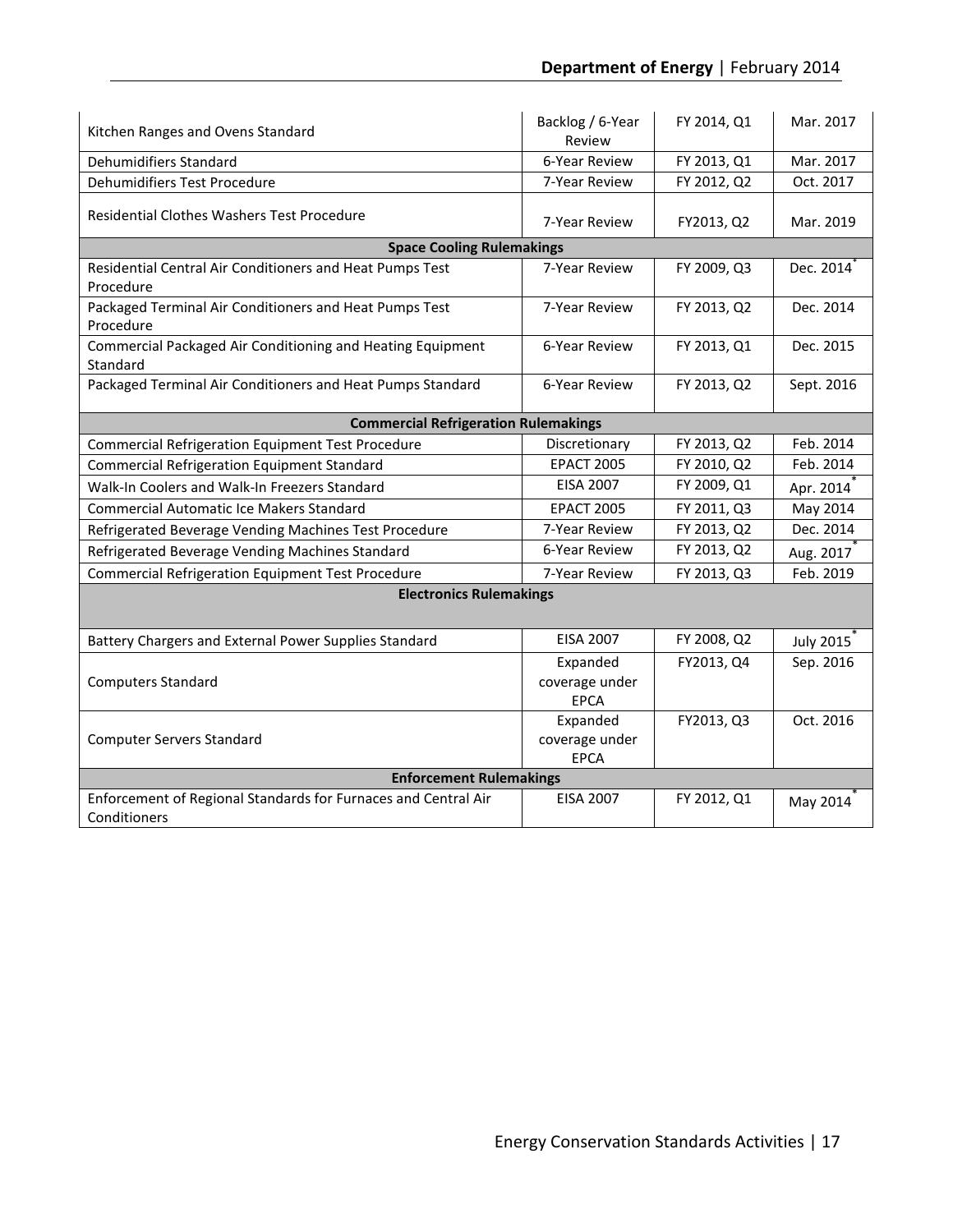# <span id="page-24-0"></span>**VII. Implementation Update**

Since the last implementation report, DOE has continued to explore process efficiency improvements afforded it by EISA 2007. To this point, DOE posted additional changes to its regulatory process on its website on November 16, 2010. Specifically, DOE plans to: (1) gather preliminary data informally and begin the rulemaking process with a NOPR in appropriate cases; (2) move additional analytical information from the energy conservation standards document published in the *Federal Register* (FR) to the technical support document for the rulemaking where appropriate; and (3) consider the use of negotiated rulemaking where appropriate. These changes represent another step in DOE's effort to save energy for American consumers and businesses by completing all outstanding energy conservation standard rulemakings and ensuring that future statutory deadlines are met. DOE expects that these process improvements will make DOE's rulemaking process more efficient, while ensuring robust public participation. For further information, see:

[http://www1.eere.energy.gov/buildings/appliance\\_standards/pdfs/changes\\_standards\\_proces](http://www1.eere.energy.gov/buildings/appliance_standards/pdfs/changes_standards_process.pdf) [s.pdf.](http://www1.eere.energy.gov/buildings/appliance_standards/pdfs/changes_standards_process.pdf)

Since the last semi-annual implementation report, DOE has issued 11 final rules. More specifically, these final rule amended energy conservation standards for metal halide lamp fixtures and test procedures for residential clothes dryers, residential plumbing products, television sets, electric motors, residential furnace fans, and dehumidifiers, as well as certification requirements for commercial HVAC, water-heating, and refrigeration equipment. There were also two final rules making technical amendments required by statute, and another final rule excluded R20 short incandescent reflector lamps (spa lamps) from coverage under energy conservation standards, as is permitted under an applicable statutory provision. These final rules, along with other publications since the last implementation report, are listed in greater detail below.

## <span id="page-24-1"></span>**Published Rulemaking Documents Since the Last Implementation Report**

Since publication of the last implementation report, DOE has completed the following rulemaking notices as set forth below in chronological order by date of publication.

| Product                                         | Type                               | Event                     | <b>Issuance Date</b> | <b>Publish Date</b> | <b>Citation</b> |
|-------------------------------------------------|------------------------------------|---------------------------|----------------------|---------------------|-----------------|
| Natural Draft<br>Commercial<br>Packaged Boilers | Energy<br>Conservation<br>Standard | Proposed<br>Determination | 8/7/2013             | 8/13/2013           | 78 FR 49202     |
| <b>Clothes Dryers</b>                           | <b>Test Procedure</b>              | <b>Final Rule</b>         | 7/31/2013            | 8/14/2013           | 78 FR 49608     |
| Metal Halide<br>Lamp Fixtures                   | Energy<br>Conservation<br>Standard | <b>NOPR</b>               | 8/13/2013            | 8/20/2013           | 78 FR 51464     |
| Commercial<br>Packaged Boilers                  | Energy<br>Conservation<br>Standard | Framework<br>Document     | 8/28/2013            | 9/3/2013            | 78 FR 54197     |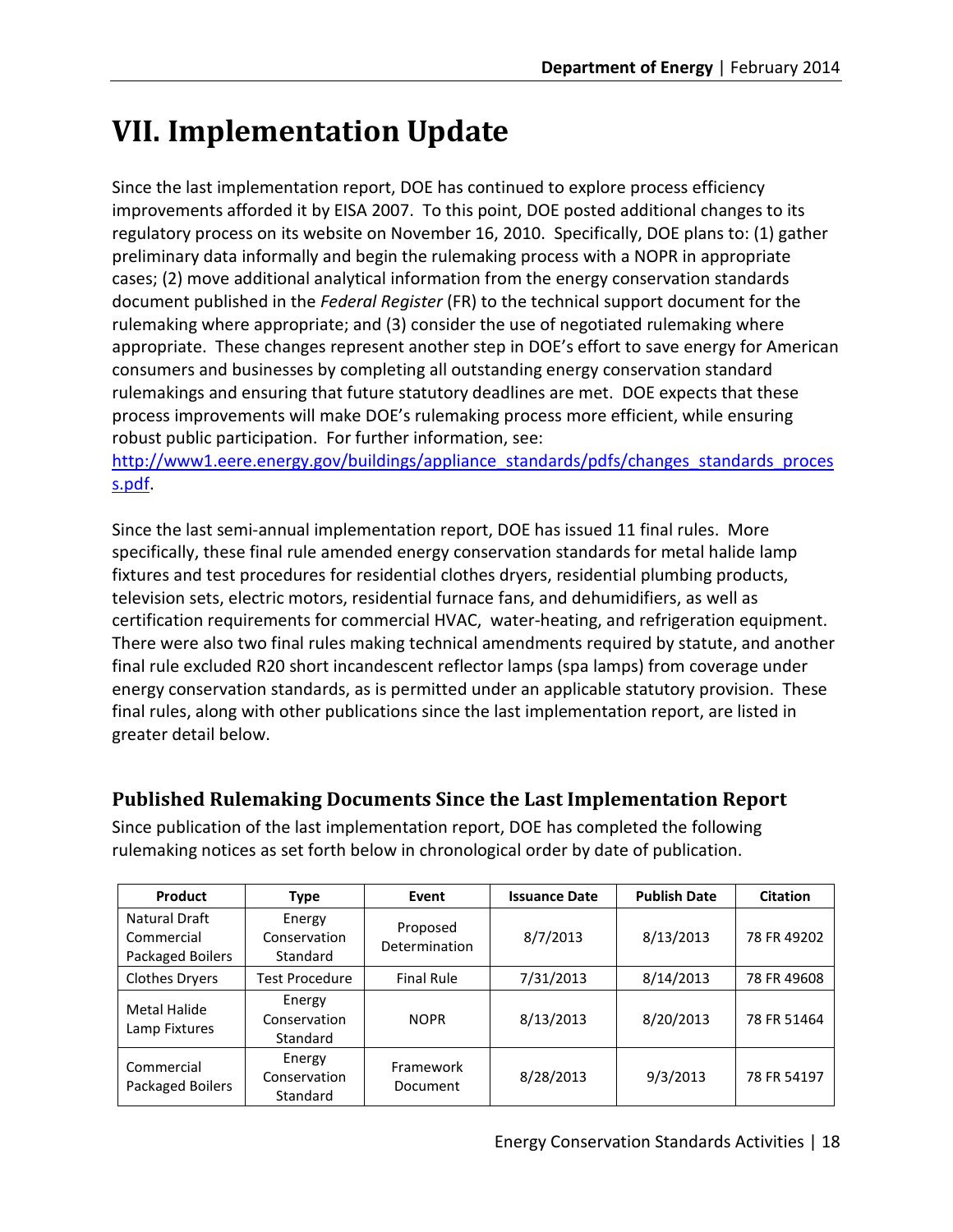| Commercial<br>Refrigerators,<br>Freezers, and<br>Refrigerator-<br>Freezers                | Energy<br>Conservation<br>Standard | <b>NOPR</b>                               | 8/29/2013  | 9/11/2013  | 78 FR 55890 |
|-------------------------------------------------------------------------------------------|------------------------------------|-------------------------------------------|------------|------------|-------------|
| <b>Walk-In Coolers</b><br>and Walk-In<br>Freezers                                         | Energy<br>Conservation<br>Standard | <b>NOPR</b>                               | 8/29/2013  | 9/11/2013  | 78 FR 55782 |
| Dehumidifiers                                                                             | <b>Test Procedure</b>              | <b>NOPR</b>                               | 9/30/2013  | 10/22/2013 | 78 FR 62488 |
| <b>Ceiling Fans</b>                                                                       | Energy<br>Conservation<br>Standard | Request for<br>Information                | 9/30/2013  | 10/22/2013 | 78 FR 62494 |
| Alternative<br>Efficiency<br>Determination<br>Methods                                     | <b>Test Procedure</b>              | <b>SNOPR</b>                              | 9/30/2013  | 10/22/2013 | 78 FR 62472 |
| Certain<br>Consumer<br>Products and<br>Industrial<br>Equipment<br>Affected by<br>AEMTCA.  | Other                              | Final Rule;<br>Technical<br>Amendment     | 9/30/2013  | 10/23/2013 | 78 FR 62988 |
| Residential<br>Plumbing<br>Products                                                       | <b>Test Procedure</b>              | <b>Final Rule</b>                         | 9/30/2013  | 10/23/2013 | 78 FR 62970 |
| Residential<br><b>Direct Heating</b><br>Equipment and<br>Pool Heaters                     | <b>Test Procedure</b>              | <b>NOPR</b>                               | 9/30/2013  | 10/24/2013 | 78 FR 63410 |
| <b>Television Sets</b>                                                                    | <b>Test Procedure</b>              | <b>Final Rule</b>                         | 9/30/2013  | 10/25/2013 | 78 FR 63823 |
| Residential<br><b>Furnace Fans</b>                                                        | Energy<br>Conservation<br>Standard | <b>NOPR</b>                               | 9/30/2013  | 10/25/2013 | 78 FR 64068 |
| Commercial<br>Refrigerators,<br>Freezers, and<br>Refrigerator-<br>Freezers                | <b>Test Procedure</b>              | <b>NOPR</b>                               | 9/30/2013  | 10/28/2013 | 78 FR 64296 |
| Miscellaneous<br>Residential<br>Refrigeration<br>Products                                 | Energy<br>Conservation<br>Standard | Supplemental<br>Proposed<br>Determination | 9/30/2013  | 10/31/2013 | 78 FR 65223 |
| Residential and<br>Commercial<br><b>Water Heaters</b>                                     | <b>Test Procedure</b>              | <b>NOPR</b>                               | 10/28/2013 | 11/4/2013  | 78 FR 66202 |
| 120 Volt, 100<br>Watt, R20 Short<br>Incandescent<br><b>Reflector Lamps</b><br>(Spa Lamps) | Energy<br>Conservation<br>Standard | <b>Final Rule</b>                         | 11/7/2013  | 11/14/2013 | 78 FR 68331 |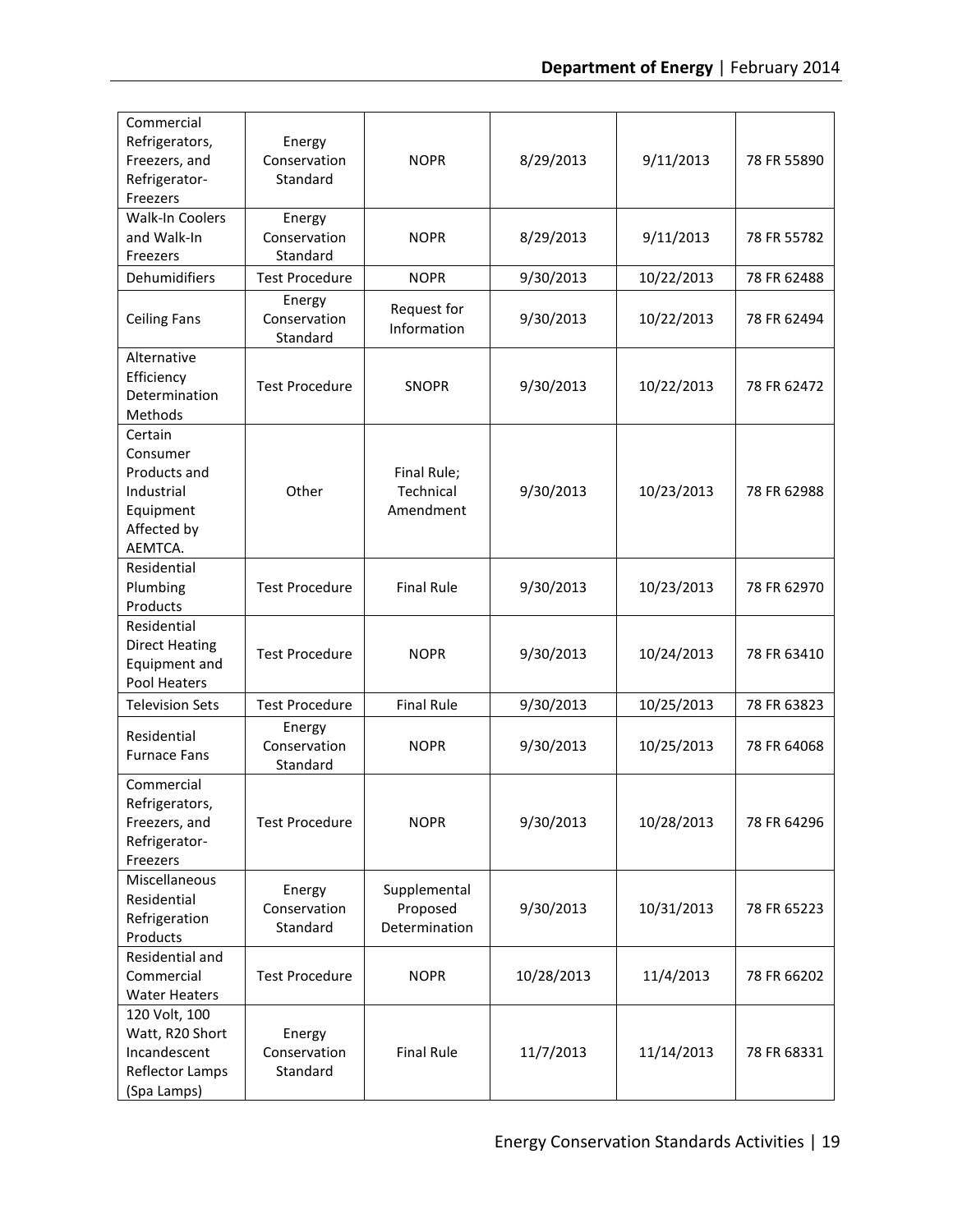| Small-Duct High-<br><b>Velocity Central</b><br><b>Air Conditioners</b><br>and Heat Pumps | Other                              | Final Rule;<br>Technical<br>Amendment   | 11/25/2013 | 12/3/2013                                   | 78 FR 72533 |
|------------------------------------------------------------------------------------------|------------------------------------|-----------------------------------------|------------|---------------------------------------------|-------------|
| <b>Electric Motors</b>                                                                   | Energy<br>Conservation<br>Standard | <b>NOPR</b>                             | 11/25/2013 | 12/6/2013                                   | 78 FR 73590 |
| <b>General Service</b><br>Lamps                                                          | Energy<br>Conservation<br>Standard | Framework<br>Document                   | 12/2/2013  | 12/9/2013                                   | 78 FR 73737 |
| <b>Electric Motors</b>                                                                   | <b>Test Procedure</b>              | <b>Final Rule</b>                       | 12/6/2013  | 12/13/2013                                  | 78 FR 75962 |
| Through-the-<br>Wall Central Air<br>Conditioners and<br><b>Heat Pumps</b>                | Other                              | <b>NOPR</b>                             | 11/26/2013 | 12/20/2013                                  | 78 FR 77019 |
| Alternative<br>Efficiency<br>Determination<br>Methods                                    | <b>Test Procedure</b>              | <b>Final Rule</b>                       | 12/24/2013 | 12/31/2013                                  | 78 FR 79579 |
| <b>Hearth Products</b>                                                                   | Energy<br>Conservation<br>Standard | Proposed<br>Determination               | 12/24/2013 | 12/31/2013                                  | 78 FR 79638 |
| Set Top Boxes                                                                            | Energy<br>Conservation<br>Standard | Proposed<br>Determination<br>Withdrawal | 12/20/2013 | 12/31/2013                                  | 78 FR 79649 |
| Set Top Boxes                                                                            | <b>Test Procedure</b>              | <b>NOPR</b><br>Withdrawal               | 12/20/2013 | 12/31/2013                                  | 78 FR 79637 |
| Residential<br><b>Furnace Fans</b>                                                       | <b>Test Procedure</b>              | <b>Final Rule</b>                       | 12/24/2014 | 1/3/2014                                    | 79 FR 500   |
| <b>Metal Halide</b><br>Lamp Fixtures                                                     | Energy<br>Conservation<br>Standard | <b>Final Rule</b>                       | 1/27/2014  | Delivered to the<br><b>Federal Register</b> |             |
| Dehumidifiers                                                                            | <b>Test Procedure</b>              | <b>Final Rule</b>                       | 1/29/2014  | Delivered to the<br><b>Federal Register</b> |             |

## <span id="page-26-0"></span>**Progress Reports of Appliance Product Teams**

## <span id="page-26-1"></span>Heating Team

**Heating Products.** DOE is evaluating the test procedure for residential water heaters, pool heaters, and direct heating equipment (heating products) in light of the requirement to review all test procedures no later than every 7 years. On September 29, 2011, DOE issued a Request for Information (RFI) to solicit comment on issues regarding any aspect of the test procedure that may warrant modification. The RFI was published in the *Federal Register* on October 12, 2011 (76 Fed. Reg. 63211).

Pursuant to the amendments to EPCA brought about by the American Energy Manufacturing Technical Corrections Act (enacted December 18, 2012), DOE is also developing a uniform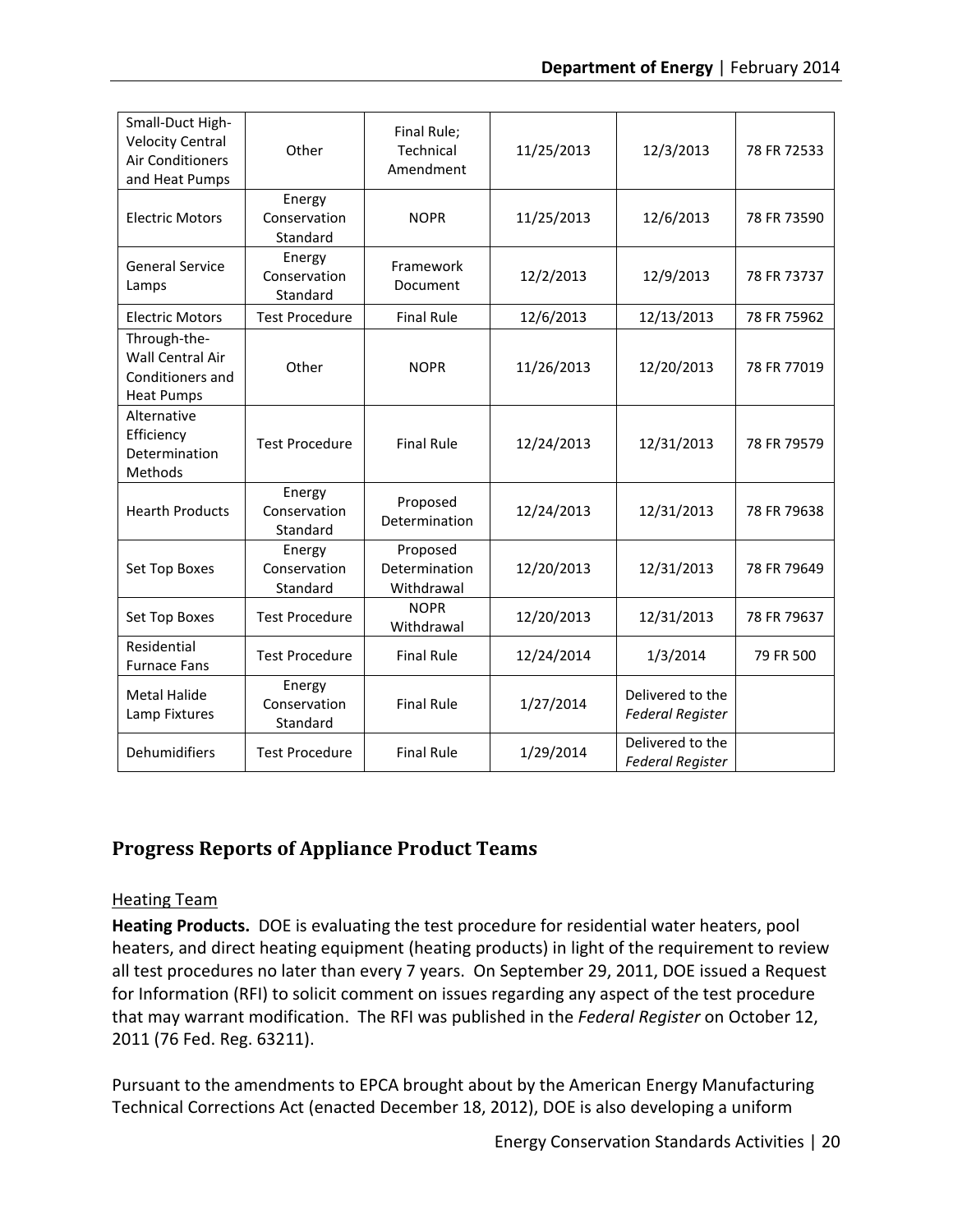efficiency descriptor for both residential and commercial water heaters. DOE issued an RFI on January 7, 2013 to initiate the rulemaking and data collection process for developing a uniform efficiency descriptor and accompanying test method for residential and commercial water heaters. This RFI was published in the *Federal Register* on January 11, 2013 (78 Fed. Reg. 2340). After reviewing comments on this latest RFI, DOE decided to prepare two NOPRs – one for residential and certain commercial water heaters test procedure and a separate NOPR for the pool heater and direct heating equipment test procedures. Thereafter, the test procedure for residential water heaters was separated from the test procedures for residential pool heaters and direct heating equipment.

DOE issued a NOPR for residential and certain commercial water heaters test procedure on October 28, 2013, which was published in the *Federal Register* on November 4, 2013 (78 Fed. Reg. 66202). A public meeting was held to discuss the contents of the NOPR at DOE headquarters in Washington, DC on December 6, 2013. DOE issued a NOPR for the residential pool heaters and direct heating equipment test procedure on September 30, 2013, which was published in the *Federal Register* on October 24, 2013 (78 Fed. Reg. 63410). A public meeting to discuss the contents of the NOPR was held at DOE headquarters in Washington, DC on December 4, 2013. DOE is currently reviewing comments from interested parties for both rulemakings and preparing the respective final rules.

DOE has also initiated a rulemaking to review the energy conservation standards for residential water heaters in accordance with the requirements of EISA 2007 to review standards no later than six years from the issuance of a final rule establishing or amending standards for a covered product. DOE is currently focusing on completing the water heater test procedure while conducting preparatory work for the standards framework document.

In addition, on June 6, 2012, DOE issued an RFI regarding the impact of its recently amended energy conservation standards for residential electric water heaters on utility programs that use high-storage-volume (above 55 gallons) electric storage water heaters to reduce peak electricity demand. The RFI was published in the *Federal Register* on June 13, 2012 (77 Fed. Reg. 35299). DOE subsequently issued a NOPR on February 15, 2013, which was published in the *Federal Register* on February 26, 2013 (78 Fed. Reg. 12969). DOE held a public meeting to discuss the NOPR contents on March 15, 2013 at its Washington, DC headquarters. DOE is currently considering comments from interested parties regarding the NOPR.

**Furnaces and Boilers.** EISA 2007 requires that DOE prescribe an amended test procedure for residential furnaces and boilers not later than September 2009 to address standby mode and off mode energy consumption for these products. DOE issued the test procedure final rule on August 20, 2010, which was published in the *Federal Register* on October 20, 2010 (75 Fed. Reg. 64621).

Since issuing the final rule, DOE began a new test procedure rulemaking for furnaces and boilers. DOE issued a test procedure NOPR on August 30, 2011 that was published in the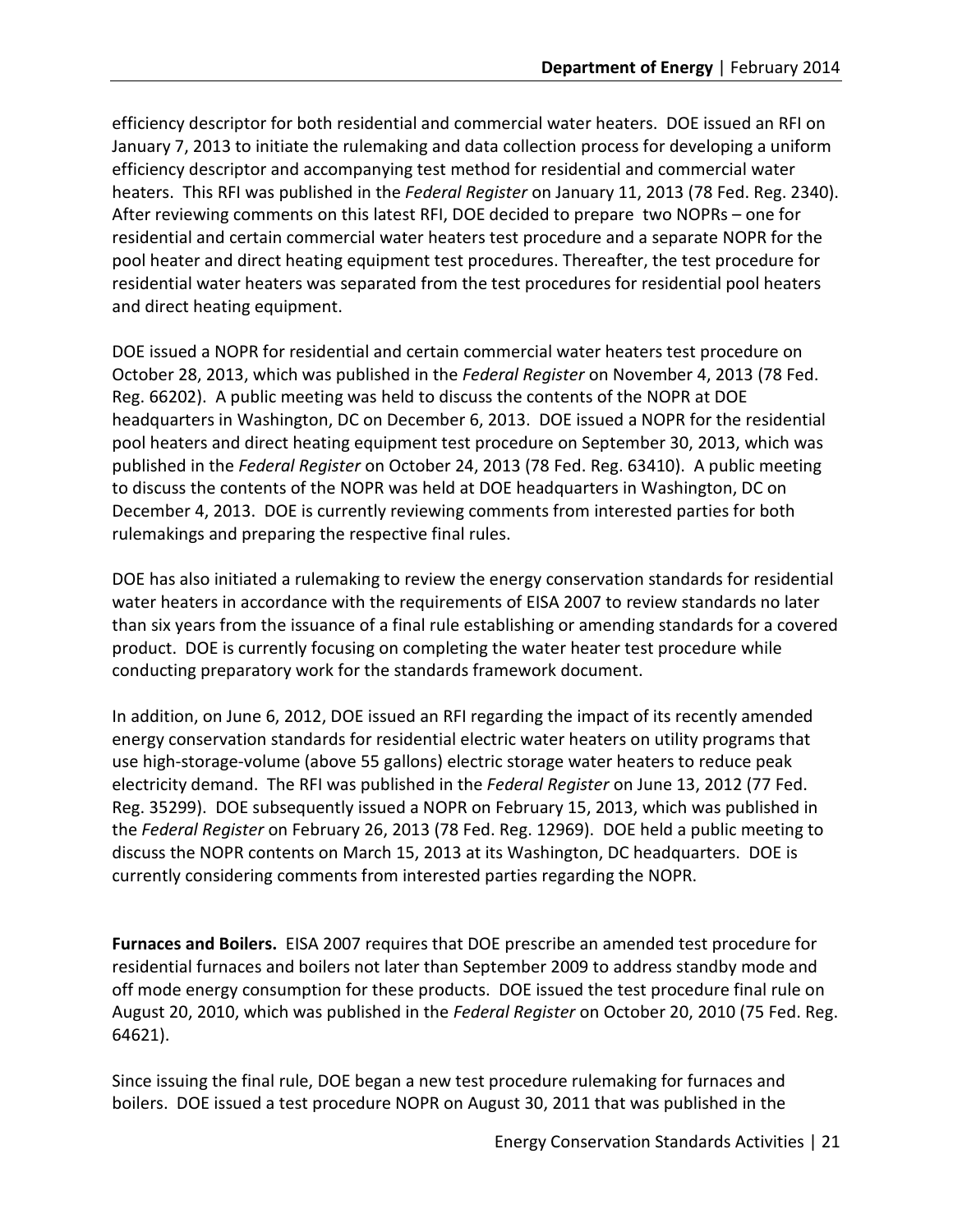*Federal Register* on September 13, 2011 (76 Fed. Reg. 56339). The NOPR proposed to further update the DOE test procedure through incorporation by reference of the latest edition of the relevant industry standard, specifically IEC Standard 62301 (Second Edition), "Household electrical appliances – Measurement of standby power." DOE held a public meeting to discuss the NOPR contents on October 3, 2013 at its Washington, DC headquarters. On November 16, 2012, DOE issued the test procedure final rule, which was published in the *Federal Register* on December 31, 2012 (77 Fed. Reg. 76831).

DOE also issued a request for information on December 28, 2012 to consider amendments to DOE's test procedure for residential furnaces and boilers, with a focus on active mode. The RFI was published in the *Federal Register* on January 4, 2013 (78 Fed. Reg. 675). This rulemaking is intended to fulfill DOE's statutory obligation to review its test procedures for covered products at least once every seven years. Since DOE only recently completed a standby mode and off mode test procedure rulemaking for these products, it is expected that the focus here will be on operation in active mode, although DOE will consider comments on any aspect of these test procedures. DOE is currently preparing a NOPR for this rulemaking.

In the interim, DOE also conducted a more limited test procedure rulemaking for residential furnaces and boilers, which was intended to resolve a problem with certain equations contained therein. In the NOPR, DOE proposed to modify the existing DOE test procedures to address an omission regarding the calculation of annual fuel utilization efficiency (AFUE). The NOPR was issued by DOE on January 25, 2013 and published in the *Federal Register* on February 4, 2013 (78 Fed. Reg. 7681). DOE held a public meeting to discuss the contents of the NOPR on March 13, 2013 at its headquarters in Washington, DC. DOE issued the final rule for this test procedure on June 26, 2013, which was published in the *Federal Register* on July 10, 2013 (78 Fed. Reg. 41265).

DOE has also initiated a rulemaking to review the energy conservation standards for residential boilers in accordance with the requirements of EISA 2007 to regularly review standards for covered products. DOE issued a framework document for this rulemaking on February 5, 2013, which was published in the *Federal Register* on February 11, 2013 (78 Fed. Reg. 9631). DOE held a public meeting to discuss the framework document contents on March 13, 2013 at its Washington, DC headquarters. DOE is currently preparing the next document for this rulemaking.

**Furnace Fans.** EISA 2007 requires DOE to issue an energy conservation standard for residential furnace fans by December 31, 2013. DOE issued an announcement of the availability of the energy conservation standards framework document for furnace fans on May 27, 2010, which was published in the *Federal Register* on June 3, 2010 (75 Fed. Reg. 31323). A public meeting to discuss the data and methodology was held on June 18, 2010 at DOE headquarters in Washington, DC. DOE issued a notice of public meeting and data availability of the preliminary technical support document on June 28, 2012, which was published in the *Federal Register* on July 10, 2012 (77 Fed. Reg. 40530). DOE held a public meeting to discuss the preliminary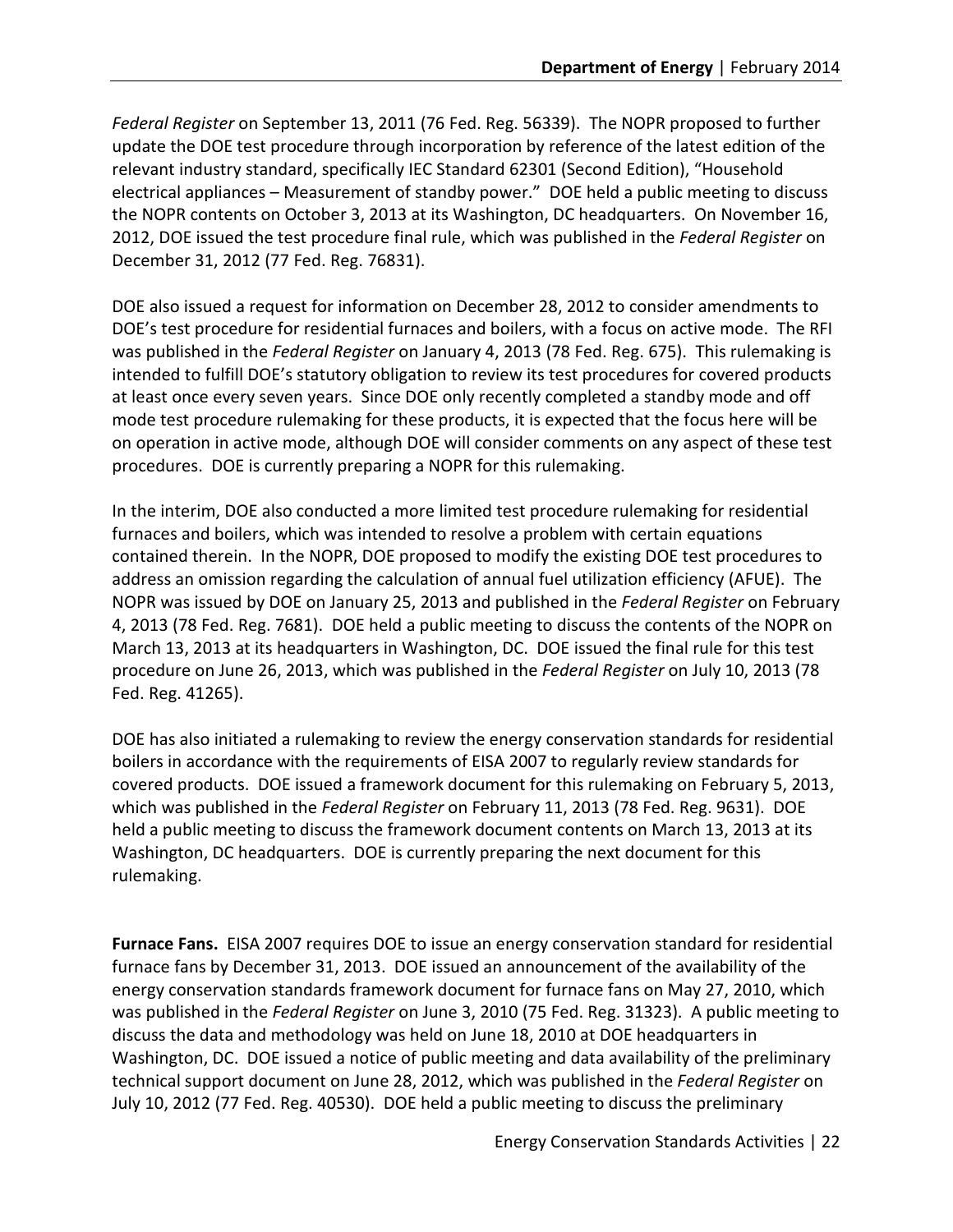analysis on July 27, 2012 at DOE headquarters in Washington, DC. DOE subsequently issued a NOPR for furnace fan standards on September 30, 2013, which was published in the *Federal Register* on October 25, 2014 (78 Fed. Reg. 64068). DOE held a public meeting to discuss the contents of the NOPR on December 3, 2013 at its headquarters in Washington, DC. DOE issued a comment period extension for the NOPR on December 18, 2013, which was published in the *Federal Register* on December 24, 2013 (78 FR 77607). This notice allowed stakeholders to submit comments until January 23, 2014. DOE is currently reviewing comments from stakeholders and preparing the final rule for furnace fans standards. In light of the statutory deadline, DOE is striving to complete the final rule as expeditiously as possible.

DOE is also currently developing a test procedure for residential furnace fans. DOE issued a test procedure NOPR for furnace fans on May 1, 2012, which was published in the *Federal Register*  on May 15, 2012 (77 Fed. Reg. 28674). A public meeting to discuss the test procedure was held on June 15, 2012 at DOE headquarters in Washington, DC. As a result of comments received on the NOPR, DOE developed and issued an SNOPR on March 25, 2013, which was published in the *Federal Register* on April 2, 2013 (78 Fed. Reg. 19606). DOE issued the final rule for the furnace fans test procedure on December 24, 2013, which was published in the *Federal Register* on January 3, 2014 (79 Fed. Reg. 500).

**Commercial Warm-Air Furnaces.** EPCA, as amended by AEMTCA, requires DOE to review the standards for each class of covered ASHRAE equipment every six years and either publish a notice of determination that standards for that equipment do not need to be amended or a notice of proposed rulemaking with new proposed standards. For any covered equipment as to which more than six years has elapsed since the issuance of the most recent final rule establishing or amending a standard for that equipment, the notice must be published by December 31, 2013. Because the most recent final rule amending energy conservation standards for commercial warm-air furnaces was published more than six years ago, DOE has initiated a rulemaking to review standards for this equipment. DOE issued a request for information for this rulemaking on April 26, 2013, which was published in the *Federal Register* on May 2, 2013 (78 Fed. Reg. 25627). Given the statutory deadline, DOE is currently working as expeditiously as possible to prepare the NOPR for this rulemaking.

**Commercial Packaged Boilers.** DOE most recently issued a final rule for commercial packaged boilers on July 8, 2009, which was published in the *Federal Register* on July 22, 2009 (74 Fed. Reg. 36312). DOE has initiated a rulemaking to review the standards for commercial packaged boilers in accordance with the requirements of EPCA to review DOE standards for all covered ASHRAE equipment every six years. DOE issued the framework document for this rulemaking on August 28, 2013, which was published in the *Federal Register* on September 3, 2013 (78 Fed. Reg. 54197). (DOE also issued a separate notice of proposed determination for this equipment on August 7, 2013, which was published in the *Federal Register* on August 13, 2013 (78 Fed. Reg. 49202). In this notice, DOE proposed to determine that natural draft commercial packaged boilers meet the criteria for covered equipment under EPCA.) DOE held a public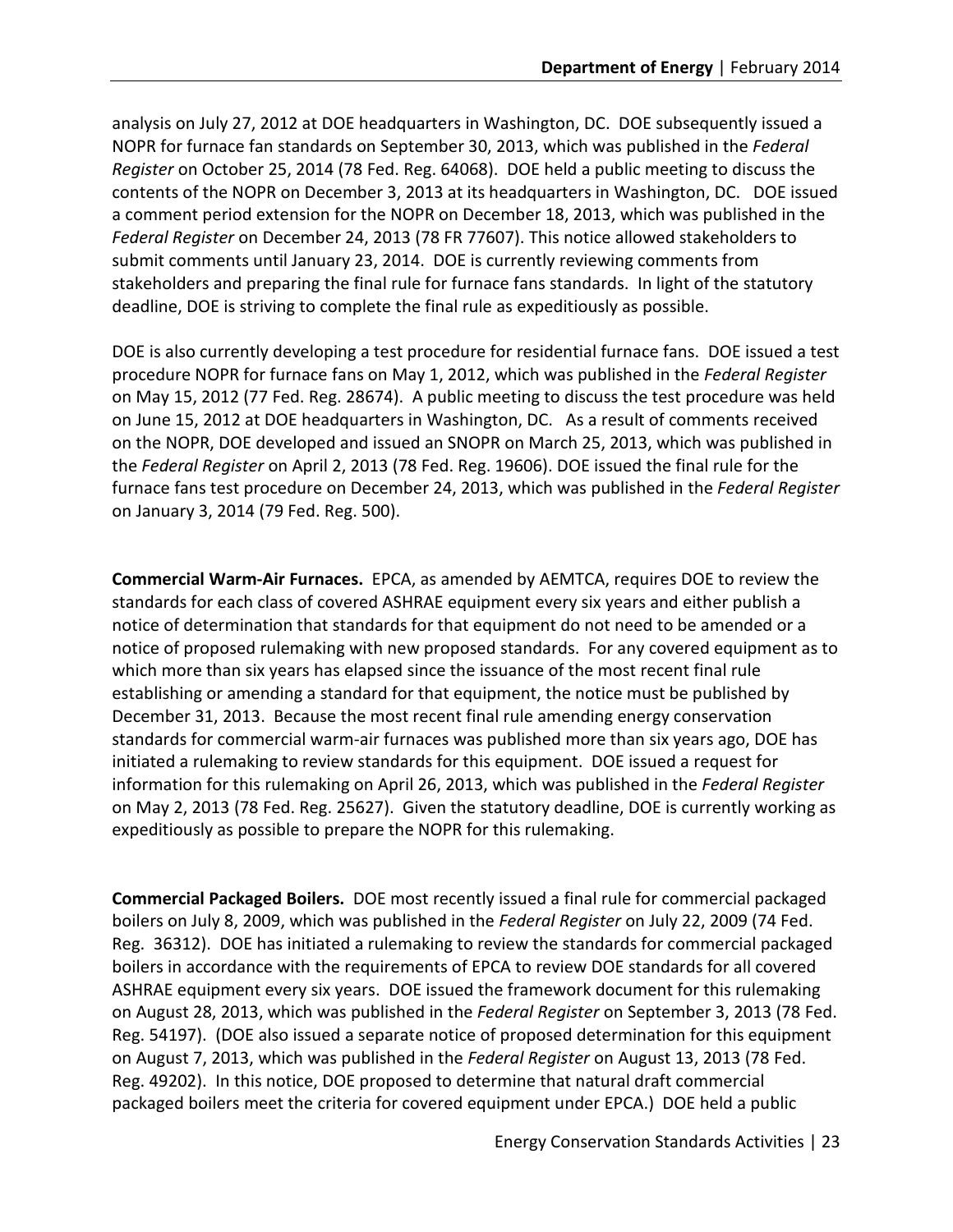meeting to discuss the framework on October 1, 2013 at its headquarters in Washington, DC. DOE is currently conducting the preliminary analysis for this rulemaking.

**Commercial and Industrial Fans and Blowers.** On June 21, 2011, DOE issued a notice of proposed determination (NOPD) that proposed to determine that commercial and industrial fans and blowers are covered equipment under EPCA. The notice was issued on June 21, 2011, and published in the *Federal Register* on June 28, 2011 (76 Fed. Reg. 37678). On January 28, 2013, DOE issued a framework document in further consideration of that determination and any associated energy conservation standards, which was published in the *Federal Register* on February 1, 2013 (78 Fed. Reg. 7306). DOE held a public meeting to discuss the framework document contents on February 21, 2013 at its Washington, DC headquarters. The comment period on the framework document has been extended twice. DOE issued the first extension on February 12, 2013, which was published in the *Federal Register* on February 22, 2013 (78 Fed. Reg. 12251). DOE most recently extended the comment period to June 3, 2013 in a notice issued on May 1, 2013, which was published in the *Federal Register* on May 7, 2013 (78 Fed. Reg. 26544). DOE is currently considering comments from interested parties regarding the framework document.

**Hearth Products.** In a notice of proposed determination issued on December 24, 2013, DOE tentatively determined that hearth products meet the criteria for covered products under EPCA. This notice was published in the *Federal Register* on December 31, 2013 (78 Fed. Reg. 79638). DOE is currently evaluating comments on the NOPD and conducting further analyses.

## <span id="page-30-0"></span>Transformers, Motors, and Pumps Team

**Electric Motors (1-500 hp).** EPCA requires that DOE publish a final rule no later than 24 months after the effective date of the previous final rule to determine whether to amend the motors standards currently in effect (42 U.S.C. 6313(b)(4)(B)). EISA 2007 prescribed standards for electric motors that become effective three years after the date of EISA 2007's enactment (*i.e.*, December 19, 2010). All the prescribed standards were codified in a final rule technical amendment that was issued on March 11, 2009 and published in the *Federal Register* on March 23, 2009 (74 Fed. Reg. 12058). (For a more complete history of this rulemaking, see the August 2009 implementation report.) Thus, DOE is moving forward with a rulemaking to consider amending the standards for all the motor types included in 42 U.S.C. 6313.

DOE issued the framework document for this rulemaking on September 16, 2010, which was published in the *Federal Register* on September 28, 2010 (75 Fed. Reg. 59657). A public meeting to discuss the framework document was held at DOE's Washington, DC headquarters on October 18, 2010. After considering comments received at the framework stage, DOE issued a notice of public meeting (NOPM) and notice of document availability for the preliminary analyses on July 10, 2012, which was published in the *Federal Register* on July 23,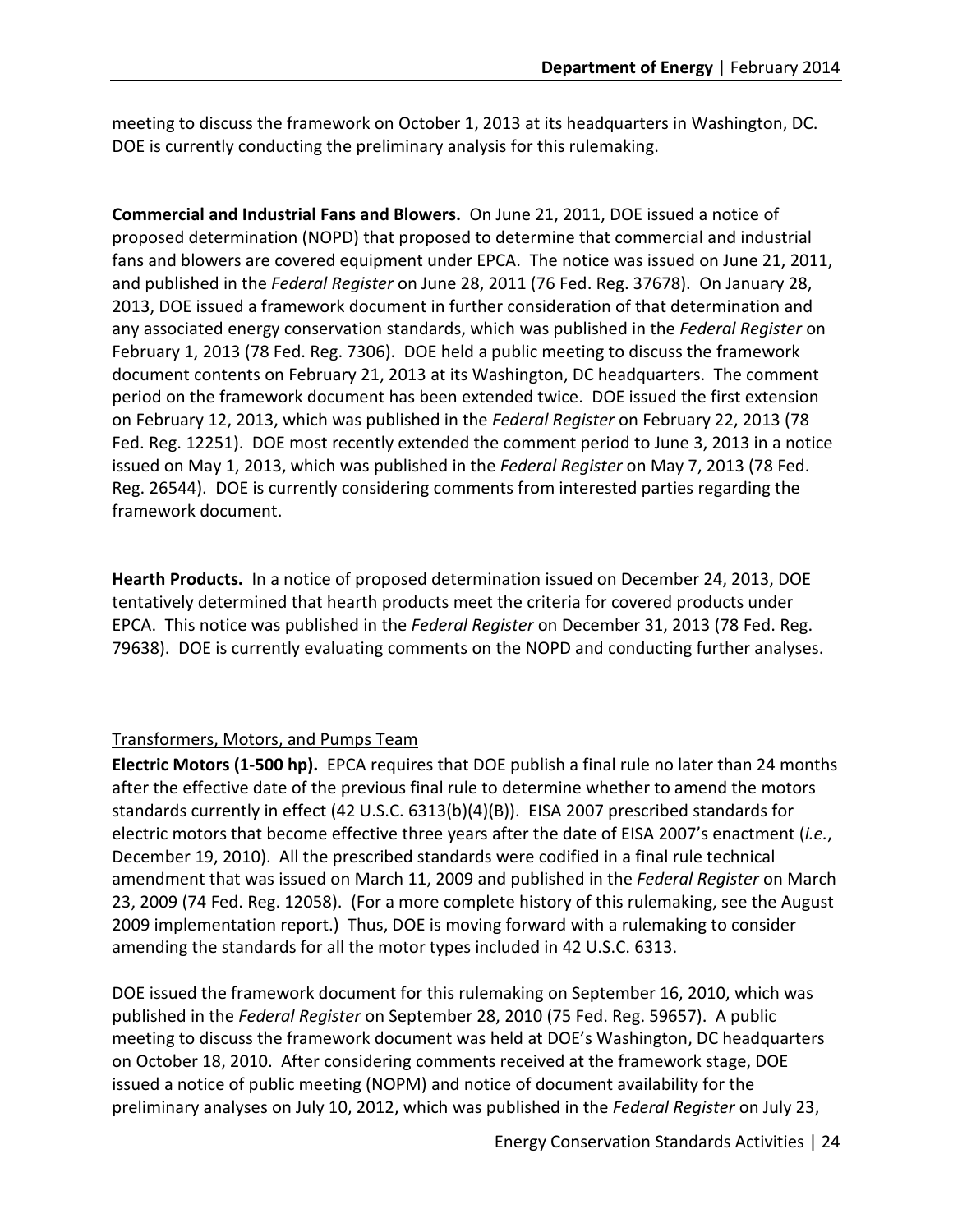2012 (77 Fed. Reg. 43015). DOE held a public meeting on August 21, 2012 to discuss the preliminary analysis results. DOE issued the NOPR for this rulemaking on November 25, 2013, which was published in the *Federal Register* on December 6, 2013 (78 Fed. Reg. 73590). DOE held a public meeting to discuss the NOPR on December 11, 2013 at its headquarters in Washington, DC. DOE is currently preparing the final rule for this rulemaking. Although DOE was unable to complete this rule by the date specified in EISA 2007, DOE is working to finish it as expeditiously as possible.

EISA 2007 also requires that all test procedures be reviewed at least once every seven years, and as such, DOE is developing an amended test procedure for electric motors. DOE initially bundled the test procedure for electric motors (1-500 hp) with the test procedure for small electric motors. The test procedure NOPR was issued on December 11, 2008 and was published in the *Federal Register* on December 22, 2008 (73 Fed. Reg. 78220). DOE held a public meeting to discuss the NOPR contents on January 29, 2009 at its Washington, DC headquarters. In light of comments received at the public meeting and submitted to DOE during the comment period, DOE reevaluated its course for the 1-500 hp electric motor test procedure final rule. Because the small electric motors test procedure was bound by an upcoming consent decree deadline, DOE split the test procedure rulemaking for 1-500 hp electric motors from the small electric motors test procedure and proceeded to a final rule on the small motors aspect of the rulemaking, which was issued on June 29, 2009, and was published in the *Federal Register* on July 7, 2009 (74 Fed. Reg. 32059).

DOE issued a test procedure SNOPR for electric motors on December 15, 2010, which was published in the *Federal Register* on January 5, 2011 (76 Fed. Reg. 648). DOE issued a test procedure final rule for electric motors on April 25, 2012, which was published in the *Federal Register* on May 4, 2012 (77 Fed. Reg. 26608). The May 4, 2012 test procedure final rule focused on 1-500 hp electric motors, but also clarified certain definitions and procedures related to small electric motors.

DOE initiated another electric motor test procedure rulemaking in light of its plan to expand the scope of electric motor types subject to energy conservation standards. In a test procedure NOPR issued on June 19, 2013 and published in the *Federal Register* on June 26, 2013 (78 Fed. Reg. 38456), DOE proposed new definitions of specific motor types, as well as any test procedure changes necessary for testing the newly-regulated motor types. DOE held a public meeting to discuss the NOPR contents on July 16, 2013 at its Washington, DC headquarters. DOE issued the final rule for this rulemaking on December 6, 2013, which was subsequently published in the *Federal Register* on December 13, 2013 (78 Fed. Reg. 75962).

**Commercial and Industrial Pumps**. On June 7, 2011, DOE issued an RFI regarding product markets, energy use, test procedures, and energy-efficient product designs for commercial and industrial pumps, which are considered covered equipment under EPCA. The RFI was published in the *Federal Register* on June 13, 2011 (76 Fed. Reg. 34192). On January 25, 2013, DOE issued a framework document to consider new energy conservation standards for commercial and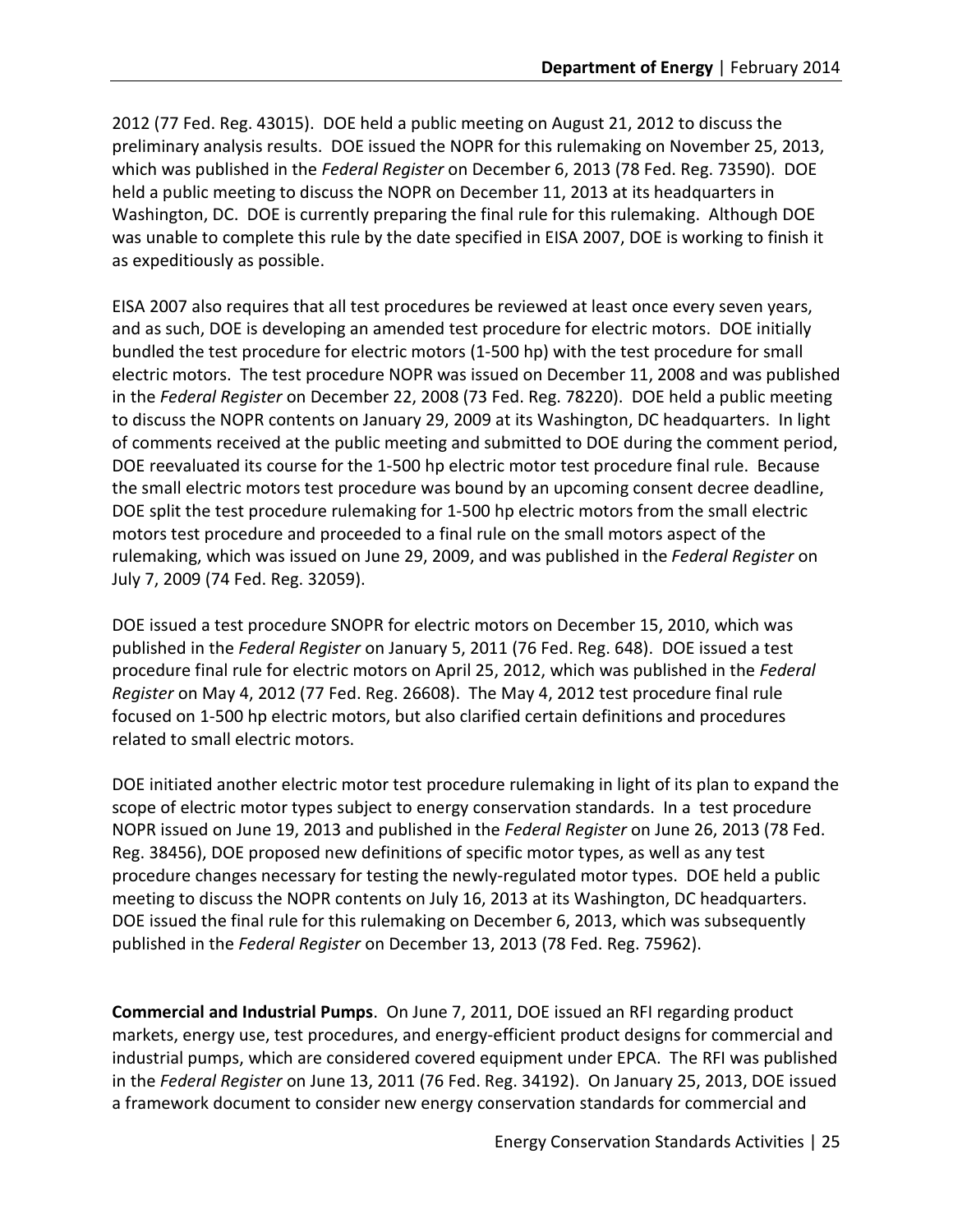industrial pumps, which was published in the *Federal Register* on February 1, 2013 (78 Fed. Reg. 7304). DOE held a public meeting to discuss the framework document contents on February 20, 2013 at its Washington, DC headquarters. On July 16, 2013, DOE issued a notice of intent for commercial and industrial pumps, which was published in the *Federal Register* on July 23, 2013 (78 Fed. Reg. 44036). The notice announced DOE's intent to establish a negotiated rulemaking working group under the Appliance Standards and Rulemaking Federal Advisory Committee (ASRAC) in accordance with the Federal Advisory Committee Act (FACA) and the Negotiated Rulemaking Act (NRA) to negotiate proposed Federal standards for the energy efficiency of commercial and industrial pumps. On November 1, 2013, DOE issued a notice announcing a two-day open meeting of the commercial and industrial pumps working group. The notice was published in the *Federal Register* on November 12, 2013 (78 FR 67319), and the meetings were held at DOE headquarters in Washington, D.C. on December 18 and 19, 2013. On January 8, 2014, DOE issued a notice of open meetings that announced an open meeting of the commercial and industrial pumps open working group that was held on January 30-31, 2014, as well as open meetings that will be held on March 4-5; March 26-27; April 29-30; May 28-29; June 18-19; and July 23-24 (79 Fed. Reg. 2383 (Jan. 14, 2014)). DOE is continuing to work with stakeholders to establish a negotiated rulemaking through the working group.

#### <span id="page-32-0"></span>Lighting Team

**High-Intensity Discharge Lamps.** DOE was directed by the consent decree to make a determination by June 30, 2010 whether energy conservation standards for HID lamps are technologically feasible and economically justified. DOE issued the final determination for HID lamps on June 16, 2010, thereby meeting the deadline set forth in the consent decree. The final determination was published in the *Federal Register* on July 1, 2010 (75 Fed. Reg. 37975). Because DOE made a positive determination that energy conservation standards for HID lamps are warranted, DOE initiated a test procedure rulemaking. DOE issued the test procedure NOPR on November 28, 2011, which was published in the *Federal Register* on December 15, 2011 (76 Fed. Reg. 77914). DOE held a public meeting to discuss the test procedure on January 19, 2012 at DOE headquarters in Washington, DC. DOE is currently preparing an SNOPR for the HID lamps test procedure.

DOE has also initiated a standards rulemaking for HID lamps. DOE issued a framework document for HID lamps on February 21, 2012 which was published in the *Federal Register* on February 28, 2012 (77 Fed. Reg. 11785). DOE held a public meeting to discuss the standards rulemaking at its headquarters in Washington, DC on March 29, 2012. DOE subsequently conducted an interim analysis for HID lamps. DOE issued the interim analysis on February 20, 2013, which was published in the *Federal Register* on February 28, 2013 (78 Fed. Reg. 13566)*.* DOE held a public meeting to discuss the interim analysis at its headquarters in Washington, DC on April 2, 2013. DOE is currently preparing a NOPR for this rulemaking.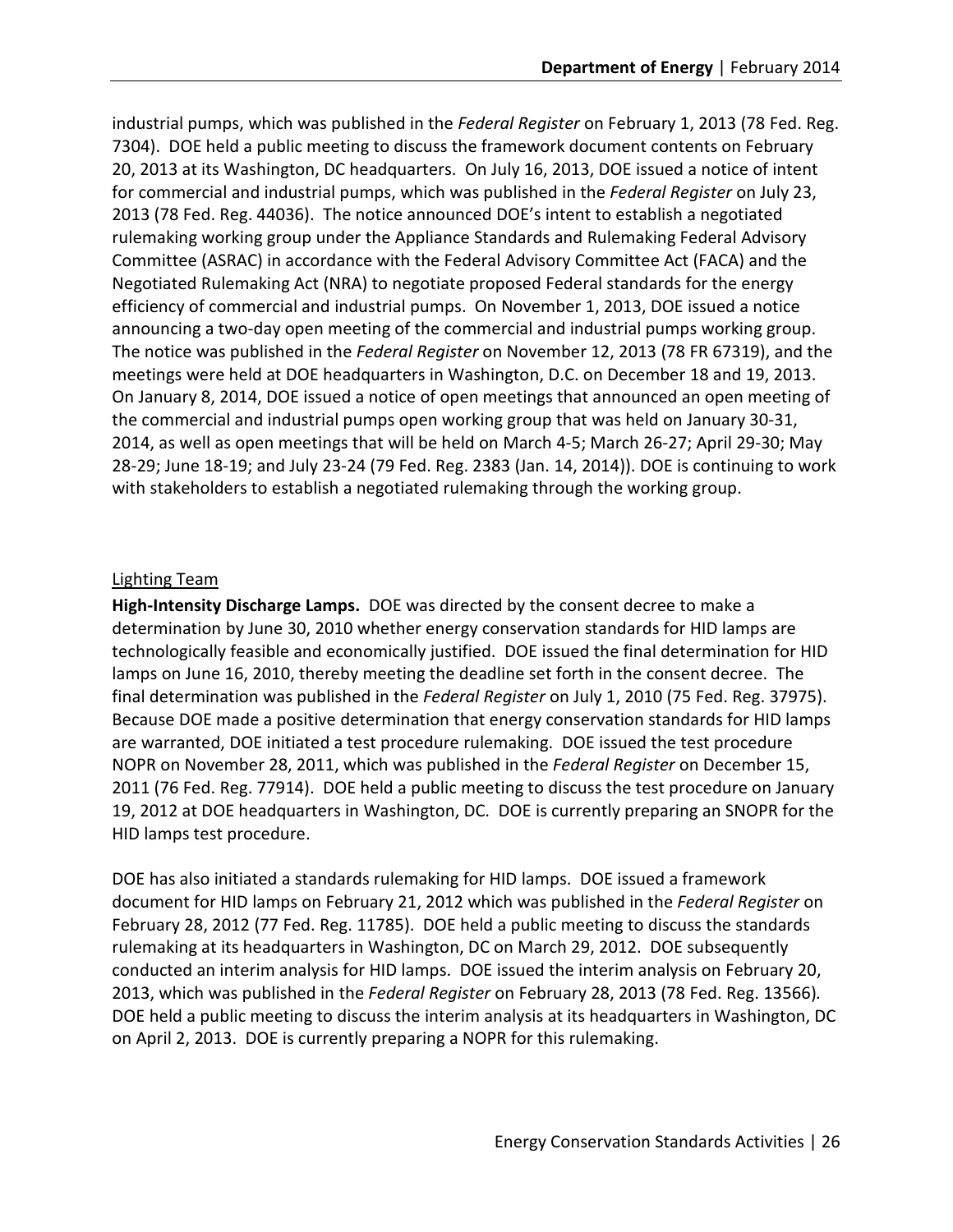**ER/BR and Small-Diameter Incandescent Reflector Lamps.** As discussed in the August 2010 implementation report, DOE has determined that it has the authority to conduct an energy conservation standards rulemaking on elliptical reflector (ER), bulge reflector (BR), and smalldiameter incandescent reflector lamps (IRL) and began work on an accelerated timeframe. On April 23, 2010, DOE issued a notice of public meeting and availability of the framework document, which outlines the analytical approach to this rulemaking. The notice was published in the *Federal Register* on May 3, 2010 (75 Fed. Reg. 23191). A public meeting to discuss the framework document was held on May 26, 2010 at DOE headquarters in Washington, DC. DOE has prepared a draft NOPR for this rulemaking that must be reviewed by the Office of Management and Budget. Pursuant to section 315 of Public Law 112-74 (and subsequently reenacted in section 322 of Public Law 113-76), DOE has ceased work on this rulemaking activity.

**General Service Lamps.** EPCA directs DOE to initiate a rulemaking no later than January 1, 2014 to determine whether the standards in effect for general service lamps should be amended. (42 U.S.C. 6295(i)(6)A)) General service lamps include general service incandescent lamps, compact fluorescent lamps, general service light-emitting diode lamps, general service organic light-emitting diode lamps, and any other lamps that the Secretary determines are used to satisfy lighting applications traditionally served by general service incandescent lamps. Accordingly, DOE issued a framework document for this rulemaking on December 2, 2013, which was published in the *Federal Register* on December 9, 2013 (78 Fed. Reg. 73737). A public meeting to discuss the framework document was held on January 14, 2014 at DOE headquarters in Washington, DC. DOE extended the comment period on the framework document to February 7, 2014 in a notice issued by DOE on January 16, 2014. The notice was published in the *Federal Register* on January 23, 2014 (79 Fed. Reg. 3742). DOE is currently reviewing comments from stakeholders on the framework document and developing the preliminary analysis.

**General Service Fluorescent Lamps and Incandescent Reflector Lamps.** DOE issued an energy conservation standard final rule for general service fluorescent lamps (GSFL) and IRL on June 26, 2009, which was published in the *Federal Register* on July 14, 2009 (74 Fed. Reg. 34080). The 2009 final rule satisfied the first round of backlogged standards for these products. The second round of backlogged standards is due five years after publication of the previous final rule (42 USC 6295(i)(4)). On September 6, 2011, DOE issued a notice of public meeting and availability of the framework document, which outlines the analytical approach to this rulemaking. The notice was published in the *Federal Register* on September 14, 2011 (76 Fed. Reg. 56678). The public meeting was held at DOE headquarters in Washington, DC on October 4, 2011.

Based on feedback on the framework document, DOE decided to revise its schedule for the standards rulemaking in order to allow the lamp market to adjust to the standards in the 2009 final rule. The standards in the 2009 final rule require compliance on July 14, 2012. By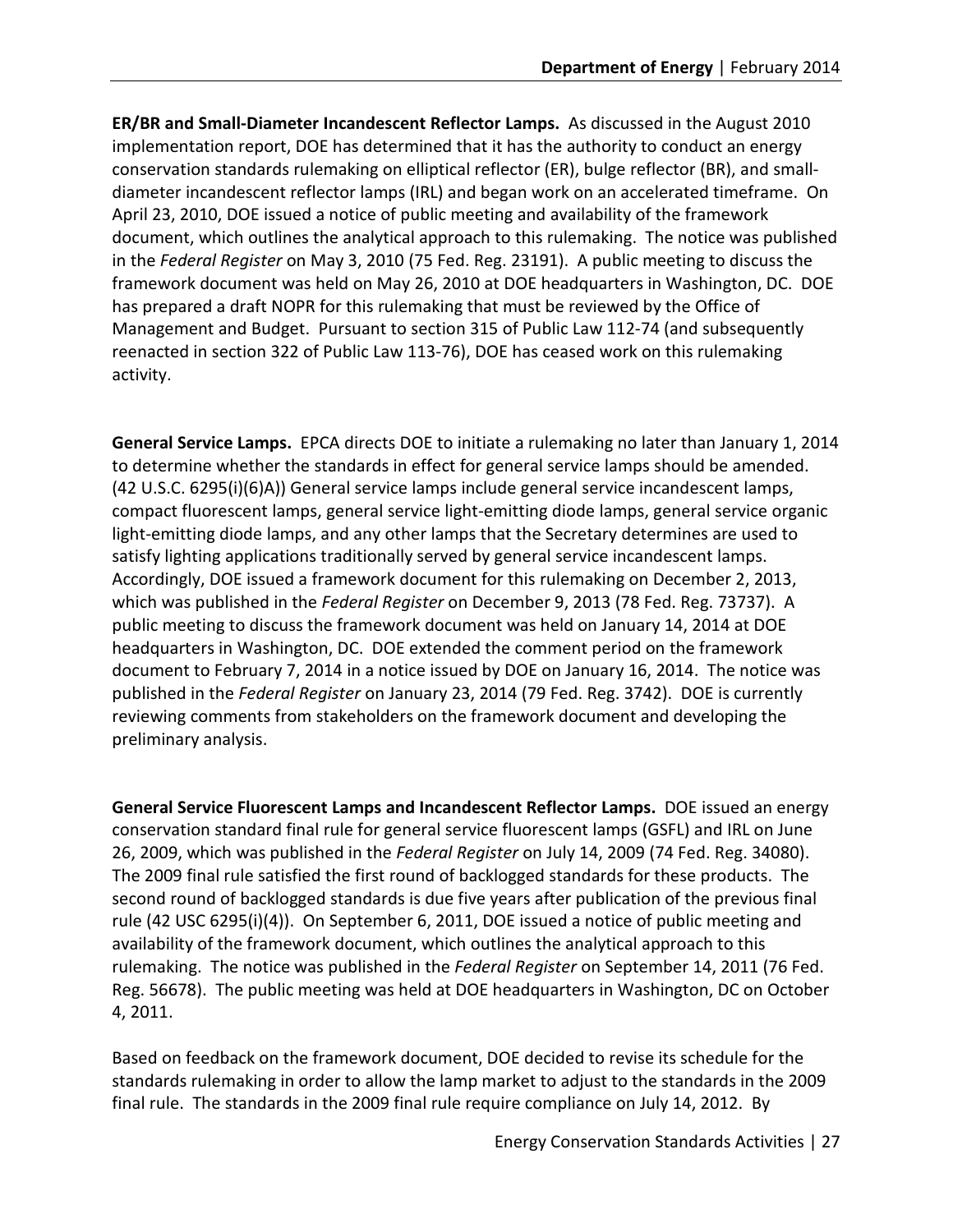adjusting its internal analytical timeline for the current rule, DOE will be better able to base its analysis on a market that has already adjusted to the July 2012 standards. This will result in more accurate assessments of product classes, efficacy levels, prices, and energy use. The rule is currently scheduled for completion in November 2014. DOE issued a notice of document availability and public meeting for the preliminary analysis of this rulemaking on February 20, 2013. This notice was published in the *Federal Register* on February 28, 2013 (78 Fed. Reg. 13563). A public meeting to discuss the preliminary analysis was held on April 9, 2013 at DOE headquarters in Washington, DC. DOE has prepared a draft NOPR for this rulemaking that was received by OMB on December 3, 2013 and is currently undergoing OMB review.

**Medium-Base Compact Fluorescent Lamps.** Because EISA 2007 requires DOE to review test procedures for all products every 7 years and amend them if amendments are warranted (42 USC 6293(b)(1)), DOE has initiated a test procedure rulemaking for medium-base compact fluorescent lamps. DOE is currently preparing the test procedure NOPR for medium-base compact fluorescent lamps. DOE is currently evaluating standards for medium-base compact fluorescent lamps as part of the broader rulemaking on general service lamps (see the progress update in the General Service Lamps section).

**Illuminated Exit Signs.** Illuminated exit signs are a covered product under EPCA with standards and test procedures prescribed by EPACT 2005 (42 USC 6295(w) and 42 USC 6293(b)(9)). DOE has initiated a rulemaking to review the test procedure for illuminated exit signs in accordance with the provisions for regular test procedure reviews every 7 years. DOE is currently preparing the test procedure NOPR for illuminated exit signs.

**Five Exempted Lamp Types.** DOE published a NODA announcing the completion of DOE's model of future lamp sales for five exempted lamp types as required by section 321 of EISA 2007 (42 U.S.C. 6295(l)(4)). The notice of data availability was issued on December 18, 2008 and was published in the *Federal Register* on December 24, 2008 (73 Fed. Reg. 79072). The notice announced the availability of historical shipments data for each lamp type and a model forecasting future unit sales. Beginning in calendar year 2010, DOE began to collect actual United States unit sales data for each of the five lamp types, and not later than 90 days after the end of each calendar year, DOE compares the lamp sales in that year to the results of its forecasting model. (42 U.S.C. 6295(I)(4)(C)(i)) When the annual sales rate for any of the five lamp types exceeds the modeled levels by at least 100 percent, DOE will initiate an accelerated rulemaking to establish an energy conservation standard for that lamp type.

DOE acquired the actual unit sales data for calendar year 2010 and, since the actual sales did not exceed the forecasted estimate by 100 percent for any lamp type, DOE determined that no regulatory action was necessary at that time. DOE issued the results of its comparison on March 30, 2011, in accordance with the deadlines in EPCA, and the notice of data availability was published in the *Federal Register* on April 4, 2011 (76 Fed. Reg. 18425). DOE reviewed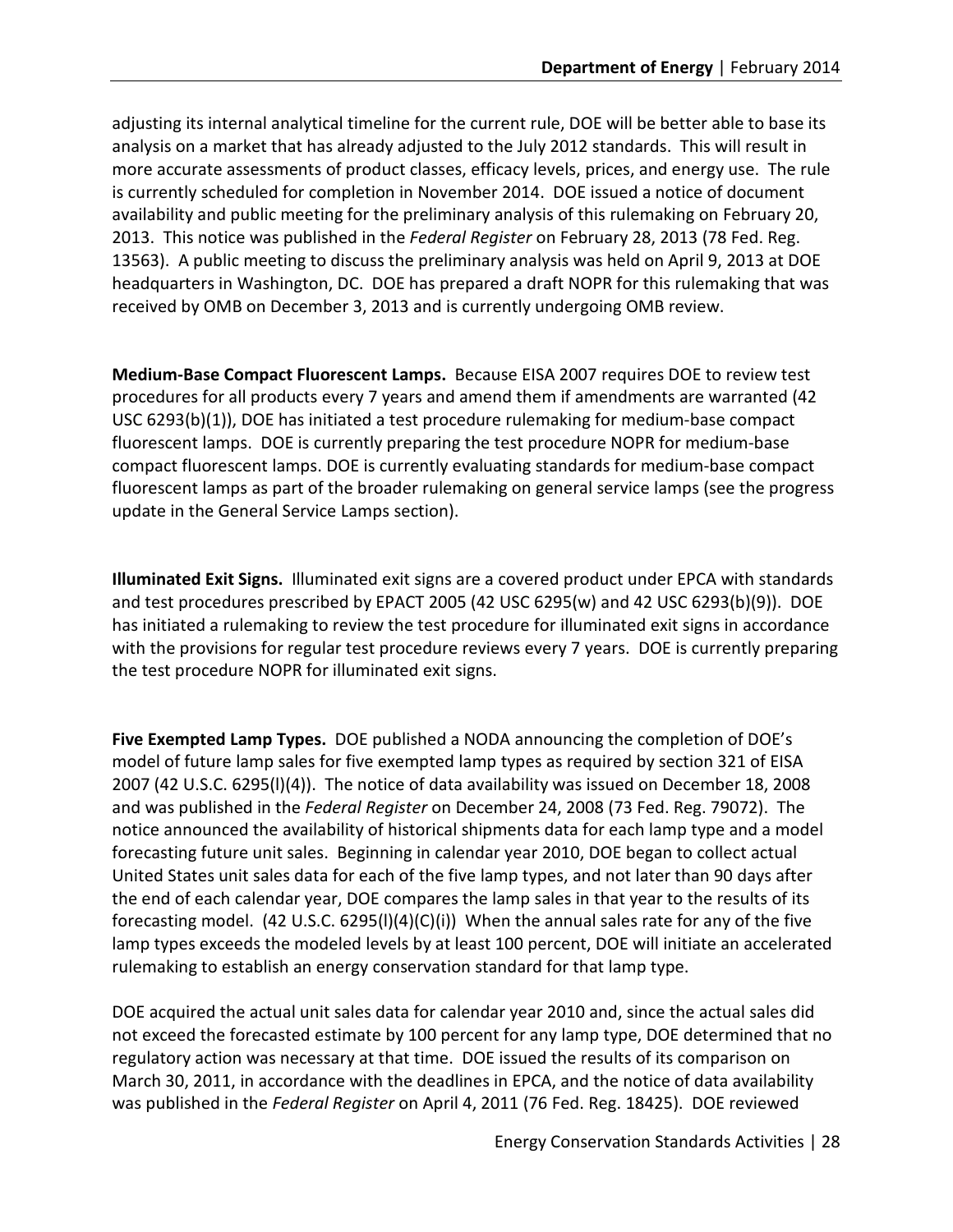actual unit sales for calendar year 2011 and reached the same conclusion that regulatory action is not necessary at this time. The notice of data availability was issued on March 6, 2012 and published in the *Federal Register* on March 20, 2012 (77 Fed. Reg. 16183). DOE reviewed actual unit sales for calendar year 2012 and reached the same conclusion that regulatory action is not necessary at this time. The notice of data availability was issued on March 5, 2013 and published in the *Federal Register* on March 13, 2013 (78 Fed. Reg. 15891).

DOE is currently reviewing unit sales data for calendar year 2013.

**Metal Halide Lamp Fixtures.** Section 324 of EISA 2007 (42 U.S.C. 6295(hh)(2)) requires DOE to amend energy conservation standards for metal halide lamp fixtures by January 1, 2012. DOE issued a notice of public meeting and availability of the framework document on December 23, 2009, which was published in the *Federal Register* on December 30, 2009 (74 Fed. Reg. 69036). A public meeting to discuss the framework document was held on January 26, 2010 at DOE headquarters in Washington, DC. DOE issued the notice of public meeting and document availability for the preliminary analyses on March 24, 2011, which was published in the *Federal Register* on April 1, 2011 (76 Fed. Reg. 18127). A public meeting to discuss the preliminary analysis was held on April 18, 2011 at DOE headquarters in Washington, DC. After reviewing stakeholder comments and conducting additional analyses, DOE issued the NOPR for this rulemaking on August 13, 2013, which was published in the *Federal Register* on August 20, 2013 (78 Fed. Reg. 51464). A public meeting to discuss the NOPR was held on September 27, 2013 at DOE headquarters in Washington, DC. DOE issued the final rule for this rulemaking on January 27, 2014, which has been delivered to the *Federal Register* for publication.

**LED Lamps.** DOE initiated a test procedure rulemaking to review the test procedures for lightemitting diodes (LED) in order to ensure that the Federal Trade Commission (FTC) has the required DOE test procedure necessary for its applicable labeling program. DOE issued a test procedure NOPR for LED lamps on April 3, 2012, which was published in the *Federal Register* on April 9, 2012 (77 Fed. Reg. 21038). DOE held a public meeting to discuss the NOPR at DOE headquarters in Washington, DC on May 3, 2012. DOE is currently investigating issues raised by stakeholders in response to the NOPR.

**Candelabra Base and Intermediate Base Incandescent Lamps.** Because EISA 2007 requires DOE to review test procedures for all products every 7 years and amend them if amendments are warranted (42 USC 6293(b)(1)), DOE planned to initiate a test procedure rulemaking for candelabra base and intermediate base incandescent lamps in 2012. Pursuant to section 315 of Public Law 112-74 (and subsequently reenacted in section 322 of Public Law 113-76), DOE has ceased work on this rulemaking activity.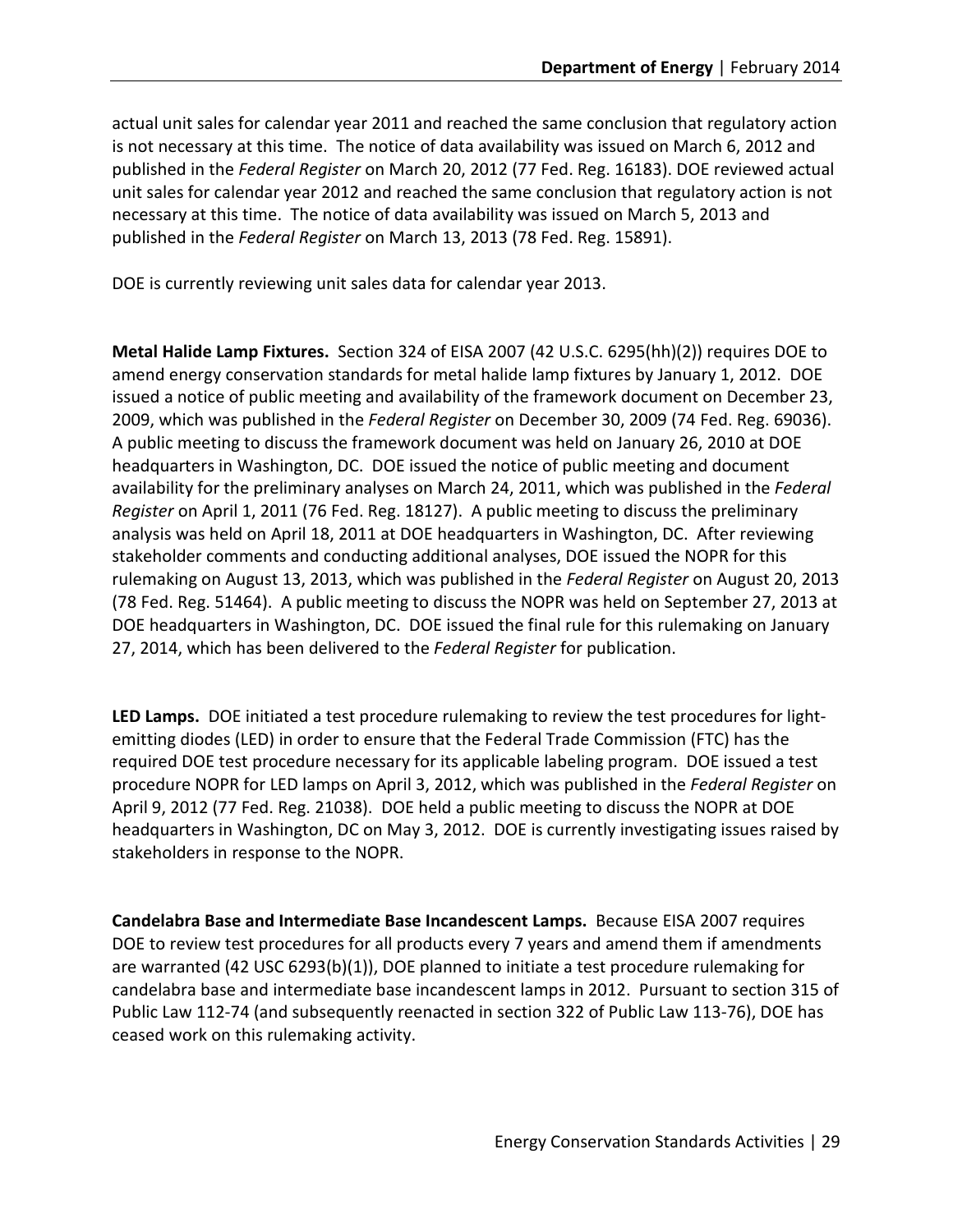**Ceiling Fans and Ceiling Fan Light Kits.** DOE has initiated a rulemaking to review the test procedures for ceiling fans and ceiling fan light kits in accordance with the provisions for regular test procedure reviews every 7 years (42 U.S.C. 6293(b)(1)). DOE is currently preparing a NOPR for the test procedures for ceiling fans and ceiling fan light kits.

DOE has also initiated a rulemaking to consider amended standards for ceiling fans and ceiling fan light kits. DOE issued a framework document for energy conservation standards rulemakings for ceiling fans and ceiling fan light kits on March 8, 2013. The framework document was published in the *Federal Register* on March 15, 2013 (78 Fed. Reg. 16443). DOE held a public meeting to solicit comments on the framework document on March 22, 2013 at its headquarters in Washington, DC. After reviewing comments on the framework document, DOE is currently developing a preliminary analysis for energy conservation standards for ceiling fans and ceiling fan light kits.

**Traffic Signal Modules and Pedestrian Modules.** DOE has initiated a test procedure rulemaking for traffic signal modules and pedestrian modules, pursuant to the provision in EISA 2007 requiring DOE to review test procedures for all products every 7 years and amend them if amendments are determined to be warranted (42 USC 6293(b)(1)). DOE is currently preparing the NOPR for this rulemaking.

**Spa Lamps.** EPCA prescribes energy conservation standards for incandescent reflector lamps (IRLs). However, DOE received a petition from the National Electrical Manufacturers Association (NEMA) requesting the initiation of a rulemaking to exclude from coverage under EPCA standards 100-watt R20 short IRLs marketed for use in pool and spa applications. From its evaluation of the petition and careful consideration of the public comments, DOE decided to grant the petition for rulemaking. DOE issued a request for information on August 30, 2011, which was published in the *Federal Register* on September 8, 2011 (76 Fed. Reg. 55609). On December 21, 2012, DOE issued a NOPR proposing to exclude 100-watt R20 short (having a maximum overall length of 3 and 5⁄8 or 3.625 inches) IRLs (''R20 short lamps'') from coverage under the EPCA energy conservation standards. The NOPR was published in the *Federal Register* on December 31, 2012 (77 Fed. Reg. 76959). DOE issued the final rule on November 7, 2013, and it was published in the *Federal Register* on November 14, 2013 (78 Fed. Reg. 68331). The final rule excluded 100 W R20 short lamps from coverage under the EPCA energy conservation standards.

## <span id="page-36-0"></span>Home Appliance Team

The August 2010 implementation report contains a detailed history of the rulemaking activity for microwave ovens, dishwashers, dehumidifiers, kitchen ranges and ovens, and commercial clothes washers. These products were previously referred to as "Home Appliances – Group 1" but are listed separately in this report for clarity.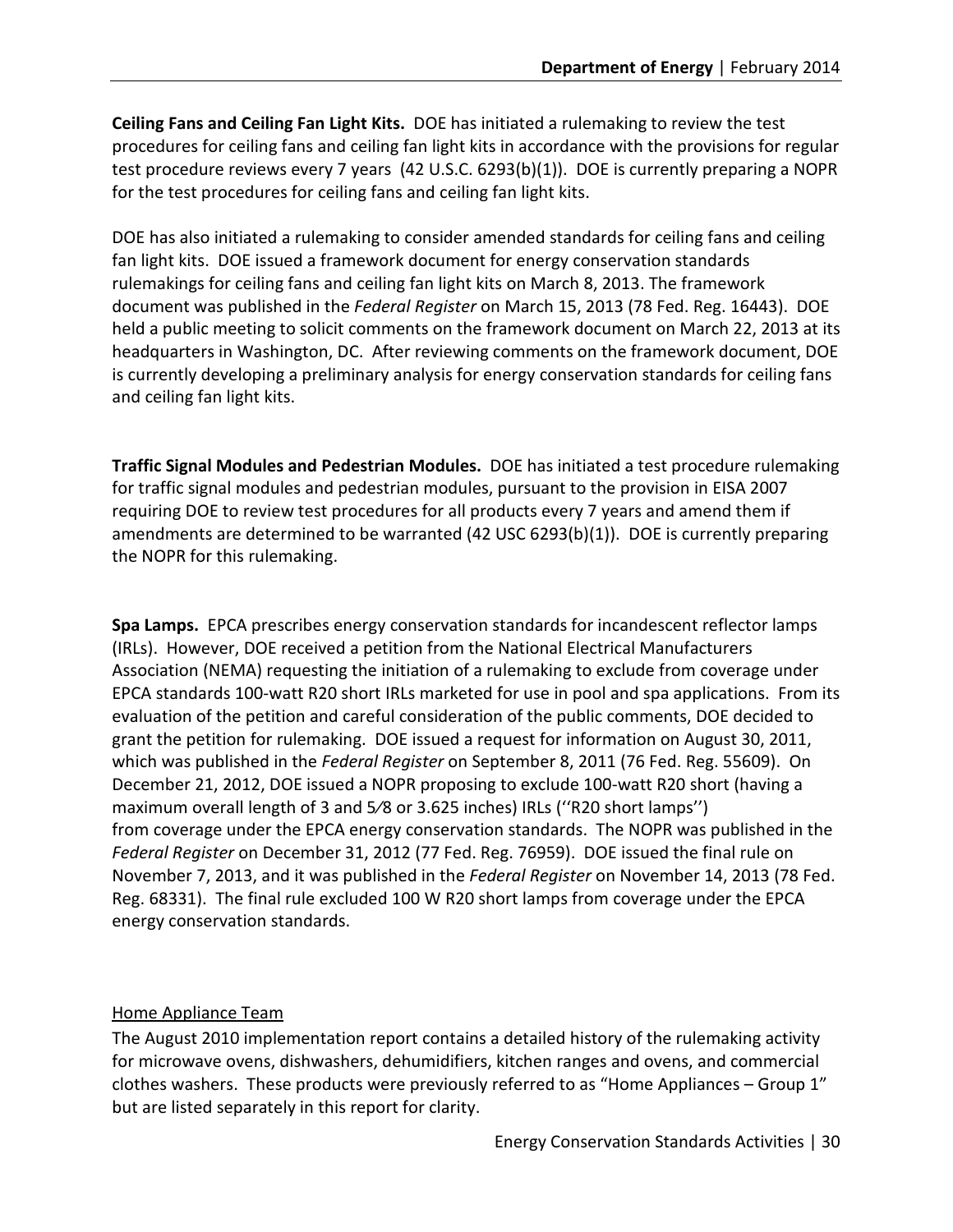**Microwave Ovens.** As part of its review of all test procedures, DOE is conducting a test procedure rulemaking for microwave ovens in active mode. DOE published a request for information (RFI) notice in the *Federal Register* on October 24, 2011 (76 FR 65631) to initiate the microwave oven active mode test procedure rulemaking and to request information, data, and comments regarding representative and repeatable methods for measuring the active mode energy use of microwave ovens. DOE issued a notice of data availability (NODA) and request for comment on May 29, 2012 seeking comment on data relevant to active mode microwave test procedures. The NODA was published in the *Federal Register* on June 5, 2012 (77 Fed. Reg. 33106). DOE issued a NOPR for this test procedure on January 18, 2013. The NOPR was published in the *Federal Register* on February 4, 2013 (78 Fed. Reg. 7940). The NOPR proposed, among other things, to incorporate methods for measuring the active mode energy use in microwave-only cooking mode based on the latest available draft version of the International Electrotechnical Commission Standard 60705, "Household microwave ovens – Methods for measuring performance." (IEC Standard 60705). DOE held a public meeting to solicit comments on the NOPR on March 5, 2013 at its headquarters in Washington, DC. The rulemaking is currently on hold, pending the finalization of revised version of IEC Standard 60705 (expected in August 2014).

**Commercial Clothes Washers.** For commercial clothes washers, EPACT 2005 requires that DOE publish a final rule by January 1, 2015 to determine whether the standards previously established should be amended (42 USC 6313(e)(2)(B)). DOE issued a framework document for this rulemaking on July 31, 2012, which was published in the *Federal Register* on August 13, 2012 (77 Fed. Reg. 48108). DOE held a public meeting to discuss the framework document on September 24, 2012. In the framework document, DOE determined it would skip the preliminary analysis stage and develop a NOPR as the next stage of the rulemaking. DOE is reviewing the comments on the framework document and preparing the NOPR.

DOE is also undertaking a commercial clothes washer test procedure rulemaking concurrently with the energy conservation standards rulemaking. The test procedure rulemaking will reconcile differences in the modified energy factor (MEF) and water factor (WF) calculations between the current Appendix J1 test procedure and the new Appendix J2 test procedure, which has a compliance date of March 7, 2015. DOE is currently preparing the NOPR for this rulemaking.

**Residential Clothes Washers.** DOE is undertaking a residential clothes washer test procedure rulemaking that will: (1) codify test procedure guidance that DOE has issued in response to frequently asked questions; (2) clarify additional provisions within the test procedures; and (3) correct formatting errors. These changes will affect both the Appendix J1 and Appendix J2 clothes washer test procedures. DOE is currently preparing the NOPR for this rulemaking.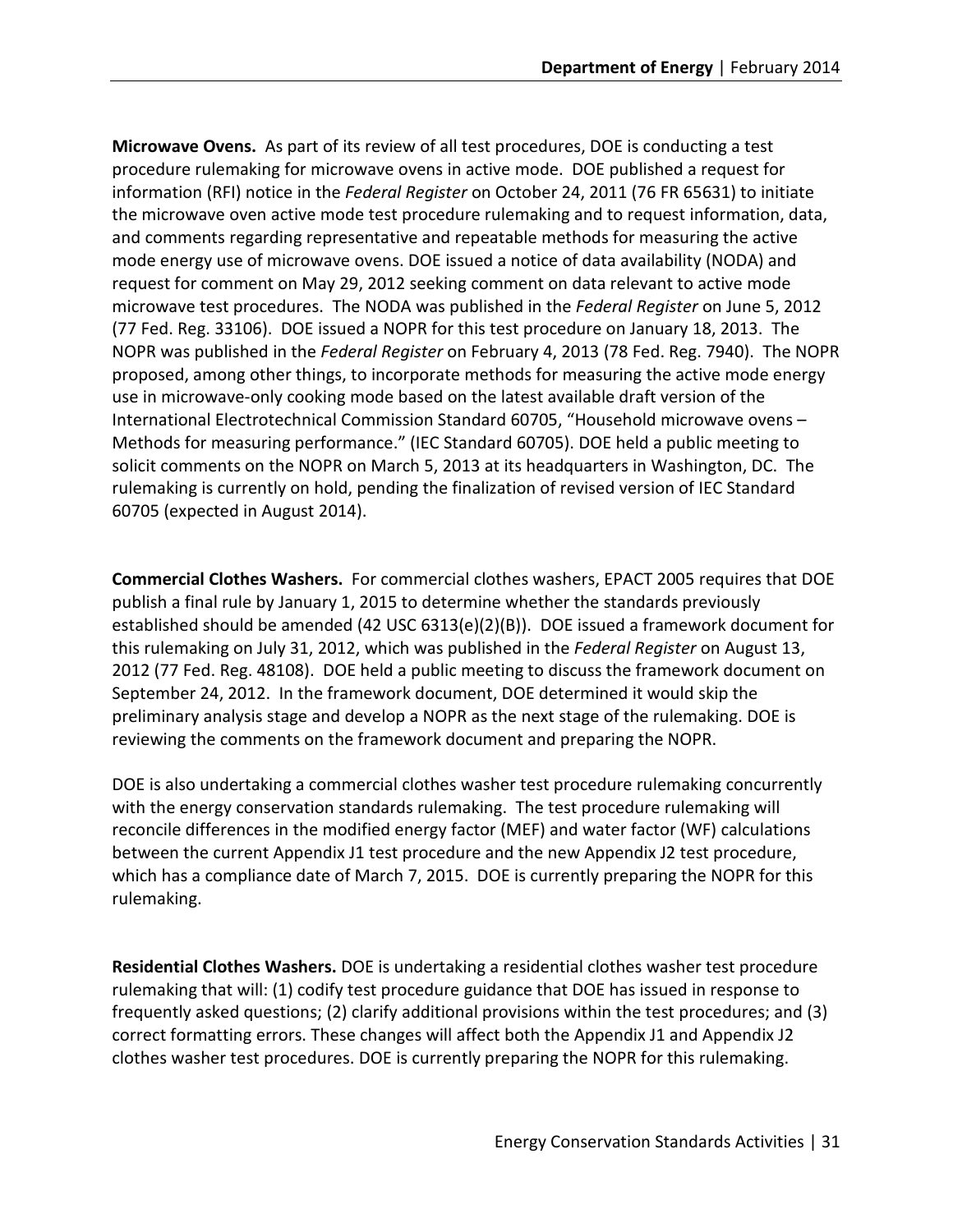**Induction Cooking Products.** Induction cooking products were not considered in the initial final rule that established the cooking products test procedures in 1978 because of their relatively small market share. Given the increased availability of induction cooking products, DOE believes they now warrant inclusion in the test procedure. Therefore, DOE initiated a rulemaking for test procedures for induction cooking products. DOE issued a NOPR for this rulemaking on January 18, 2013, which was published in the *Federal Register* on January 30, 2013 (78 Fed. Reg. 6232). DOE held a public meeting to solicit comments on the NOPR on March 4, 2013 at its headquarters in Washington, DC. DOE is currently reviewing its analyses and preparing the next document for this rulemaking.

#### **Dehumidifiers**

DOE is conducting a rulemaking for dehumidifier energy conservation standards in accordance with the provisions in EISA 2007 that require DOE to publish a NOPR proposing new standards or a notice of determination that existing standards do not need to be amended, no later than 6 years after the issuance of a final rule establishing or amending a standard. On July 31, 2012, DOE issued a framework document for dehumidifiers, which was published in the *Federal Register* on August 17, 2012 (77 Fed. Reg. 49739). The framework public meeting was held in Washington, DC on September 24, 2012. DOE is currently preparing the preliminary analysis for this rulemaking.

On September 14, 2012, DOE issued a final rule to establish a new test procedure for dehumidifiers that references ANSI/AHAM Standard DH- 1-2008, ''Dehumidifiers,'' (ANSI/AHAM DH-1-2008) rather than the ENERGY STAR test criteria for both energy use and capacity measurements. This final rule was published in the *Federal Register* on October 31, 2012 (77 Fed. Reg. 65942). The final rule also adopted standby mode and off mode provisions that satisfy the requirement in EISA 2007 for DOE to include measures of standby mode and off mode energy consumption in its test procedures for residential products. This new DOE test procedure, codified at 10 CFR part 430, subpart B, appendix X1 (''appendix X1''), establishes a new metric, integrated energy factor (IEF), which incorporates measures of active mode, standby mode, and off mode energy use. Prior to the compliance date of any amended energy conservation standards for dehumidifiers, manufacturers could use the test procedure set forth in either appendix X or appendix X1 to make representations related to active mode energy consumption of dehumidifiers; however, manufacturers were required to use the test procedure set forth in appendix X1 to make any representations related to standby mode and off mode energy consumption. On September 30, 2013, DOE issued a NOPR proposing that manufacturers would be required to demonstrate compliance with existing energy conservation standards using appendix X1, and that appendix X would no longer be used. The notice was published in the *Federal Register* on October 22, 2013 (78 Fed. Reg. 62488). DOE issued the final rule for the dehumidifiers test procedure on January 29, 2014, which has been delivered to the *Federal Register* for publication.

**Ranges and Ovens.** DOE is initiating a rulemaking to review the standards for electric and gas kitchen ranges and ovens in accordance with the six-year review requirements of EISA 2007.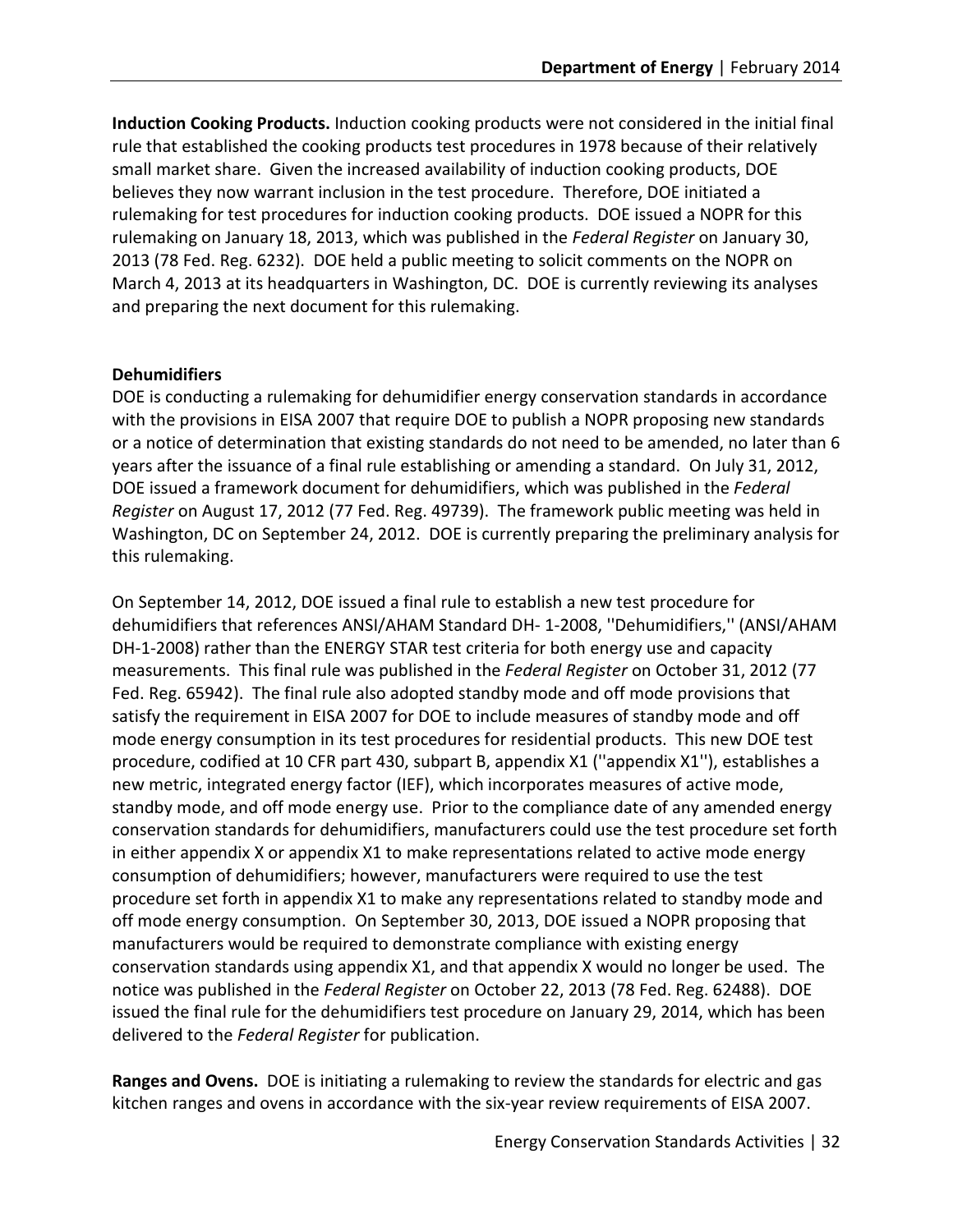DOE last published a final rule amending standards for these products on April 8, 2009 (74 Fed. Reg. 16040). DOE is currently preparing an RFI to initiate this rulemaking.

**Residential Refrigerators.** As described in the February 2012 implementation report, DOE completed a final rule for residential refrigerator energy conservation standards which was issued on August 25, 2011 and published in the *Federal Register* on September 15, 2011 (76 Fed. Reg. 57516). In addition to the energy conservation standard, DOE also issued a test procedure final rule on January 9, 2012, which was published in the *Federal Register* on January 25, 2012 (77 Fed. Reg. 3559).

DOE has proposed modifying its test procedure to address a number of issues, including the incorporation of an alternative method for calculating energy usage and the inclusion of a new method to address ice-making energy use. DOE issued a test procedure NOPR on June 28, 2013, which was published in the Federal Register on July 10, 2013 (78 Fed. Reg. 41610). DOE held a public meeting to discuss the NOPR contents on July 25, 2013 at its Washington, DC headquarters. DOE extended the comment period on the NOPR to September 23, 2013 in a notice issued by DOE on August 23, 2013. The notice was published in the *Federal Register* on August 29, 2013 (78 Fed. Reg. 53374). DOE is currently preparing the final rule for this rulemaking.

**Wine Chillers.** During DOE's efforts to amend standards for residential refrigerators, refrigerator-freezers, and freezers, interested parties urged DOE to also establish standards for wine chillers. However, because wine chillers have applications and performance characteristics that are markedly different from those of products covered in the residential refrigerators standards rulemaking, DOE decided that standards for wine chillers, as well as any other residential refrigeration products not covered under existing standards, should be addressed in a separate rulemaking. Therefore, DOE prepared a framework document for wine chillers and miscellaneous refrigeration products. DOE issued the framework document on February 6, 2012, and it was published in the *Federal Register* on February 13, 2012 (77 Fed. Reg. 7547). DOE held a framework public meeting on February 22, 2012 at its headquarters in Washington, DC. DOE issued a proposed determination for miscellaneous refrigeration products on September 30, 2013, which was published in the *Federal Register* on October 31, 2013 (78 Fed. Reg. 65223). In this proposed determination, DOE preliminarily determined that wine chillers and other residential refrigeration products that incorporate a compressor but do not meet the current regulatory definitions for "electric refrigerator, refrigerator-freezer, or freezer" qualify for coverage under EPCA. This proposed determination supplemented an earlier proposed determination (issued on November 1, 2011) in which DOE preliminarily determined that residential refrigeration products that do not incorporate a compressor should be covered under EPCA. (76 Fed. Reg. 69147 (Nov. 8, 2011)) DOE is currently reviewing comments on the October 2013 proposed determination and preparing the preliminary analyses for this rulemaking.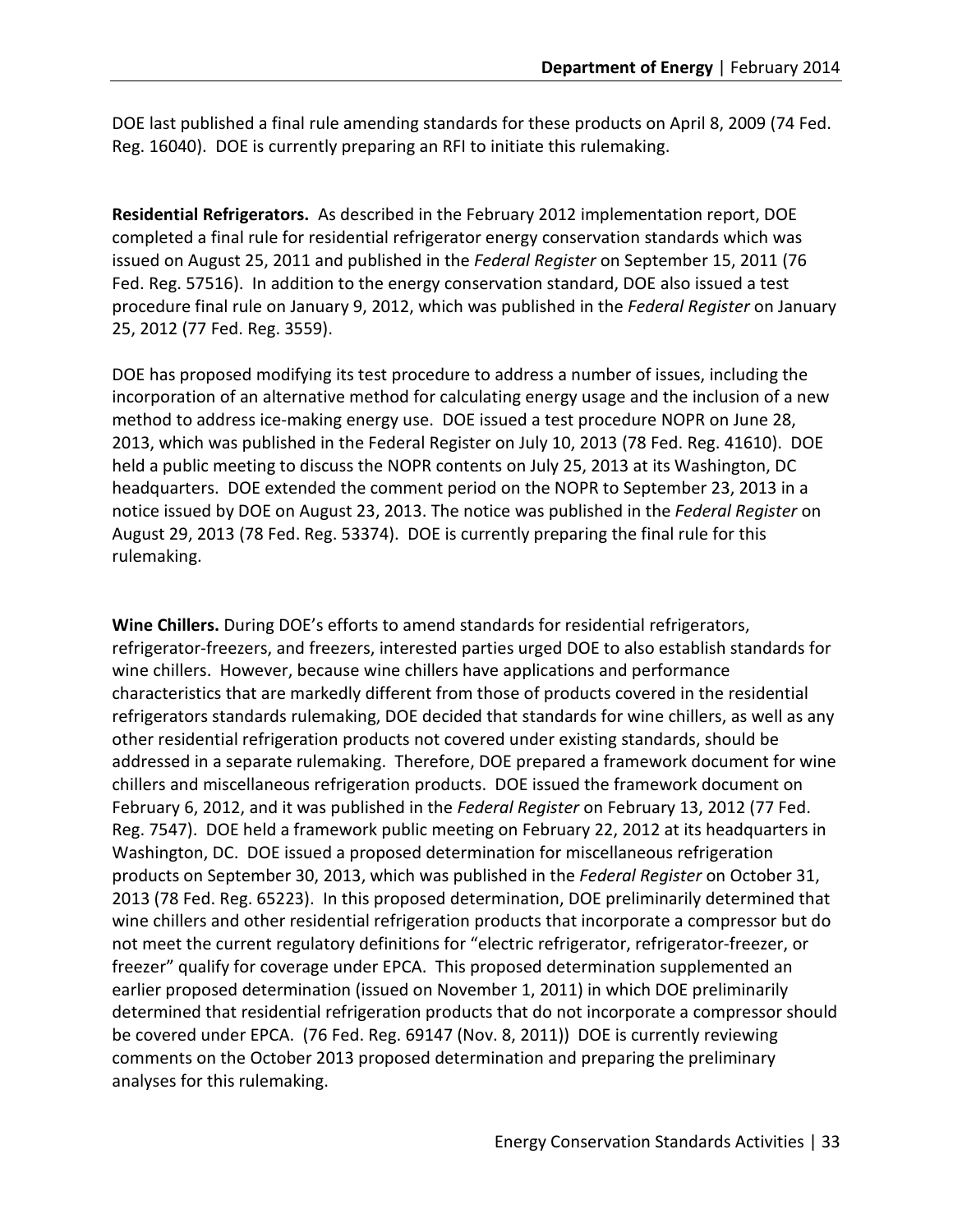DOE has also initiated a test procedure rulemaking for wine chillers and other residential refrigeration not covered under existing standards. DOE is currently developing the NOPR for this rulemaking.

**Clothes Dryers.** DOE issued a test procedure final rule for clothes dryers on December 15, 2010, which was published in the *Federal Register* on January 6, 2011 (76 Fed. Reg. 972). The amended test procedure revised certain active mode provisions, as well as added measures of standby mode and off mode energy consumption.DOE considered, but did not adopt, provisions for measuring the energy impacts of automatic cycle termination (ACT). Instead, DOE maintained the approach contained in the previous version of the test procedure, which provides a fixed credit in energy use for clothes dryers equipped with any type of ACT.

On August 9, 2011, DOE issued a request for information notice to publicly announce that it has initiated a test procedure rulemaking for residential dryers and to request information and data on test methodologies for more accurately measuring the effects of clothes dryer automatic cycle termination. The RFI was published in the *Federal Register* on August 12, 2011 (76 Fed. Reg. 50145). In response, on September 8, 2011, DOE received a joint petition submitted by the Association of Home Appliance Manufacturers (AHAM) and the Appliance Standards Awareness Project, on behalf of a number of named parties requesting that the clothes dryer test procedure be amended to address the effectiveness of automatic termination controls such as moisture and temperature sensor controls. The notice of petition was issued on October 4, 2011 and published in the *Federal Register* on October 11, 2011 (76 Fed. Reg. 62644). DOE issued a NOPR for the test procedure on December 14, 2012, which was published in the *Federal Register* on January 2, 2013 (78 Fed. Reg. 152). As a result of comments received on the NOPR, DOE developed an SNOPR to clarify the installation conditions for console lights, the method for measuring the drum capacity, the maximum allowable scale range, and the allowable use of a relative humidity meter. DOE issued the SNOPR on January 31, 2013, which was published in the *Federal Register* on February 7, 2013 (78 Fed. Reg. 8992). A public meeting was held in Washington, DC on February 6, 2013. DOE issued the final rule for this rulemaking on July 31, 2013, which was published in the *Federal Register* on August 14, 2013 (78 Fed. Reg. 49608).

#### <span id="page-40-0"></span>Space Cooling Team

**Residential Central Air Conditioners and Heat Pumps.** As discussed in the February 2012 implementation report, DOE completed a rulemaking amending energy conservation standards for residential central air conditioners and heat pumps on time, and DOE met the deadline set forth in the consent decree. DOE issued a direct final rule on June 6, 2011, which was accompanied by a NOPR. The direct final rule and NOPR were published in the *Federal Register*  on June 27, 2011 (76 Fed. Reg. 37408; 76 Fed. Reg. 37549). DOE issued a notice of effective date and compliance dates on October 24, 2011, which confirmed the standard levels in the direct final rule. The notice was published in the *Federal Register* on October 31, 2011 (76 Fed. Reg. 67037).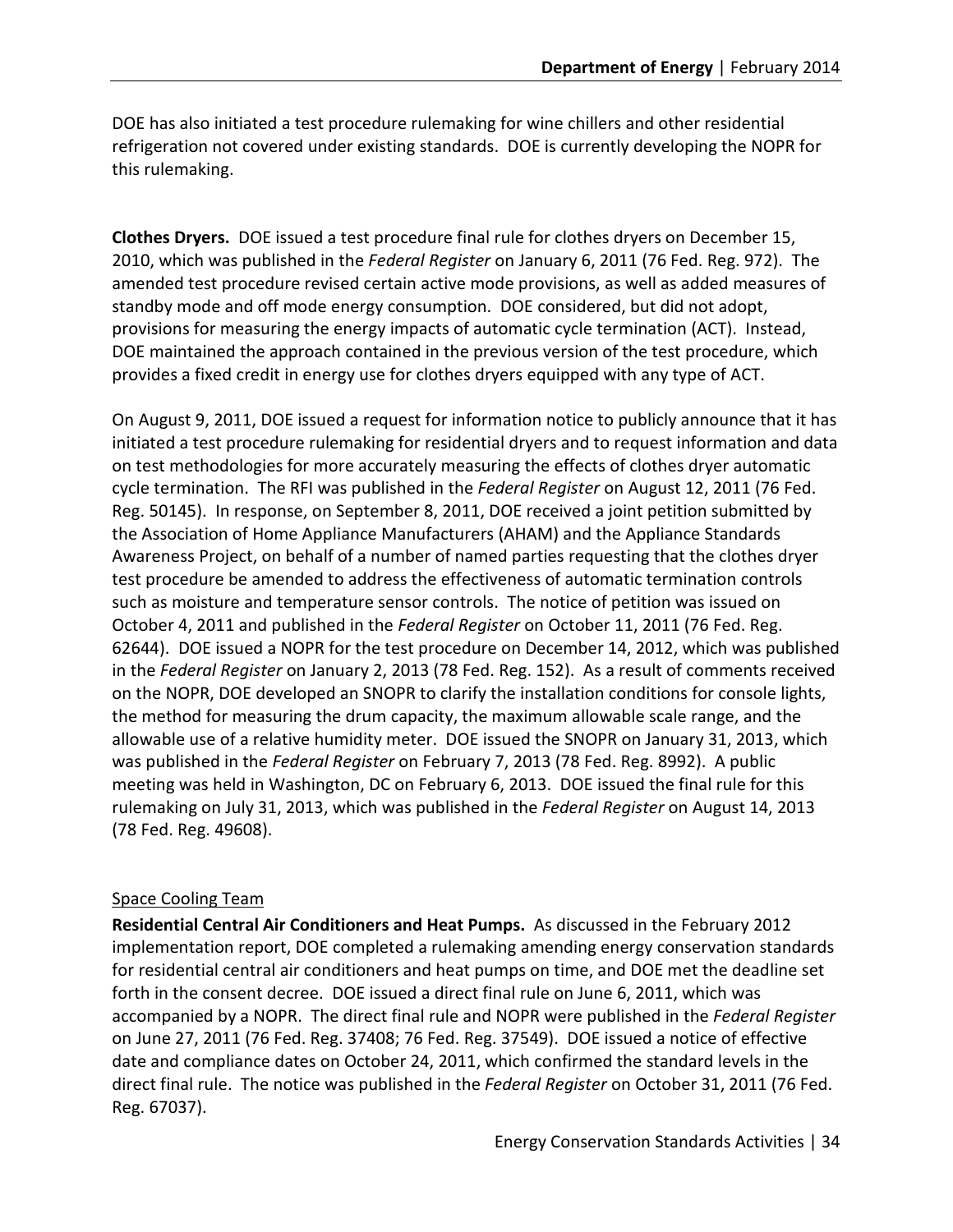DOE also initiated a test procedure rulemaking for residential central air conditioners and heat pumps in support of the energy conservation standards rulemaking. The test procedure will address standby mode and off mode energy consumption in order to meet the requirements of section 310 of EISA 2007. DOE issued a test procedure NOPR on February 12, 2010, which was published in the *Federal Register* on June 2, 2010 (75 Fed. Reg. 31224). A public meeting was held at DOE headquarters in Washington, DC on June 11, 2010 to discuss the proposal. DOE issued a test procedure SNOPR for these products on March 24, 2011, which was published in the *Federal Register* on April 1, 2011 (76 Fed. Reg. 18105). A second SNOPR, which proposed changes to the off mode laboratory test steps and to the calculation algorithm used to determine off mode power consumption, was issued on September 29, 2011 and published in the *Federal Register* on October 24, 2011 (76 Fed. Reg. 65616). DOE is currently working on a third SNOPR to further revise the off mode test procedure, as well as to address some other issues for central air conditioners and heat pumps.

On February 7, 2012, DOE issued a notice of public meeting to discuss methodologies and gather comments on testing residential central air conditioners and heat pumps designed to use hydrochlorofluorocarbon-22 (R–22) refrigerant. The NOPM was published on February 14, 2012 (77 Fed. Reg. 8178), and the meeting was held the same day at DOE headquarters in Washington, DC. DOE is considering the comments received to determine its next step for this rulemaking.

**Packaged Terminal Air Conditioners and Heat Pumps.** DOE has initiated rulemakings to review the energy conservation standards and test procedures for packaged terminal air conditioners (PTACs) and packaged terminal heat pumps (PTHPs) in accordance with the requirements of EISA 2007 to review standards every 6 years and test procedures every 7 years. DOE issued a framework document for standards on February 15, 2013, which was published in the *Federal Register* on February 22, 2013 (78 Fed. Reg. 12252). DOE held a public meeting to discuss the framework document contents on March 12, 2013 at its Washington, DC headquarters. DOE is currently developing NOPRs for PTACs and PTHPs standards and test procedures respectively.

**Single-Package Vertical Air Conditioners (SPVAC) and Heat Pumps (SPVHP).** DOE is currently conducting an energy conservation standards rulemaking for single package vertical air conditioners and heat pumps, collectively referred to as single package vertical units (SPVUs). On April 27, 2011, DOE issued a notice of data availability and request for public comment that discusses the results of DOE's analysis of the energy savings potential of amended energy conservation standards for certain types of commercial equipment covered by ASHRAE Standard 90.1, including SPVACs and SPVHPs. This notice was published in the *Federal Register* on May 5, 2011 (76 Fed. Reg. 25622). DOE is currently preparing the NOPR for the standards rulemaking.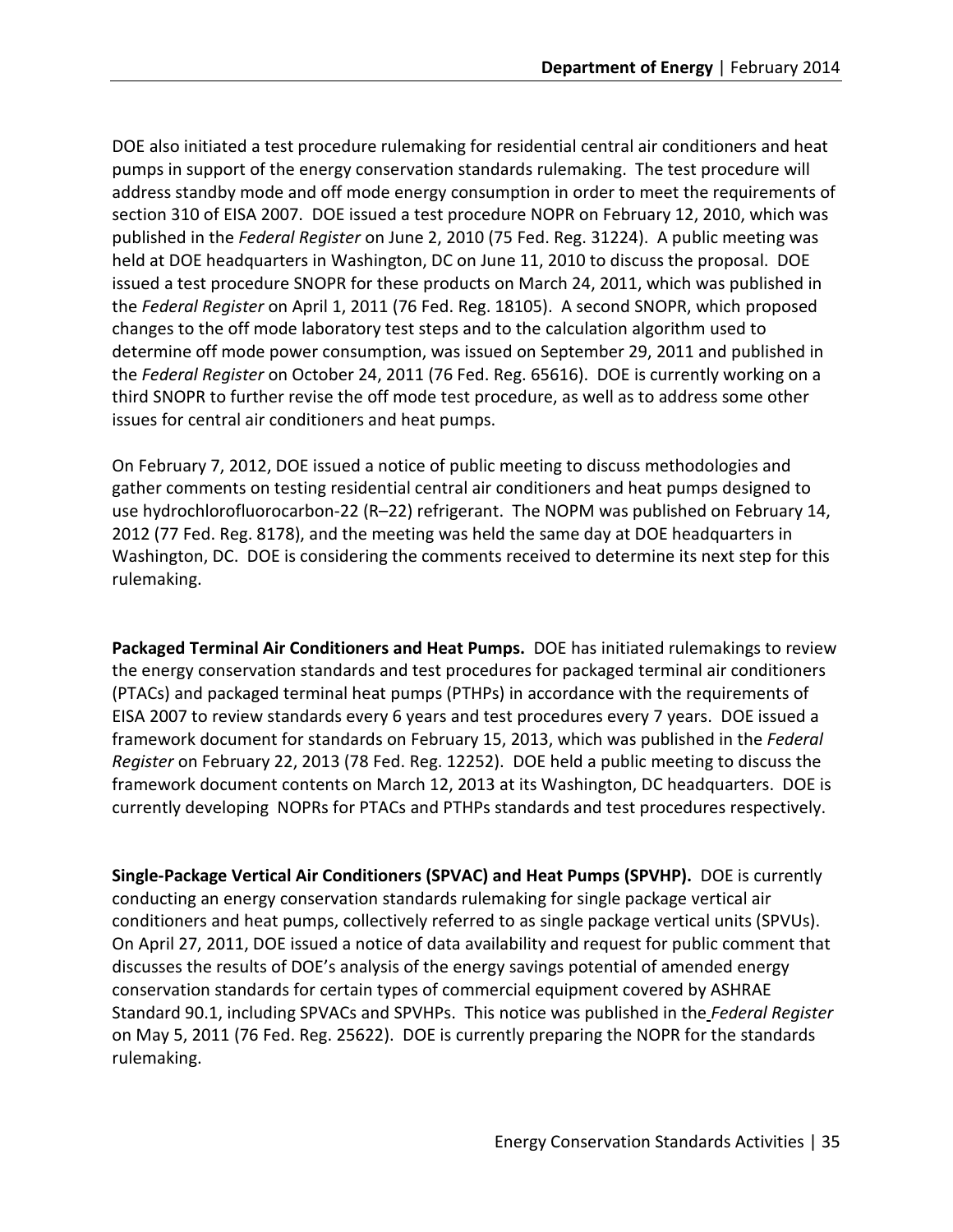**Commercial Packaged Air-Conditioning and Heating Equipment.** EPCA, as amended by AEMTCA, requires DOE to review the standards for each class of covered commercial equipment every six years and either publish a notice of determination that standards for the product do not need to be amended or a notice of proposed rulemaking with new proposed standards. For any covered equipment as to which more than six years has elapsed since the issuance of the most recent final rule establishing or amending a standard for the product, the notice must be published by December 31, 2013. Because the most recent final rule amending standards for commercial air-cooled air conditioners and heat pumps, also known as commercial unitary air conditioners and heat pumps, was published more than six years ago, DOE is initiating a rulemaking to review standards for this product. DOE issued an RFI on commercial packaged air conditioners and heat pumps on January 25, 2013, which was published in the *Federal Register* on February 1, 2013 (78 Fed. Reg. 7296). DOE is currently working as expeditiously as possible to prepare the NOPR for this rulemaking.

**Portable Air Conditioners.** On June 27, 2013, DOE issued a notice of proposed determination (NOPD) that tentatively determined that portable air conditioners qualify as a covered product under EPCA. The notice was published in the *Federal Register* on July 5, 2013 (78 Fed. Reg. 40403). DOE is conducting analyses to determine the next steps for portable air conditioner test procedure and standards rulemakings.

#### <span id="page-42-0"></span>Commercial Refrigeration Team

**Beverage Vending Machines.** DOE has initiated a rulemaking to review the energy conservation standards for beverage vending machines (BVMs) in accordance with the requirements of EISA 2007 to review energy conservation standards every 6 years. (42 U.S.C. 6295(m)(1)) DOE issued a notice of availability of the framework document on May 29, 2013, which was published in the *Federal Register* on June 4, 2013 (78 Fed. Reg. 33262). DOE held the framework document public meeting at DOE headquarters in Washington, DC, on June 13, 2013. DOE is currently preparing the preliminary analysis.

DOE has also initiated a test procedure rulemaking for BVMs in accordance with the 7-year review requirement for test procedures required by EISA 2007 (42 U.S.C. 6293(b)(1)). DOE is currently working on the NOPR for this rulemaking.

**Walk-In Coolers and Freezers.** EISA 2007 requires DOE to develop an energy conservation standard for walk-in coolers and freezers (42 U.S.C. 6313(f)(4)) which was scheduled for completion no later than January 2012. DOE issued a notice of availability of the framework document on December 24, 2008, which was published in the *Federal Register* on January 6, 2009 (74 Fed. Reg. 411). DOE held the framework document public meeting at DOE headquarters in Washington, DC, on February 4, 2009. DOE issued a notice of public meeting and availability of the preliminary technical support document on March 29, 2010, which was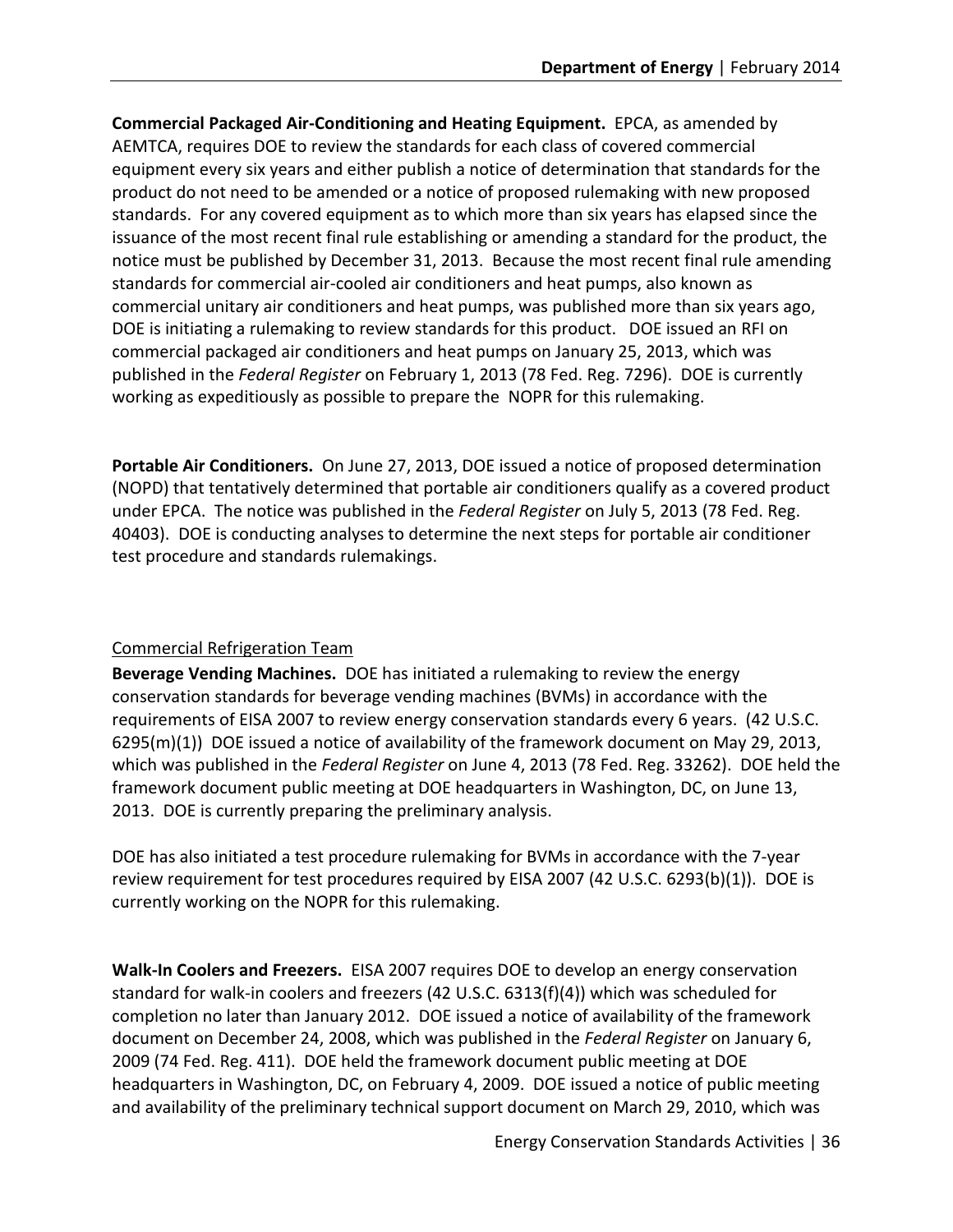published in the *Federal Register* on April 5, 2010 (75 Fed. Reg. 17080). DOE held a public meeting to discuss these analyses at its headquarters in Washington, DC on May 14, 2010. DOE issued the NOPR for this rulemaking on August 29, 2013 which was published in the *Federal Register* on September 11, 2013 (78 Fed. Reg. 55782). DOE held a public meeting to discuss the NOPR on October 9, 2013 at its headquarters in Washington, DC. DOE is currently preparing the final rule for walk-in coolers and freezers.

**Commercial Refrigeration Equipment.** EPACT 2005 requires DOE to review the existing energy conservation standards for commercial refrigeration equipment by January 1, 2013 (42 U.S.C. 6313(c)(6)(A)). This rulemaking will consider amending standards directly prescribed by EPACT 2005 (for self-contained commercial refrigerators, freezers, and refrigerator-freezers with doors, as well as for self-contained equipment with transparent doors designed for pull-down temperature applications) and standards included in the commercial refrigeration equipment final rule issued on December 31, 2008 (for self-contained equipment without doors, remotecondensing systems, and ice cream freezers), which was published in the *Federal Register* on January 9, 2009 (74 Fed. Reg. 1092). DOE issued a notice of public meeting and availability of the framework document on April 30, 2010, which was published in the *Federal Register* on May 6, 2010 (75 Fed. Reg. 24824). A public meeting to discuss the rulemaking approach was held at DOE headquarters in Washington, DC on May 18, 2010. On March 24, 2011, DOE issued a notice of public meeting and document availability for the preliminary analyses, which was published in the *Federal Register* on March 30, 2011 (76 Fed. Reg. 17573). The public meeting to discuss the preliminary analyses was held at DOE headquarters in Washington, DC on April 19, 2011. DOE issued the NOPR for this rulemaking on August 29, 2013 which was published in the *Federal Register* on September 11, 2013 (78 Fed. Reg. 55890). A public meeting to discuss the contents of the NOPR was held at DOE headquarters in Washington, D.C. on October 3, 2013. DOE has prepared a draft final rule for this rulemaking that was received by OMB on January 22, 2014 and is currently undergoing OMB review. Although DOE was unable to complete the rule by the date specified in EPACT 2005, DOE is working to finish it as expeditiously as possible.

Additionally, DOE is conducting a test procedure rulemaking for commercial refrigeration equipment in support of the energy conservation standard rulemaking. DOE issued the test procedure NOPR on September 30, 2013, which was published in the *Federal Register* on October 28, 2013 (78 Fed. Reg. 62496). A public meeting to discuss the proposed test procedure was held at DOE headquarters in Washington, DC on December 5, 2013. DOE is currently reviewing comments on the NOPR.

**Commercial Automatic Ice Makers.** EPACT 2005 established energy conservation standards for commercial automatic ice makers and requires DOE to consider revised standards by January 1, 2015 (42 U.S.C. 6313(d)(3)(A)). DOE issued the framework document for this rulemaking on November 4, 2010. The notice of public meeting and availability of the framework document was published in the *Federal Register* on November 19, 2010 (75 Fed. Reg. 70852). A public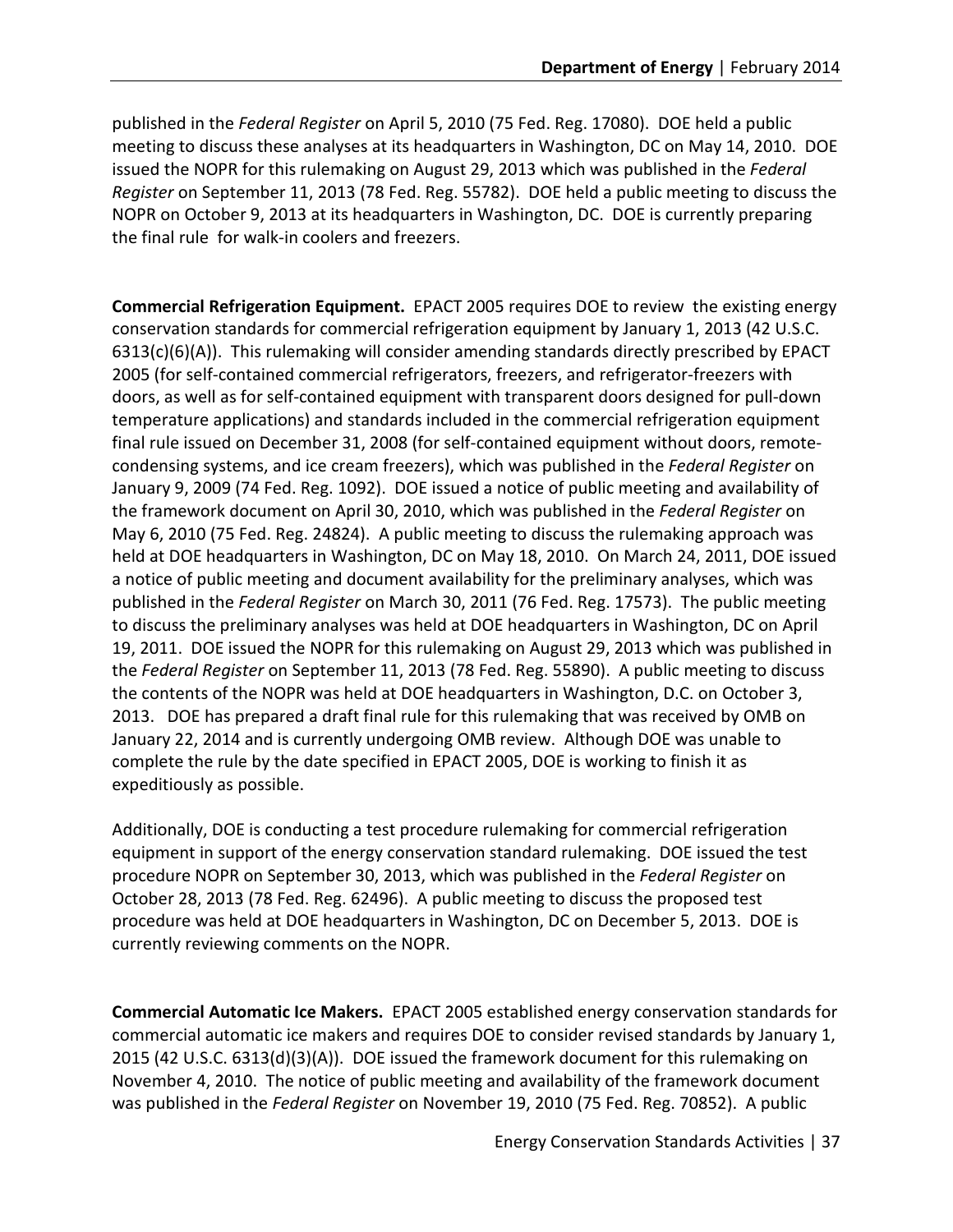meeting to discuss the rulemaking was held at DOE's Washington, DC headquarters on December 16, 2010. DOE issued the preliminary analysis for this rulemaking on January 17, 2012. The notice of public meeting and availability of the preliminary technical support document was issued on January 17, 2012 and published in the *Federal Register* on January 24, 2012 (77 Fed. Reg. 3404). The public meeting was held on February 16, 2012. DOE has prepared a draft NOPR for this rulemaking that was received by OMB on December 3, 2013 and is currently undergoing OMB review.

#### <span id="page-44-0"></span>Electronics Team

**Television Sets.** DOE is taking the steps necessary to establish a test procedure that is suitable for modern television sets. On December 20, 2011, DOE issued a test procedure NOPR. The NOPR was published in the *Federal Register* on January 19, 2012 (77 Fed. Reg. 2830) and a public meeting was held at DOE headquarters on March 22, 2012. After reviewing comments on the NOPR, DOE determined additional research and analysis were necessary and began to develop an SNOPR. DOE issued an SNOPR for the television set test procedure on February 28, 2013, which was published in the *Federal Register* on March 12, 2013 (78 Fed. Reg. 15808). DOE issued the final rule for the television sets test procedure on September 30, 2013, which was published in the *Federal Register* on October 25, 2013 (78 Fed. Reg. 63823).

**Set-Top Boxes.** On December 12, 2011, DOE issued an RFI requesting information relevant to energy conservation standards and test procedures for set-top boxes (STBs). The RFI was published in the *Federal Register* on December 16, 2011 (76 Fed. Reg. 78174). DOE held a public meeting to discuss set-top boxes on January 26, 2012 at DOE headquarters in Washington, DC. DOE amended its rulemaking schedule for set-top boxes to suspend a decision on issuance of a proposed rule for a regulatory test procedure or energy conservation standard until after October 1, 2012. This suspension allowed industry representatives and energy efficiency advocates time to negotiate a non-regulatory agreement to improve the energy efficiency of set-top boxes. As a result of these negotiations, DOE issued a withdrawal on December 20, 2013 of the proposed determination published in the *Federal Register* on June 15, 2011 (76 Fed. Reg. 34914) that STBs and network equipment qualify as a covered product under EPCA. DOE took this action in light of a consensus agreement that DOE believes has the potential to achieve significant energy savings in STBs. In September 2013, a broadly representative group made up of advocates from the pay television industry, the consumer electronics industry, and energy efficiency groups announced a Voluntary Agreement for Ongoing Improvement to the Energy Efficiency of Set-Top Boxes. The agreement established a five-year written commitment to continue improvements in the energy efficiency of STBs used in the distribution of digital video signals. Under the terms of the agreement, it is predicted that consumers will realize significant annual residential electricity savings. DOE encourages the development of market-based solutions, but notes that it will continue to monitor the STB market closely and would consider reinitiating the rulemaking if it was found that the energy efficiency gains for STBs and consumer savings envisioned in this agreement were not being realized. As noted above, DOE made this withdrawal announcement in a notice that was issued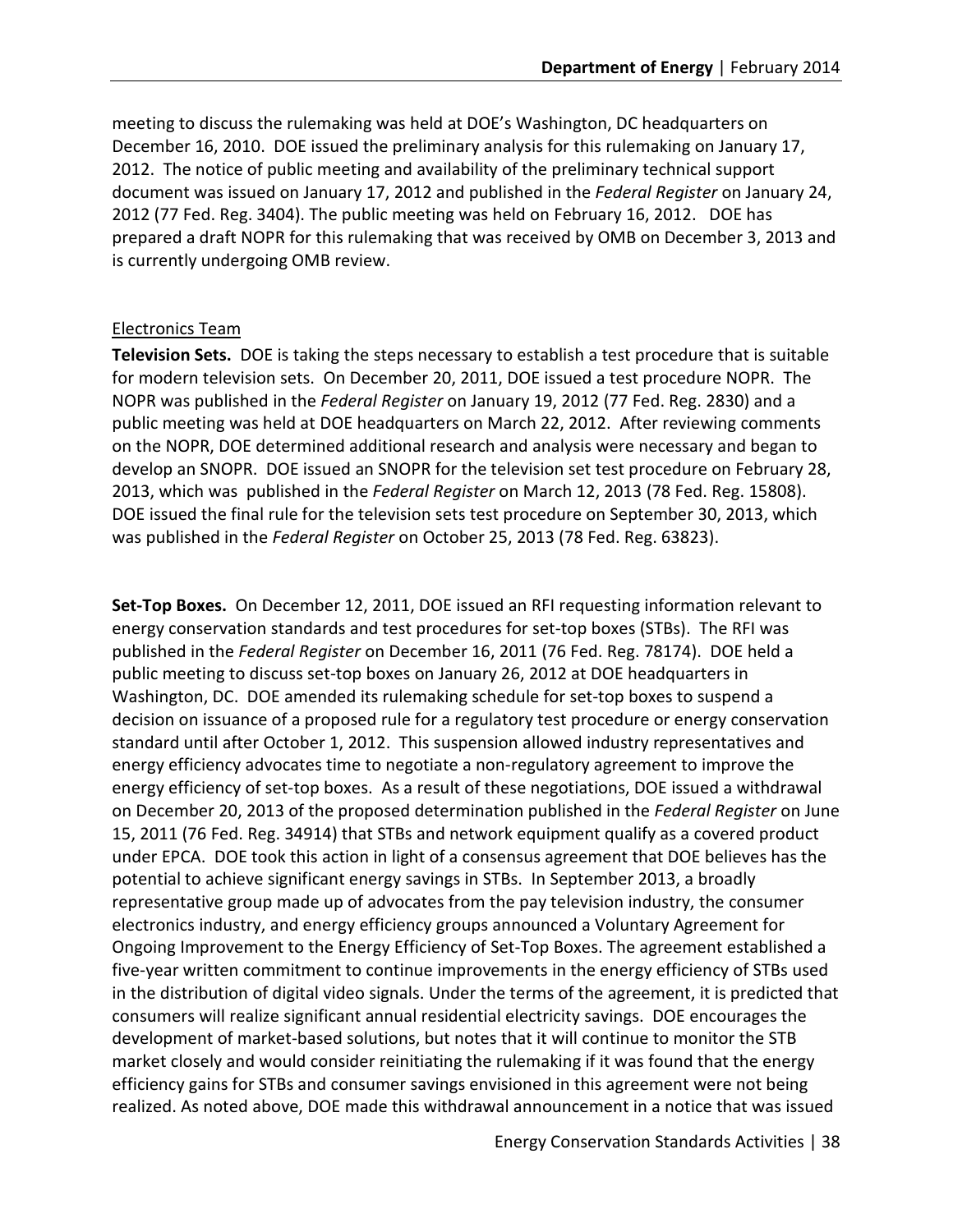on December 20, 2013 and published in the *Federal Register* on December 31, 2013 (78 FR 79649).

DOE issued a test procedure NOPR for set-top boxes on January 11, 2013, which was published in the *Federal Register* on January 23, 2013 (78 Fed. Reg. 5076). DOE held a public meeting to discuss the NOPR contents on February 27, 2013 at its Washington, DC headquarters. On February 28, 2013, DOE also issued a notice of data availability on DOE's initial analysis estimating the potential economic impacts and energy savings that could result from promulgating a regulatory energy conservation standard for set-top boxes. The notice was published in the *Federal Register* on March 7, 2013 (78 Fed. Reg. 14717). As a result of the consensus agreement mentioned above, DOE also issued a withdrawal of the proposed test procedure rule on December 20, 2013. This notice was published in the *Federal Register* on December 31, 2013 (78 FR 79637).

**Battery Chargers and External Power Supplies.** Pursuant to EISA 2007, DOE is bundling the two requirements to amend standards for Class A external power supplies (42 U.S.C. 6295(u)(3)(D)) and to prescribe energy conservation standards for battery chargers (42 U.S.C.  $6295(u)(1)(E)(i)(II))$  into a single rulemaking. Because DOE made a positive determination on May 7, 2010 that energy conservation standards are warranted for non-Class A external power supplies (75 Fed. Reg. 27170 (May 14, 2010)), this product is now also bundled in this rulemaking. The EISA 2007 deadline for this rulemaking was July 1, 2011. Although this date was not met, DOE is taking steps to complete the final rule as expeditiously as possible.

DOE issued a notice of availability of the framework document for the energy conservation standard on May 26, 2009, which was published in the *Federal Register* on June 4, 2009 (74 Fed. Reg. 26816). A public meeting to discuss the framework document was held on July 16, 2009 at DOE headquarters in Washington, DC. DOE issued a notice of public meeting and availability of the preliminary analysis on August 27, 2010, which was published in the *Federal Register* on September 15, 2010 (75 Fed. Reg. 56021). A public meeting to discuss it was held at DOE headquarters in Washington, DC on October 13, 2010. The NOPR for this rulemaking was received by OMB for review on July 19, 2011, and review was concluded on March 5, 2012. DOE issued the NOPR on March 8, 2012, which was published in the *Federal Register* on March 27, 2012 (77 Fed. Reg. 18478). DOE held a public meeting to discuss the NOPR at DOE headquarters in Washington, DC on May 2, 2012. To help inform its current rulemaking, DOE issued an RFI on March 19, 2013, which was published in the *Federal Register* on March 26, 2013 (78 Fed. Reg. 18253). Specifically, DOE sought information on battery chargers that manufacturers have certified as compliant with the California Energy Commission (CEC) standards that became effective on February 1, 2013. DOE has prepared a draft final rule for this rulemaking that was received by OMB on September 13, 2013 and is currently undergoing OMB review.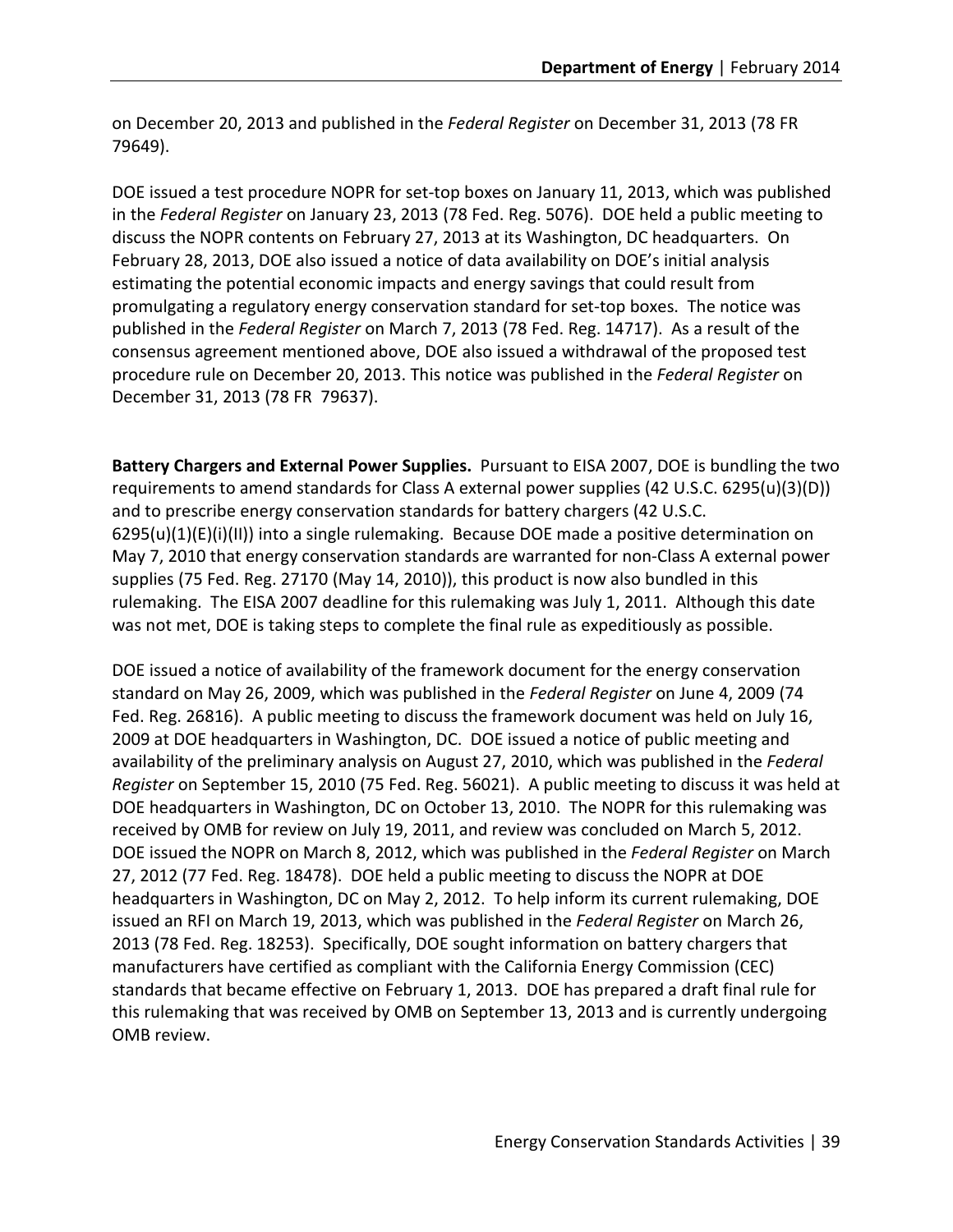**Computers.** On July 5, 2013, DOE issued a notice of proposed determination (NOPD) that tentatively determined that computers qualify as covered products under EPCA. The notice was published in the *Federal Register* on July 12, 2013 (78 Fed. Reg. 41873). DOE extended the comment period on the NOPD to September 12, 2013 in a notice that was issued by DOE on August 6, 2013. The notice was published in the *Federal Register* on August 12, 2013 (78 Fed. Reg. 48821). DOE is currently preparing a framework document for this rulemaking.

**Computer Servers.** On July 5, 2013, DOE issued a notice of proposed determination (NOPD) that tentatively determined that computers servers qualify as a covered product under EPCA. The notice was published in the *Federal Register* on July 12, 2013 (78 Fed. Reg. 41868). DOE extended the comment period on the NOPD to September 12, 2013 in a notice that was issued by DOE on August 6, 2013. The notice was published in the *Federal Register* on August 12, 2013 (78 Fed. Reg. 48821). DOE is currently preparing the framework document.

#### <span id="page-46-0"></span>Plumbing Products Team

**Residential Plumbing Products.** National standards for water-using products, including faucets, showerheads, water closets, and urinals, are based on the American Society of Mechanical Engineers (ASME)/American National Standards Institute (ANSI) standards A112.18.1M, for showerheads and faucets, and A112.19.6, for water closets and urinals. (42 U.S.C. 6295(j), (k)) EPCA requires that if ASME/ANSI has not amended these faucet, showerhead, water closet, or urinal standards in order to improve water efficiency after a five-consecutive-year period, DOE must publish a final rule waiving Federal preemption under 42 U.S.C. 6297(c) with respect to any State regulation concerning the water use or water efficiency of a particular type or class of showerhead, faucet, water closet, or urinal that is both more stringent than the relevant Federal regulation and is applicable to any sale or installation of all products in that particular type or class. (42 U.S.C. 6295(j)(3)(C) and 6295(k)(3)(C)) ASME/ANSI last made a substantive amendment to its standards regarding the water efficiency requirements for showerheads and faucets on May 29, 1996 (ASME/ANSI A112.18.1M–1996), and for water closets and urinals on April 19, 1996 (ASME/ANSI A112.19.6–1995). Both of these standards were incorporated by reference into the Code of Federal Regulations in a final rule issued by DOE on March 13, 1998, which was published in the *Federal Register* on March 18, 1998 (63 Fed. Reg. 13308). Because more than five years have passed since ASME/ANSI last amended the water efficiency requirements in either of these standards, DOE complied with the above-described provisions of 42 U.S.C. 6297(c) waiving Federal preemption. The waiver final rule was issued on December 15, 2010 and published in the *Federal Register* on December 22, 2010 (75 Fed. Reg. 80289).

On August 16, 2011, DOE issued a request for information (RFI) on State activity undertaken as a result of the 2010 final rule and on any recent actions taken by ASME/ANSI toward amending its water efficiency standards for these products. The RFI was published in the *Federal Register*  on August 23, 2011 (76 Fed. Reg. 52644).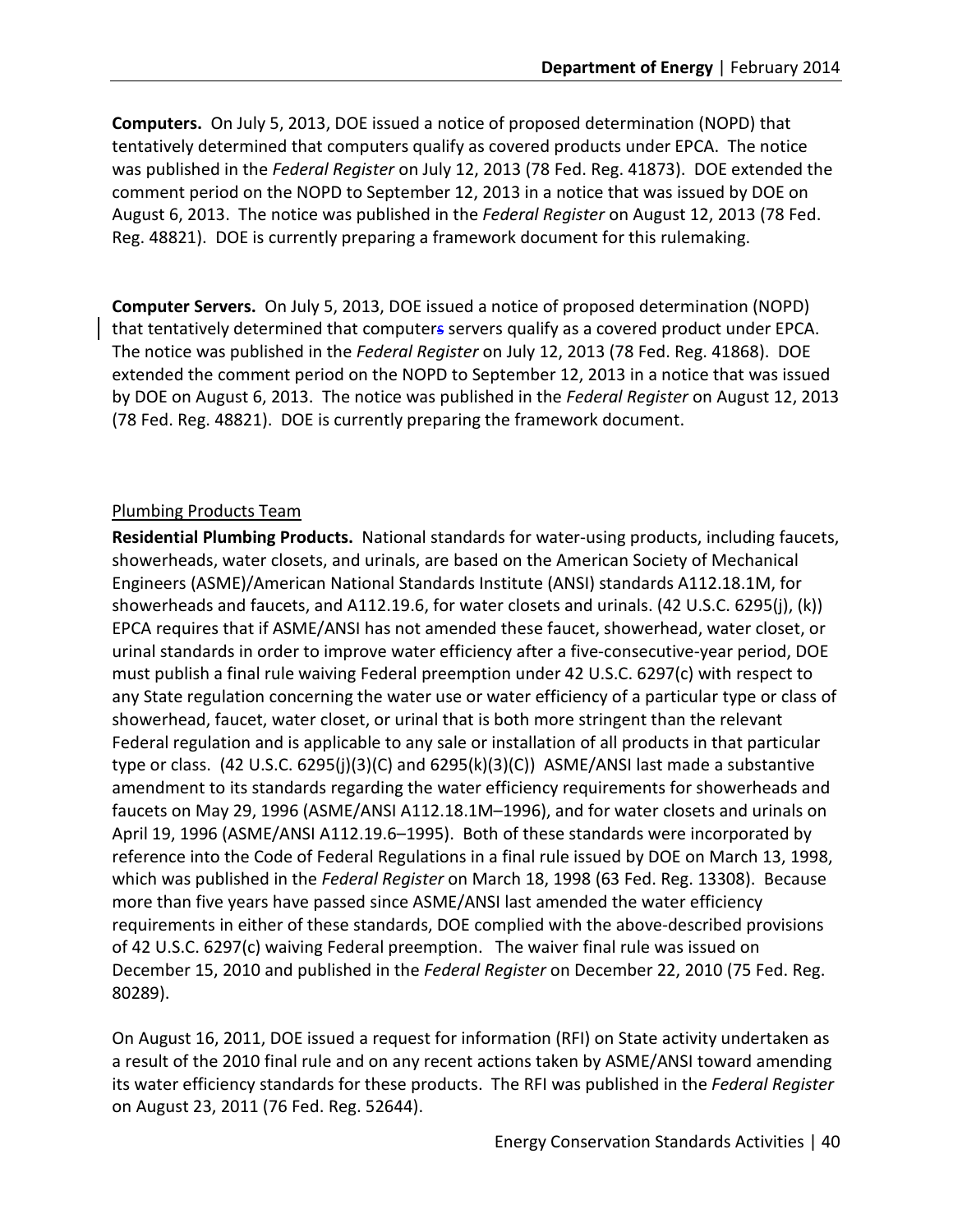DOE has also initiated a test procedure rulemaking for water products including faucets, showerheads, urinals, water closets, and commercial pre-rinse spray valves. The test procedure rulemaking is being conducted to satisfy the 7-year review requirements in EISA 2007. (42 U.S.C. 6293(b)(1)) DOE issued the NOPR for this rule on May 17, 2012, which was published in the *Federal Register* on May 30, 2012 (77 Fed. Reg. 31742). DOE held a public meeting to discuss the NOPR at DOE headquarters in Washington, DC on July 24, 2012. DOE then issued an SNOPR for this rule on April 2, 2013, which was published in the *Federal Register* on April 8, 2013 (78 Fed. Reg. 20832). In a notice published in the *Federal Register* on July 17, 2013 (78 Fed. Reg. 42719), DOE announced a public meeting to be held on July 30, 2013 to address comments on issues raised in the SNOPR and extended the comment period to August 9, 2013. DOE issued the final rule for this rulemaking on September 30, 2013, and it was published in the *Federal Register* on October 23, 2013 (78 Fed. Reg. 62970).

#### <span id="page-47-0"></span>Enforcement Team

**Alternative Efficiency Determination Methods and Alternate Rating Methods.** DOE has certification, compliance, and enforcement regulations for certain consumer products and commercial and industrial equipment covered under EPCA. DOE is proposing to revise and expand its existing regulations governing the use of particular methods as alternatives to testing for the purposes of certifying compliance with the applicable energy conservation standards and the reporting of related ratings for certain consumer products and commercial and industrial equipment covered by energy conservation standards. On May 24, 2012, DOE issued a NOPR for Alternative Efficiency Determination Methods (AEDMs) and Alternative Rating Methods (ARMs). The NOPR was published in the *Federal Register* on May 31, 2012 (77 Fed. Reg. 32038), and a notice of public meeting and document availability was issued on May 24, 2012 and published in the *Federal Register* on May 30, 2012 (77 Fed. Reg. 31756). The public meeting was held at DOE headquarters on June 5, 2012 to provide interested parties an opportunity to comment on DOE's proposed modifications to the regulations authorizing the use of alternative methods of determining energy efficiency or energy consumption of various consumer products and commercial equipment.

On March 5, 2013, DOE issued a notice of intent announcing that the Appliance Standards and Rulemaking Federal Advisory Committee (ASRAC) intends to establish a working group in accordance with the Federal Advisory Committee Act (FACA) and the Negotiated Rulemaking Act (NRA) to negotiate certification requirements of commercial heating, ventilation, and airconditioning (HVAC), water heating (WH), and refrigeration equipment. The purpose of the working group is to discuss and, if possible, reach consensus on proposed certification requirements for commercial HVAC, WH, and refrigeration equipment, as authorized by the Energy Policy and Conservation Act of 1975, as amended. The notice was published in the *Federal Register* on March 12, 2013 (78 Fed. Reg. 15653). DOE has subsequently issued four notices of open meeting and one notice announcing a webinar to discuss the proposed certification requirements. The meetings associated with these notices were held at DOE